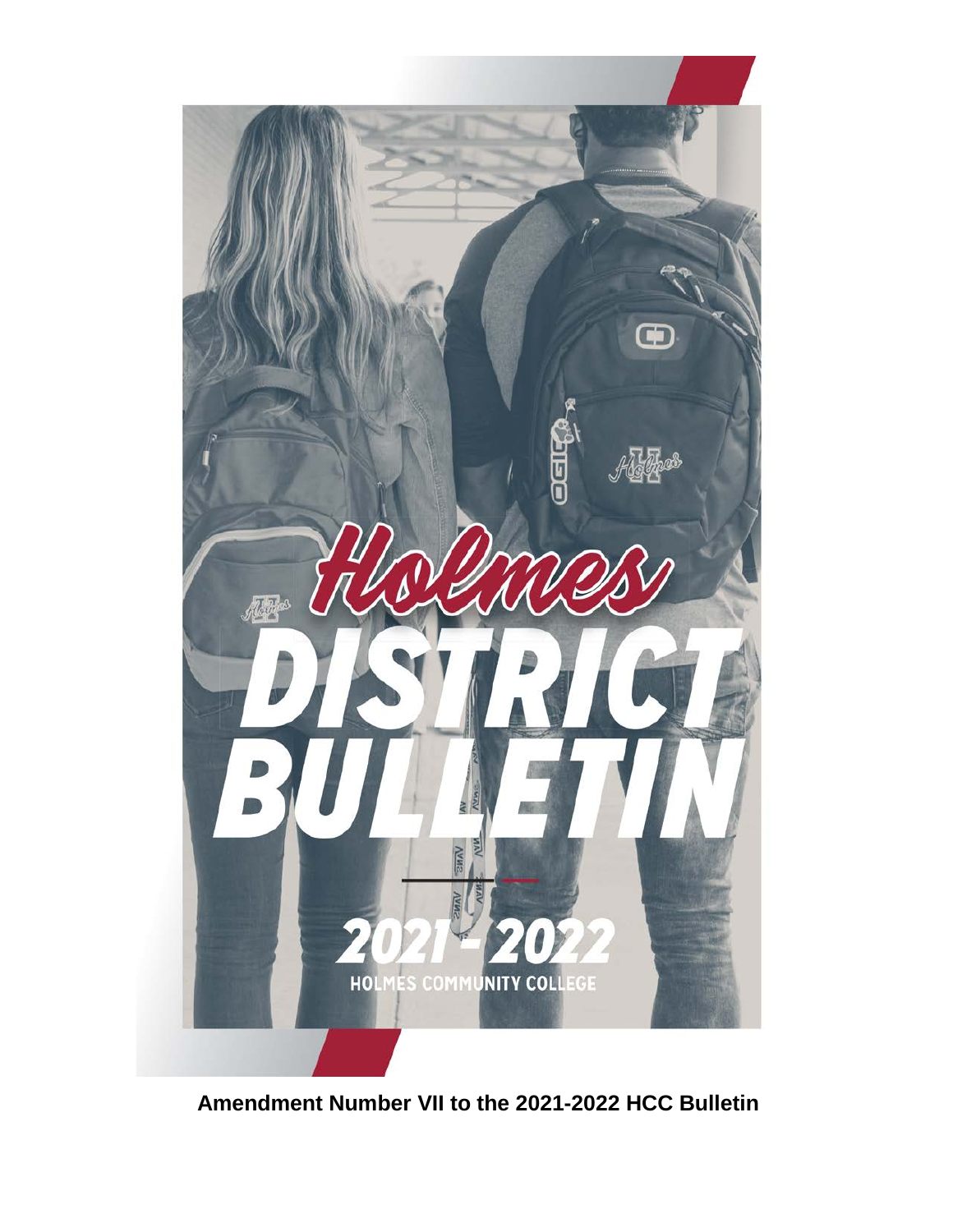# **Effective Spring 2022**

# **Pages 213-218 Revise Program Page as follows**

## **Associate Degree Program Options (Accelerated Program for LPN/Paramedic)**

Individuals who have completed an accredited practical nursing program or an accredited paramedic program and hold the practical nursing license or a paramedic license or certification may be eligible to enter the Accelerated Program for LPNs and Paramedics. LPNs must have 500 hours or 6 months of medical-surgical experience. Individuals who have completed an accredited paramedic program and hold a valid current unencumbered professional license or certification may be eligible to enter the Accelerated program for LPN/paramedic. Paramedics must have at least one year of field experience verified by letter from employer. Upon completion of this program, the student is qualified to take the National Council Licensure Examination for Registered Nurses (NCLEX-RN).

## **Option One - 12 Month Program**

The student must complete and pass with a C or higher in the following courses as prerequisites for admission into theADNP at Holmes Community College - Total 15 hours: BIO 2514 - A & P I, BIO 2524 - A & P II, BIO2924 - Microbiology, BIO 1613 or FCS 1253 - Nutrition, and a passing grade in the following courses as prerequisites for admission into the ADNP at Holmes Community College - Total 9 hours: ENG 1113 - English Composition I, PSY 1513 - General Psychology, and PSY/EPY 2533 - Human Growth & Development.

| Nursing Trans I                              | <b>NUR 1316</b>      | Nursing Trans II                           | <b>NUR 1326</b> |  |
|----------------------------------------------|----------------------|--------------------------------------------|-----------------|--|
| Total                                        | 6 hrs.               | Total                                      | 6 hrs.          |  |
|                                              |                      | <b>First Year</b>                          |                 |  |
| <b>First Semester</b>                        |                      | <b>Second Semester</b>                     |                 |  |
| Nursing III<br>Humanities/Fine Arts Elective | <b>NUR 2119</b><br>3 | Nursing IV<br>Manage/Nursing Care NUR 2243 | <b>NUR 2239</b> |  |
| Total                                        | *12 hrs.             | Total                                      | *12 hrs.        |  |

Total Program - 66 hours\*\*

\*\*LPNs/Paramedics are given 6 hours credit toward graduation for their prior LPN/Paramedic training.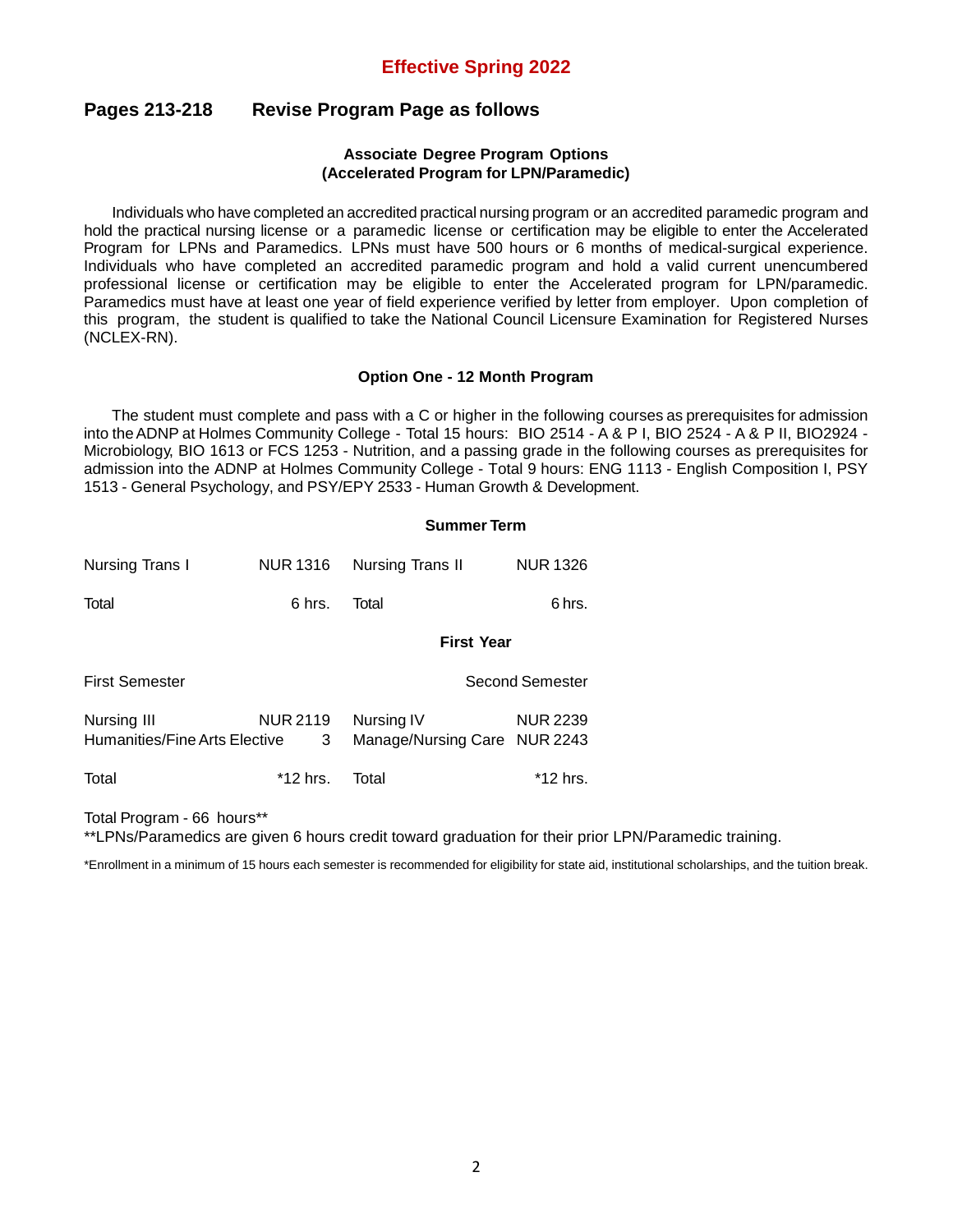## **Associate Degree Program Options (Accelerated Program for LPN/Paramedic)**

Individuals who have completed an accredited practical nursing program or an accredited paramedic program and hold the practical nursing license or a paramedic license or certificate may be eligible to enter the Accelerated Program for LPNs and Paramedics. LPNs must have 500 hours or 6 months of medical-surgical experience. Individuals who have completed an accredited paramedic program and hold a valid current unencumbered professional license or certification may be eligible to enter the Accelerated program for LPN/paramedic. Paramedics must have a at least one year of field experience verified by letter from employer. Upon completion of this program, the student is qualified to take the National Council Licensure Examination for Registered Nurses (NCLEX-RN).

#### **Option Two - Four Semester Program**

The student must complete and pass with a C or higher the following courses as prerequisites for admission into the ADNP at Holmes Community College - Total 15 hours: BIO 2514 - A & P I, BIO 2524 - A & P II, BIO2924 - Microbiology, BIO 1613 or FSC 1253 – Nutrition.

#### **First Year**

| First Semester (Fall)                                                  |                                                       | Second Semester (Spring)                             |                 |         |
|------------------------------------------------------------------------|-------------------------------------------------------|------------------------------------------------------|-----------------|---------|
| Nursing Theory I<br><b>English Composition I</b><br>General Psychology | <b>NUR 1116</b><br><b>ENG 1113</b><br><b>PSY 1513</b> | Nursing Theory II<br>Human Growth & Dev EPY/PSY 2533 | <b>NUR 1226</b> |         |
| Total                                                                  |                                                       | *12 hrs.                                             | Total           | *9 hrs. |
|                                                                        |                                                       | <b>Second Year</b>                                   |                 |         |
| First Semester (Fall)                                                  |                                                       | Second Semester (Spring)                             |                 |         |
| Nursing III                                                            | <b>NUR 2119</b>                                       | Nursing IV                                           | <b>NUR 2239</b> |         |
| Humanities/Fine Arts Elective                                          | 3                                                     | Manage/Nursing Care                                  | <b>NUR 2243</b> |         |

Total Program - 66 hours\*\*

\*\*LPNs/Paramedics are given 6 hours credit toward graduation for their prior LPN/Paramedic training.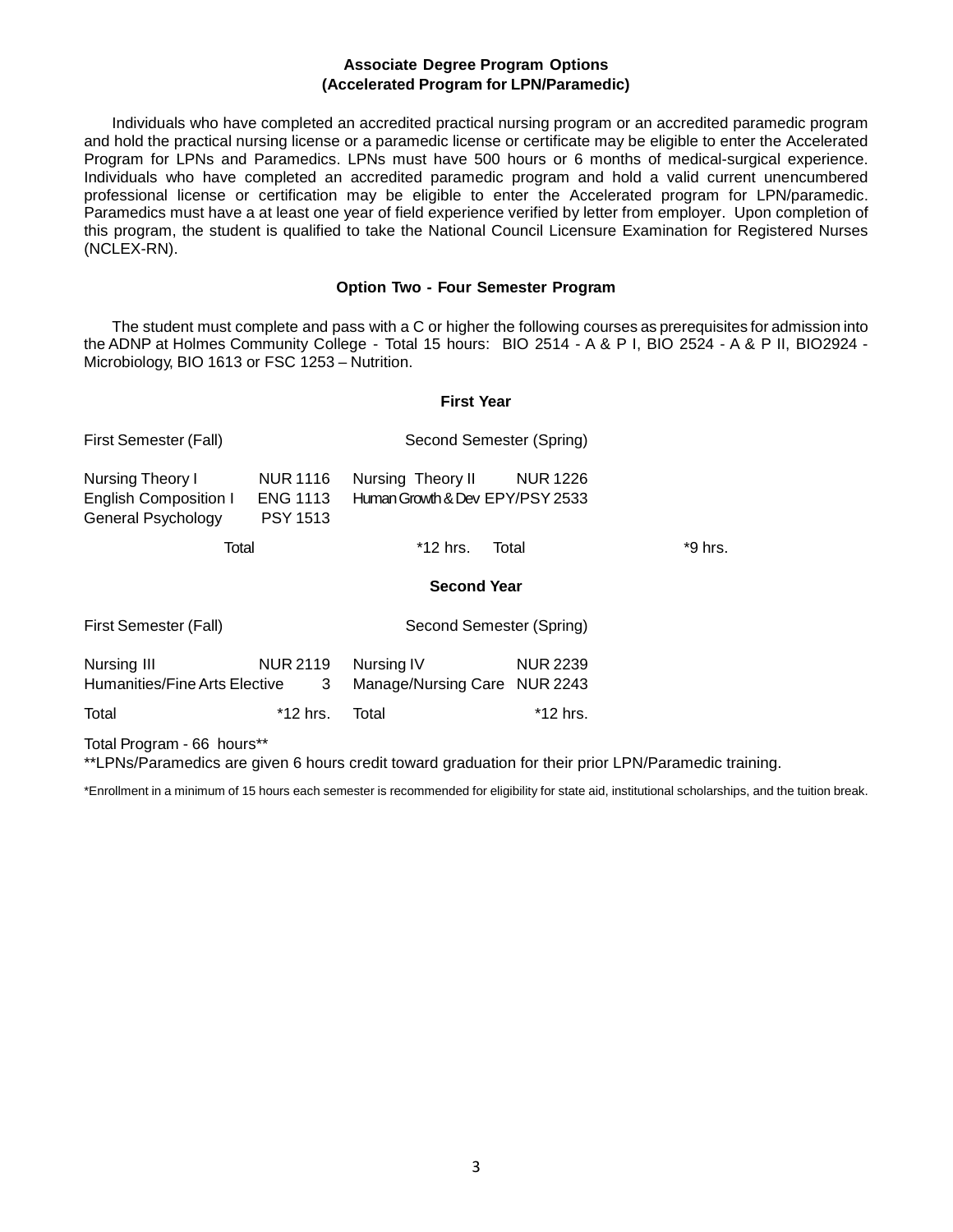#### **ASSOCIATE DEGREE NURSING MISSION STATEMENT**

The purpose of the Holmes Community College Associate Degree Nursing Program is two-fold:

- 1. To prepare registered nurse generalists who have attained competency. Competency is identified as a performance standard, which includes knowledge, abilities, and understanding that goes beyond specific tasks and is guided by commitment to ethical and scientific principles of nursing practice.
- 2. To provide equal access to higher education for traditional and non-traditional students while promoting excellence in all areas of nursing.

## **ASSOCIATE DEGREE NURSING ADMISSION POLICY**

The Associate Degree Nursing Program is a two-year program designed to provide educational opportunities to qualified students for a career in nursing. The program responds to the expanding health care needs of the community. The curriculum includes a balance of general education, nursing theory, and laboratory/clinical experience. Graduates receive an Associate of Applied Science degree (AAS). Graduates that meet the requirements of the State Board of Nursing are eligible to write the National Council Licensure Examination for Registered Nurses. The Associate Degree Nursing Program is accredited by the Board of Trustees of State Institutions of Higher Learning of Mississippi (www.ihl.state.ms.us) and the Accreditation Commission for Education in Nursing (ACEN). The Accreditation Commission for Education in Nursing can be contacted at 3343 Peachtree Road NE, Suite 850, Atlanta, GA 30326 (www.acenursing.org), Phone: 404-975-5000, Fax: 404-975-5020 for specific program information.

Students who are accepted, but who have not had the following courses BIO 2514 – Anatomy and Physiology I, BIO 2524 – Anatomy and Physiology II, BIO 2924 – Microbiology, FCS 1253/BIO 1613 – Nutrition, must take and successfully pass these courses with at least a grade of 'C' before beginning nursing classes.

Nursing students must meet the same general admission requirements as those required for all applicants to Holmes Community College. In addition, they must meet the requirement outlined below:

A student must have an ACT composite score of 15 if taken before October, 1989, or 18 if taken in October, 1989, or after. In order to apply to the Associate Degree Nursing program, the student must have a 2.0 overall grade point average.

The applicant must have an 18 or higher composite on the ACT with an 18 Reading sub-score; a 17 Math subscore or have passed a 3-hour College Algebra or higher math course. For ACT scores before 10/28/89, please see the ACT Concordance Table under Academic Policies and Regulations in the HCC Bulletin. The number of students admitted is based on the number of nursing faculty. Standards for Accreditation of Schools of Nursing for the State of Mississippi require that total enrollment be limited to a maximum of fifteen students for each full-time or equivalent qualified nursing faculty member and that the student-faculty ratio in the clinical area be no more than ten to one. The selection of those to be admitted is done using the Weighted Scale ADN Admission Policy.

All applicants are ranked and are offered positions according to their score.

## **Weighted Scale ADN Admission Policy**

Enrollment in the ADN Program is limited; therefore, the selection of applicants is done on a point system. Selection is academically competitive based on the following categories: ACT, plus college hours and college GPA from a regionally accredited school.

If two people have the same score, preference will be given according to their rating on the ACT or, these being equal, their GPA.

Notification of acceptance in the nursing program must come from the Associate Degree Nursing Program - not the Admissions Office.

An applicant must be in generally good health. Upon acceptance, satisfactory reports from a family physician will be required, as well as currently recommended immunizations, a drug screen, and TB skin test. Applicants must also be CPR certified, and pass a criminal background check.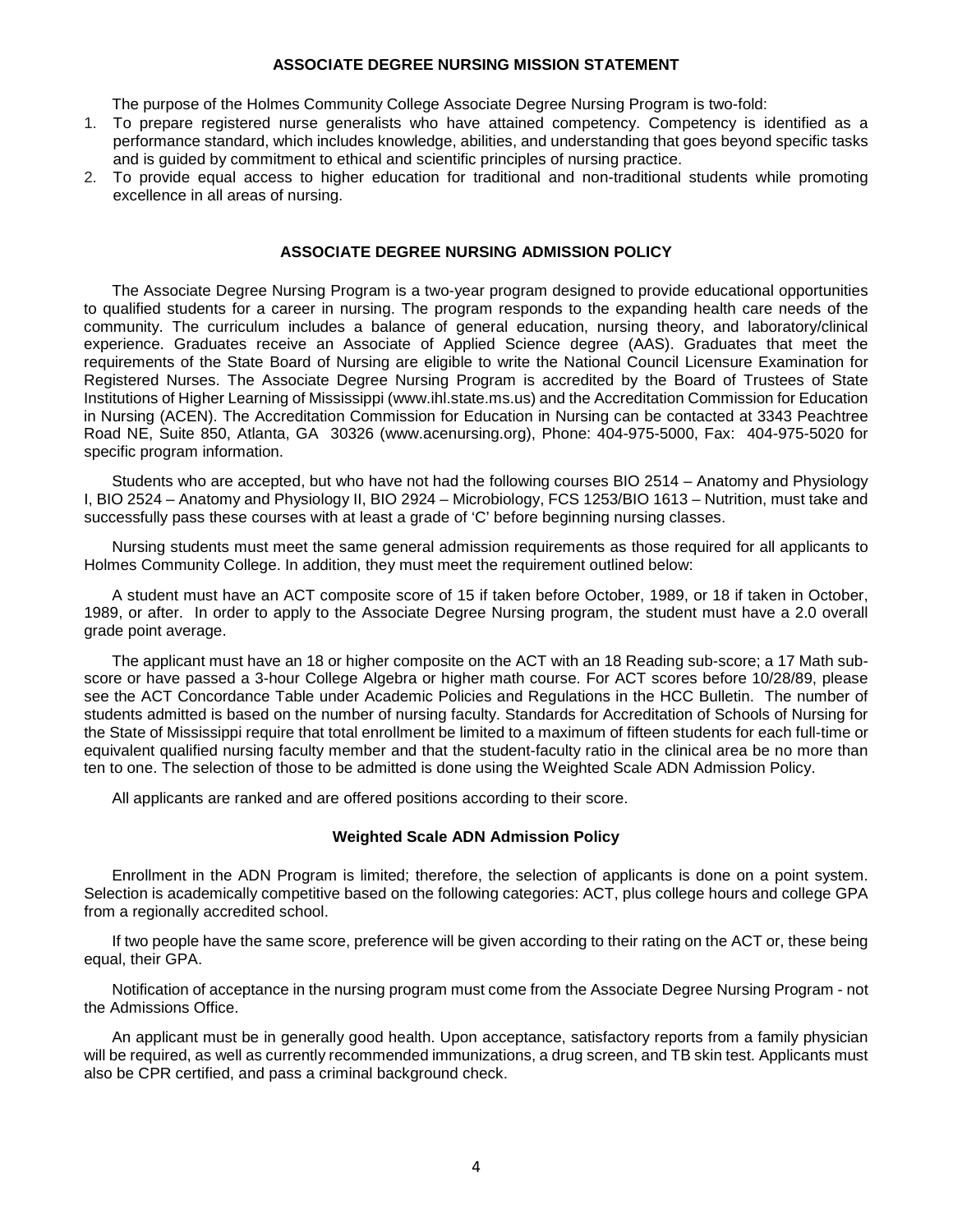A letter of acceptance to the nursing program will be sent to each applicant selected for each class via email. It is required that an applicant confirm his/her intention to attend nursing classes for the year designated. Failure to notify the Associate Degree Nursing Program within a designated period of time indicates that the applicant no longer wishes to enter the program.

In addition to regular college fees, an associate degree nursing student will incur expenses for such items as uniforms, textbooks, supplies, insurance, and the expense of travel to some clinical sites.

Those applicants with the highest scores will be accepted.

#### **Progression Statement**

The very nature of the profession of nursing requires that one be able to master the theoretical as well as the clinical components of the curriculum. In view of the fact that individuals providing nursing care may adversely affect the maintenance and quality of human life, the nursing faculty have established a progression policy. The progression policy is in each nursing syllabus and the nursing student handbook. A summary of the progression policy is as follows:

Students must successfully complete all required components as designated in each nursing course. The student may refer to each syllabus for details. Attendance at clinical is mandatory for progression.

Students must make a "B" or better in all required nursing courses and a "C" or better in all required science courses and nutrition. Nursing students must maintain an overall 2.0 GPA or above on all non-science, non-nursing courses to remain in the prescribed curriculum. A student making a "C" or below in one nursing course is automatically excluded from the Associate Degree Nursing Program and must apply for readmission to the Holmes Community College Associate Degree Nursing Program if he/she wishes to return.

**Application** - The application process is on-line through the Holmes Community College web site. Applications for the generic track for the fall and accelerated program for the LPN/Paramedic summer semesters are available on January 15. Applications for the spring semester track are available August 1. Applications are available for a limited time, usually thirty to forty-five days.

**Prior Enrollment in Nursing Courses/ Readmission Limitations** -Any student who has been previously enrolled in any nursing program must contact the Office of the Holmes Community College Associate Degree Nursing Program. Any student who has been withdrawn from, voluntarily withdrew from, or was unsuccessful in any nursing course has one opportunity for readmission. Any student with two (2) withdrawals or failures from any nursing course is not eligible for readmission.

**LPN/Paramedic Readmissions** - If an LPN/Paramedic in Option I or Option II is not successful in a nursing course, then he/she must apply for readmission to the program as a generic student.

**Completion of the Program** - Any student who failed a nursing course or who withdrew from a nursing course or was withdrawn from the nursing program may apply for readmission. The student must complete the course of study within 1 ½ times the length of the program as set forth through regulations by the Mississippi Institutions of Higher Learning.

#### **Associate Degree Nursing Grading Scale**

| А | $90-100$ |
|---|----------|
| в | 80-89    |
| C | 70-79    |
| D | 60-69    |
| F | Below 59 |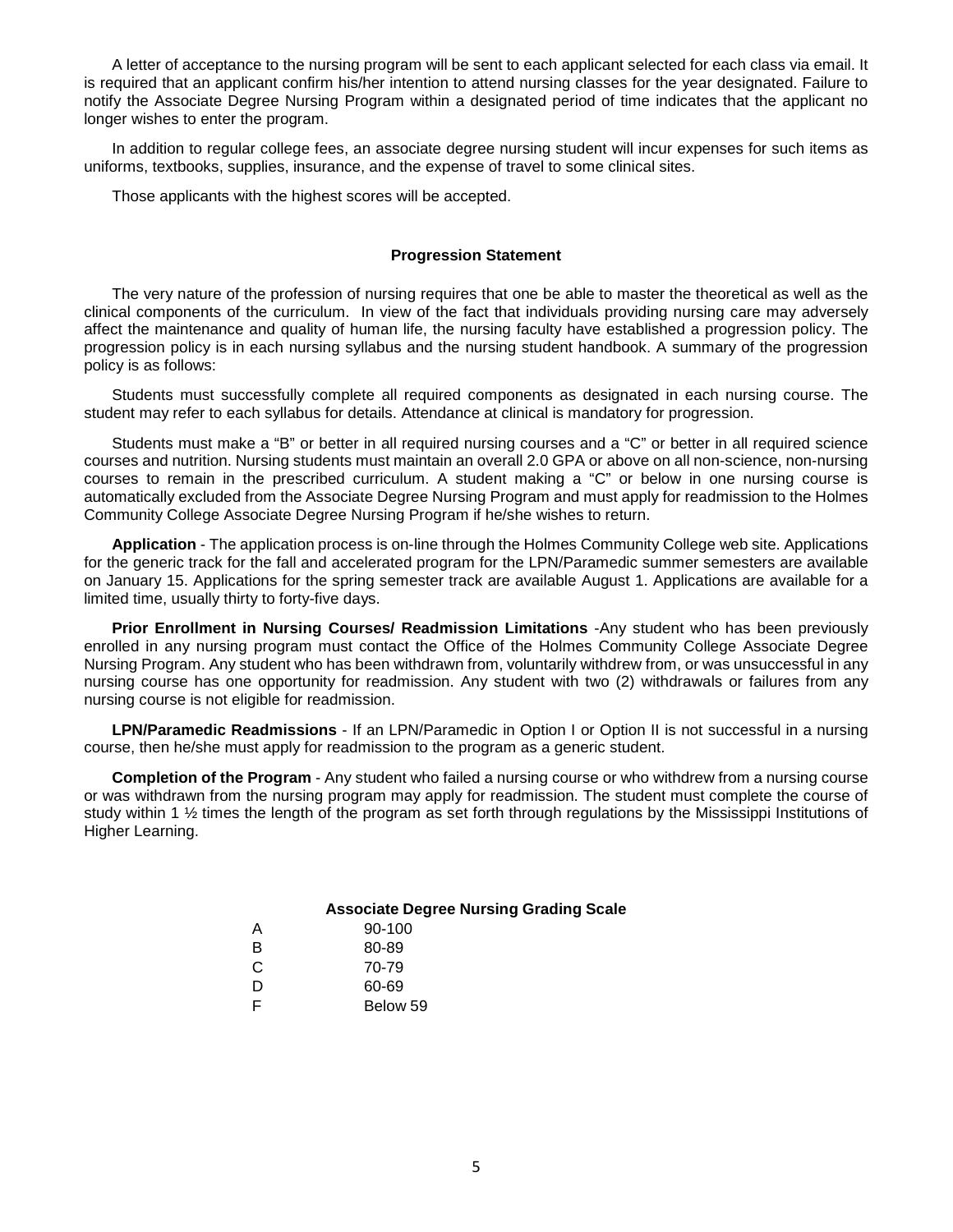# **Page 226 Revise Program Page as follows**

## *Health Science Programs Pathway* **Massage Therapy Program**

**First Year**

#### **Spring Semester**

CPR and First Aid MGT 1111 Intro to Massage Therapy MGT 1214 Massage Therapy I MGT 1224 Massage Therapy I Lab MGT 1233 Massage Ther. Clin. Lab I MGT 1281 Pathology & Med Term MGT 1343 Massage Therapy A&P I MGT 2514 Total 20 hrs.

## **Summer Term**

| Massage Therapy II       | <b>MGT 1244</b> |
|--------------------------|-----------------|
| Specialized Modalities I | <b>MGT 1272</b> |
| Total                    | 6 hrs.          |

## **Fall Semester**

| Massage Therapy II Lab           | <b>MGT 1253</b> |
|----------------------------------|-----------------|
| Massage Ther. Clin. Lab II       | <b>MGT 1263</b> |
| Kinesiology                      | MGT 1333        |
| <b>Board Preparation</b>         | MGT 1612        |
| Massage Therapy III              | MGT 2223        |
| <b>Specialized Modalities II</b> | <b>MGT 2272</b> |
| Massage Therapy A&P II           | <b>MGT 2524</b> |
| Total                            | 20 hrs.         |

#### **A Technical Certificate may be earned at this point.**

#### **Second Year**

| <b>English Composition I</b>        | <b>ENG 1113</b> |
|-------------------------------------|-----------------|
| <b>English Composition II</b>       | <b>ENG 1123</b> |
| OR Public Speaking ISPT/COM 1113    |                 |
| <b>OR Social/Behavioral Science</b> | 3               |
| College Algebra                     | <b>MAT 1313</b> |
| OR Natural Science w/Lab            |                 |
| <b>Humanities/Fine Arts</b>         | 3               |
| Social/Behavioral Science           | 3               |
| Total                               | 15-16 hrs.      |

 **Spring Semester**

#### **An AAS Degree may be earned at this point.**

The **Massage Therapy Program** prepares the individual to provide massage therapy principles, ethics, and business application. The program would aim to prepare students to successfully complete the program, earn employment in their field of study, and attain applicable technical assessments. Upon successful completion of the program, graduates will be eligible to sit for the Massage and Bodywork Licensing Examination (MBLEx), administered by the Federation of State Massage Therapy Boards (FSMTB), accepted by the Mississippi State Board of Massage Therapy (MSBMT). Students must pass the MBLEx in order to be a Licensed Massage Therapist within the state of Mississippi, as well as successful completion of the Mississippi State Law Examination (MSLE), administered by the MSBMT.

Assistance with math and/or reading will be available on a co-curricular basis to certificate-seeking students who lack entry-level skills in math *and/or reading.*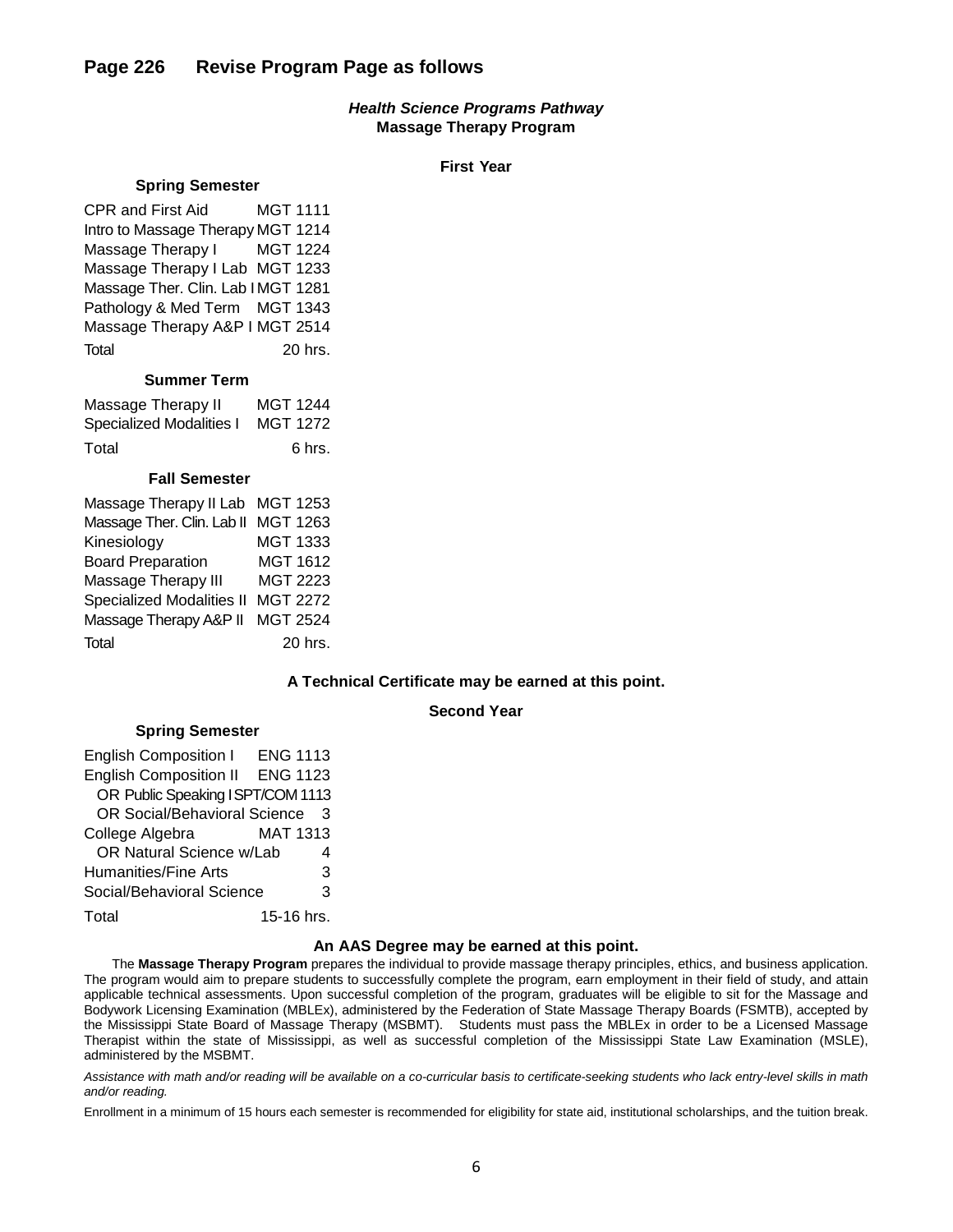# **Effective Summer 2022**

# **Page 237 Add "Evening and Weekend Track" following "Hybrid Option"**

**Practical Nursing Program Evening and Weekend Track**

#### **First Year**

| <b>First Semester</b>                                                                                  |                                                 | Second Semester                                             |                        |
|--------------------------------------------------------------------------------------------------------|-------------------------------------------------|-------------------------------------------------------------|------------------------|
| <b>Body Structure</b><br>and Function                                                                  | <b>PNV 1213</b>                                 | <b>Nursing Fundamentals</b><br>and Clinical                 | <b>PNV 1444</b>        |
| Total                                                                                                  | 3 hrs.                                          | Total                                                       | 14 hrs.                |
| <b>Third Semester</b>                                                                                  |                                                 |                                                             | <b>Fourth Semester</b> |
| <b>IV Therapy</b><br>& Pharmacology<br><b>Medical Surgical Nursing</b><br>Concepts & Clinical PNV 1666 | <b>PNV 1524</b>                                 | Alterations in Adult Health<br>Concepts & Clinical PNV 1676 |                        |
| Total                                                                                                  | 10 hrs.                                         | Total                                                       | 6 hrs.                 |
| <b>Fifth Semester</b>                                                                                  |                                                 |                                                             |                        |
| <b>Specialty Areas</b><br>in Nursing<br><b>Nursing Transition</b><br>Total                             | <b>PNV 1728</b><br><b>PNV 1914</b><br>$12$ hrs. |                                                             |                        |

## **A Career Certificate may be earned at this point.**

# **Practical Nursing Program Full Time Day Track, Hybrid Option, and Evening and Weekend Track**

The Practical Nursing program is designed to prepare qualified men and women to become, upon completion of the prescribed course of study and satisfactory writing of the National Council Licensure Examination PN (NCLEX-PN®), Licensed Practical Nurses. The introductory semester(s) offers instruction in orientation to nursing care of clients across the life-span, nursing care of selected clients, and body structure and function. The remaining semesters of training provide instruction and clinical experience for clients experiencing an alteration in health, the pediatric client, the maternal/newborn client, and the psychiatric client. Intensive preparation for the NCLEX-PN® and transitioning from student to employee is provided in the final semester. A certificate is awarded upon completion of the courses.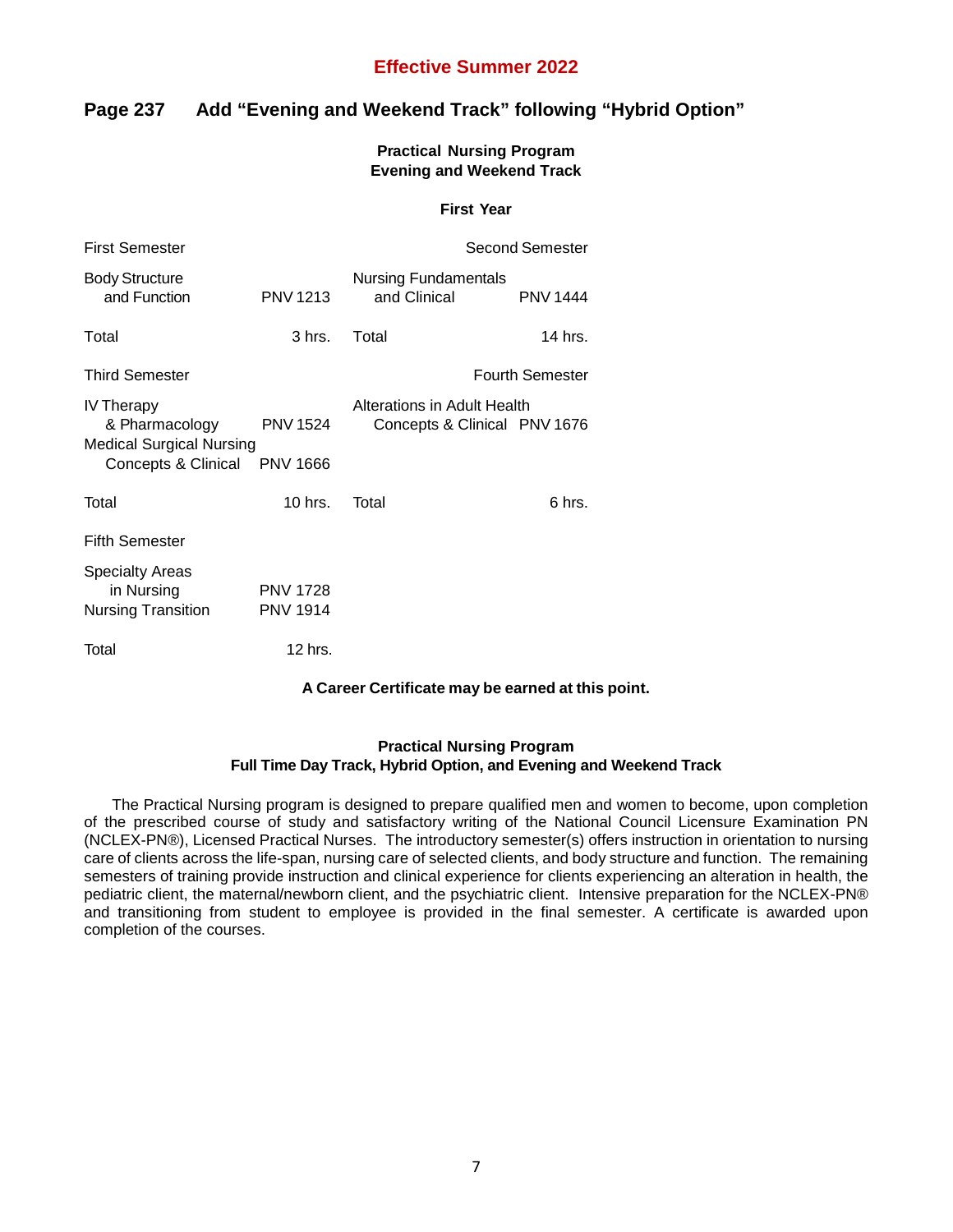# **Practical Nursing Program Admission Policy**

Admission requirements to be met **before** a student is considered for selection are (1 - 3 below):

- 1. The applicant must have a high school diploma or a GED certificate and provide official transcripts from all schools/colleges previously attended.
- 2. Applicants for the Full Time Day Track and the Evening and Weekend Track must have a minimum composite score of 12 on the ACT if taken prior to October 1989 or a minimum composite score of 16 if taken in October 1989 or after with a minimum composite score of 12 on the ACT reading & math subtests.
- 3. Applicants for the Hybrid Option must have a minimum composite score of 18 on the ACT if taken prior to October 1989 or a minimum composite score of 20 if taken in October 1989 or after with a minimum composite score of 12 on the ACT reading & math subtests.
- 4. Although college credit is not required for application to the program, applicants with any college credit must have a minimum cumulative GPA of 2.0 to be considered for selection.
- 5. After notification of acceptance, the student will be required to provide current certification of Healthcare Provider CPR and to pass a physical examination, a Healthcare Criminal Background Check, and a drug screening prior to entering the program.

**LPN Preparation:** For those students who fail to be admitted or who wish to enhance their chances of being admitted, the following sample year curriculum as a General College Studies major shows those classes (marked with \*asterisk) which offer points in the Practical Nursing selection process if completed with a grade of B or higher.

| <b>First Semester</b>        |                 | <b>Second Semester</b>            |                 |
|------------------------------|-----------------|-----------------------------------|-----------------|
| <b>English Composition I</b> | <b>ENG 1113</b> | English Composition II ENG 1123   |                 |
| College Algebra              | MAT 1313        | *Nutrition                        | <b>BIO 1613</b> |
| *Anatomy & Physiology I      | <b>BIO 2514</b> | *Anatomy & Physiology II BIO 2524 |                 |
| <b>Enhancement of Study</b>  | <b>LLS 1413</b> | *Human Growth & Dev EPY/PSY 2533  |                 |
| *Medical Terminology I       | <b>BOT 1613</b> | *Medical Terminology II BOT 1623  |                 |
| Total                        | 16 hrs.         | Total                             | 16 hrs.         |

# **Page 388 Revise the following Practical Nursing Course**

# **PNV 1213 – Body Structure and Function.**

This course is a study of body structure and function including each system of the body. Three hours lecture. Three hours credit.

# **Page 389 Add the following Practical Nursing Courses**

# **PNV 1666 – Medical Surgical Nursing Concepts & Clinical.**

This course provides the student with the basic nursing theory and skills to provide safe and effective care for the adult client experiencing acute, chronic, or life-threatening physical health conditions in selected body systems. Pharmacological and nutritional therapy considerations for various disorders are included. The systems not covered in this course are taught in Alterations in Adult Health Concepts and Clinical (PNV 1676). This course also includes clinical experiences for application of nursing theory and skills for safe and effective care of the adult client experiencing acute, chronic, or life-threatening physical health conditions in all body systems. Four hours lecture. Six hours clinical. Six hours credit.

# **PNV 1676 – Alterations in Adult Health Concepts & Clinical.**

This course provides the student with the basic nursing theory and skills to provide safe and effective care for the adult client experiencing acute, chronic, or life-threatening physical health conditions in selected body systems. Pharmacological and nutritional therapy considerations for various disorders are included. The systems not covered in this course are taught in Medical/Surgical Nursing Concepts and Clinical (PNV 1666). This course also includes clinical experiences for application of nursing theory and skills for safe and effective care of the adult client experiencing acute, chronic, or life-threatening physical health conditions in all body systems. Four hours lecture. Six hours clinical. Six hours credit.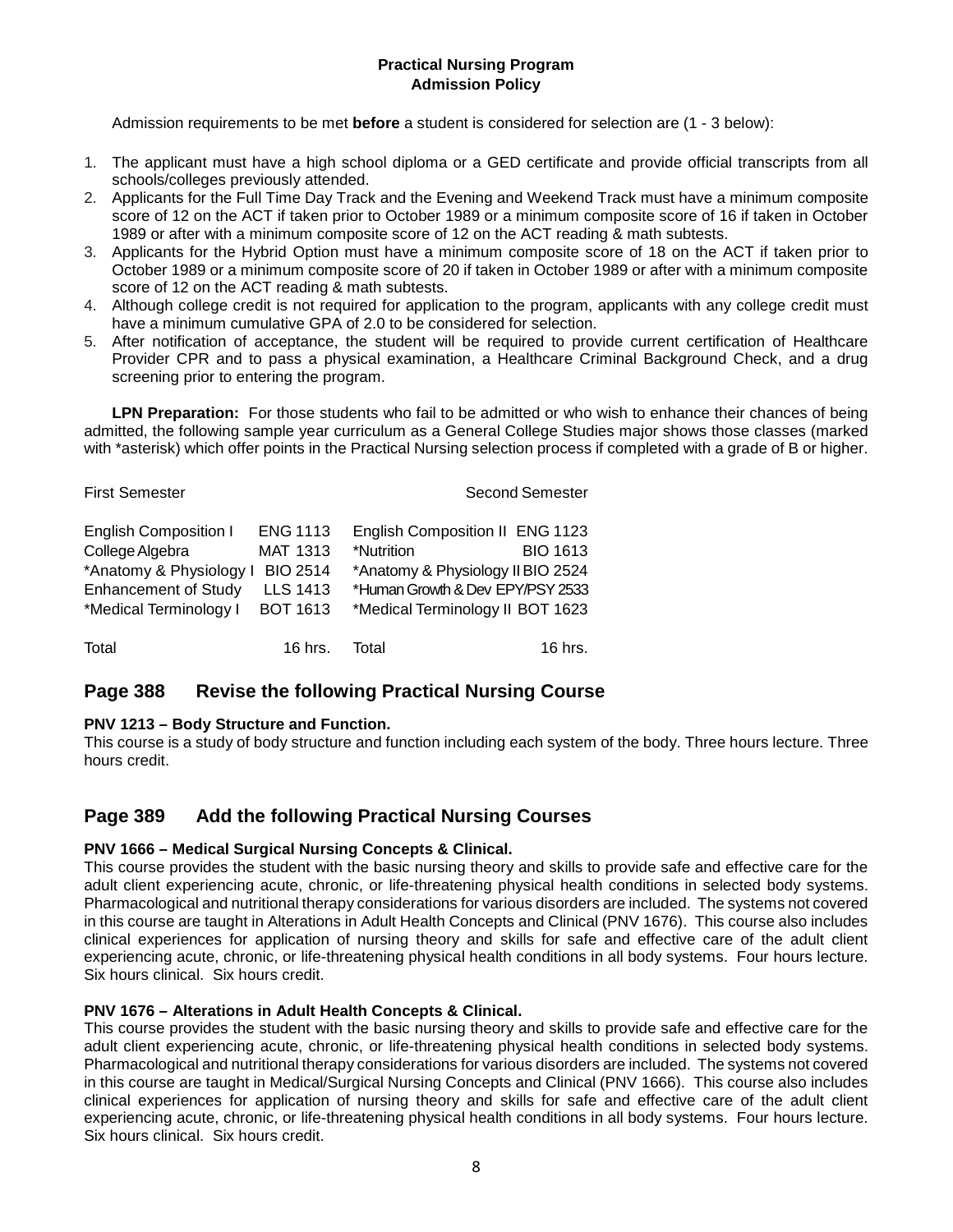# **Effective Fall 2022**

# **Page 39 Add Courses CHE 1214, 1224 under Natural Science with Lab**

# **Natural Science with Lab**

| BIO 1114, 1124  | Principles of Biology I & II       |
|-----------------|------------------------------------|
| BIO 1134, 1144  | General Biology I & II             |
| BIO 2414, 2424  | Zoology I & II                     |
| BIO 2514, 2524  | Anatomy & Physiology I & II        |
| <b>BIO 2924</b> | Microbiology                       |
| <b>CHE 1114</b> | <b>Chemistry Survey</b>            |
| CHE 1213/1211   | General Chemistry I & Lab          |
| CHE 1214, 1224  | <b>General Chemistry I &amp;II</b> |
| CHE 1223/1221   | General Chemistry II & Lab         |
| CHE 2424, 2434  | Organic Chemistry   & II           |
| <b>PHY 1114</b> | Introduction to Astronomy          |
| PHY 2244, 2254  | Physical Science Survey I & II     |
|                 |                                    |
| PHY 2414, 2424  | General Physics I & II             |
| PHY 2514, 2524  | General Physics I-A & II-A         |

# **Page 109 Revise #4 under the section "Requirements for Performance Scholarships"**

## **Requirements for Performance Scholarships**

- 1. Students must meet all admission requirements.
- 2. Students are strongly encouraged to complete the FAFSA application.
- 3. The scholarship will not cover the matriculation fee or the student activities fee.
- 4. Students must maintain a minimum of 15 hours per semester and a minimum cumulative GPA of 2.0.
- 5. If the student withdraws or drops below the required semester hours and/or GPA requirement, the scholarship will be voided for the following semester, excluding summer terms.
- 6. If the student is dismissed from the performance activity, the scholarship may be voided and the tuition will be charged for the current semester.
- 7. Transfer students must have a minimum cumulative GPA of 2.0 and meet all of the other requirements for performance scholarships.
- 8. The scholarship will not exceed the published cost of attending Holmes as a Mississippi resident.
- 9. The scholarship will be for a maximum of 93 attempted hours on all college work or 6 semesters at Holmes, whichever occurs first.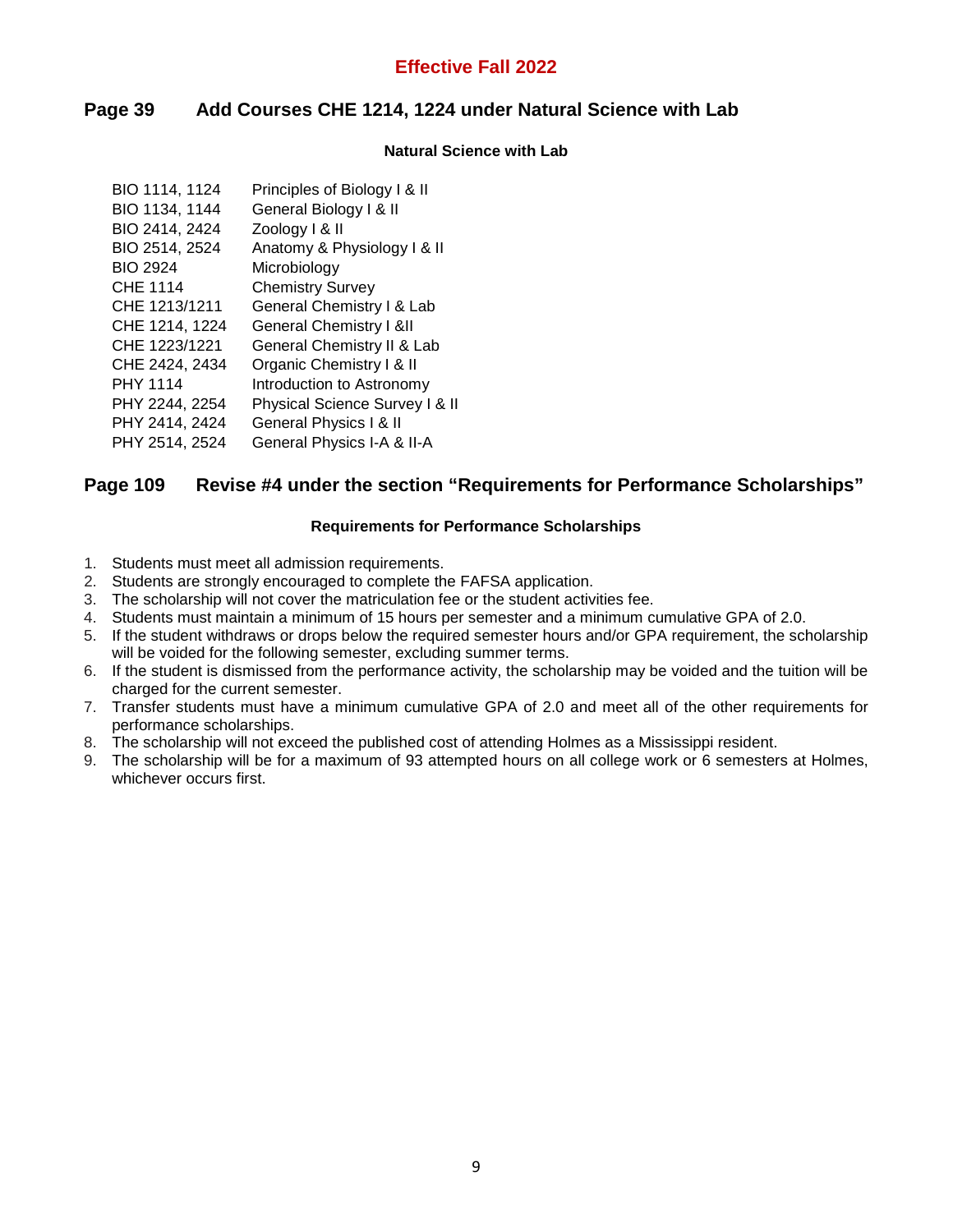# *Education Pathway Secondary Education Pathway* **Biology/Science**

To be admitted into a teacher education program that leads to a baccalaureate degree, students will either have to pass the Praxis Core Academic Skills for Educators (CORE) – (formerly Praxis I) examination prior to transferring (if required) OR have scored at least a 21 composite ACT equivalent (consult chosen transfer college for specifics).

# **First Year**

| <b>English Composition I</b> | <b>ENG 1113</b> | English Composition II ENG 1123 |                 |
|------------------------------|-----------------|---------------------------------|-----------------|
| College Algebra              | MAT 1313        | Trigonometry                    | <b>MAT 1323</b> |
| <b>General Chemistry I</b>   | CHE 1214        | <b>General Chemistry II</b>     | CHE 1224        |
| General Biology I            | <b>BIO 1134</b> | <b>General Biology II</b>       | <b>BIO 1144</b> |
|                              |                 | Public Speaking I SPT/COM 1113  |                 |
|                              |                 |                                 |                 |

Total **\*\*\*\*14 Hours** Total 17 hrs.

First Semester **Second Semester** Second Semester

**Second Year**

| <b>First Semester</b>    |                 |                            | <b>Second Semester</b> |
|--------------------------|-----------------|----------------------------|------------------------|
| <b>General Physics I</b> | <b>PHY 2414</b> | Microbiology               | <b>BIO 2924</b>        |
| General Psychology       | <b>PSY 1513</b> | *Social/Behavioral Science | 3                      |
| Pers & Comm Health       | <b>HPR 1213</b> | **Fine Arts Elective       | 3                      |
| *History Elective        | 3               | *Elective                  | 3                      |
| *Literature Elective     | 3               | *Elective                  | 3                      |
| Total                    | $16$ hrs.       | Total                      | 16 hrs.                |

\*Consult with your chosen transfer university/college to determine changes to this curriculum.

#### \*\*ART 1113 or MUS 1113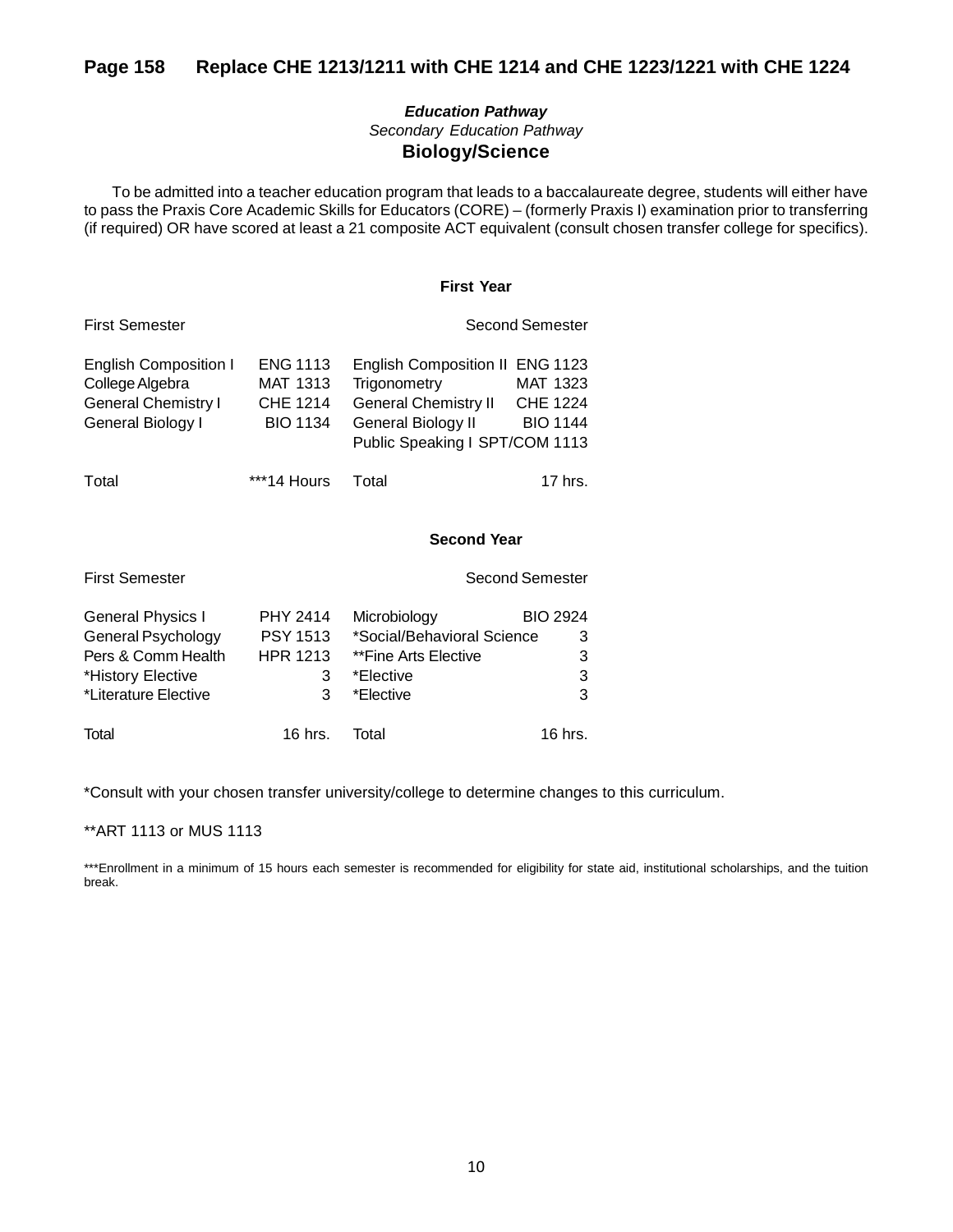# *Education Pathway Secondary Education Pathway* **Chemistry/Physical Science**

To be admitted into a teacher education program that leads to a baccalaureate degree, students will either have to pass the Praxis Core Academic Skills for Educators (CORE) – (formerly Praxis I) examination prior to transferring (if required) OR have scored at least a 21 composite ACT equivalent (consult chosen transfer college for specifics).

#### **First Year**

| <b>English Composition I</b> | <b>ENG 1113</b> | English Composition II ENG 1123 |                 |
|------------------------------|-----------------|---------------------------------|-----------------|
| Trigonometry                 | <b>MAT 1323</b> | Public Speaking I SPT/COM 1113  |                 |
| <b>General Chemistry I</b>   | <b>CHE 1214</b> | <b>General Chemistry II</b>     | <b>CHE 1224</b> |
| Calculus I                   | MAT 1613        | <b>Fine Arts Elective</b>       | 3               |
| *Elective                    | 3               | *Elective                       | 3               |
|                              |                 |                                 |                 |
| Total                        | 16 hrs.         | Total                           | 16 hrs.         |

First Semester **Second Semester** Second Semester

## **Second Year**

| <b>First Semester</b>                                                                                            |                                            |                                                                                                                  | Second Semester                |
|------------------------------------------------------------------------------------------------------------------|--------------------------------------------|------------------------------------------------------------------------------------------------------------------|--------------------------------|
| <b>Organic Chemistry I</b><br>General Physics I<br>Social/Behavioral Science<br>Literature Elective<br>*Elective | CHE 2424<br><b>PHY 2414</b><br>3<br>3<br>3 | <b>Organic Chemistry II</b><br><b>General Physics II</b><br>Social/Behavioral Science<br><b>History Elective</b> | CHE 2434<br>PHY 2424<br>3<br>3 |
| Total                                                                                                            | 17 hrs.                                    | Total                                                                                                            | **14 hrs                       |

\*Consult with your chosen transfer university/college to determine changes to this curriculum.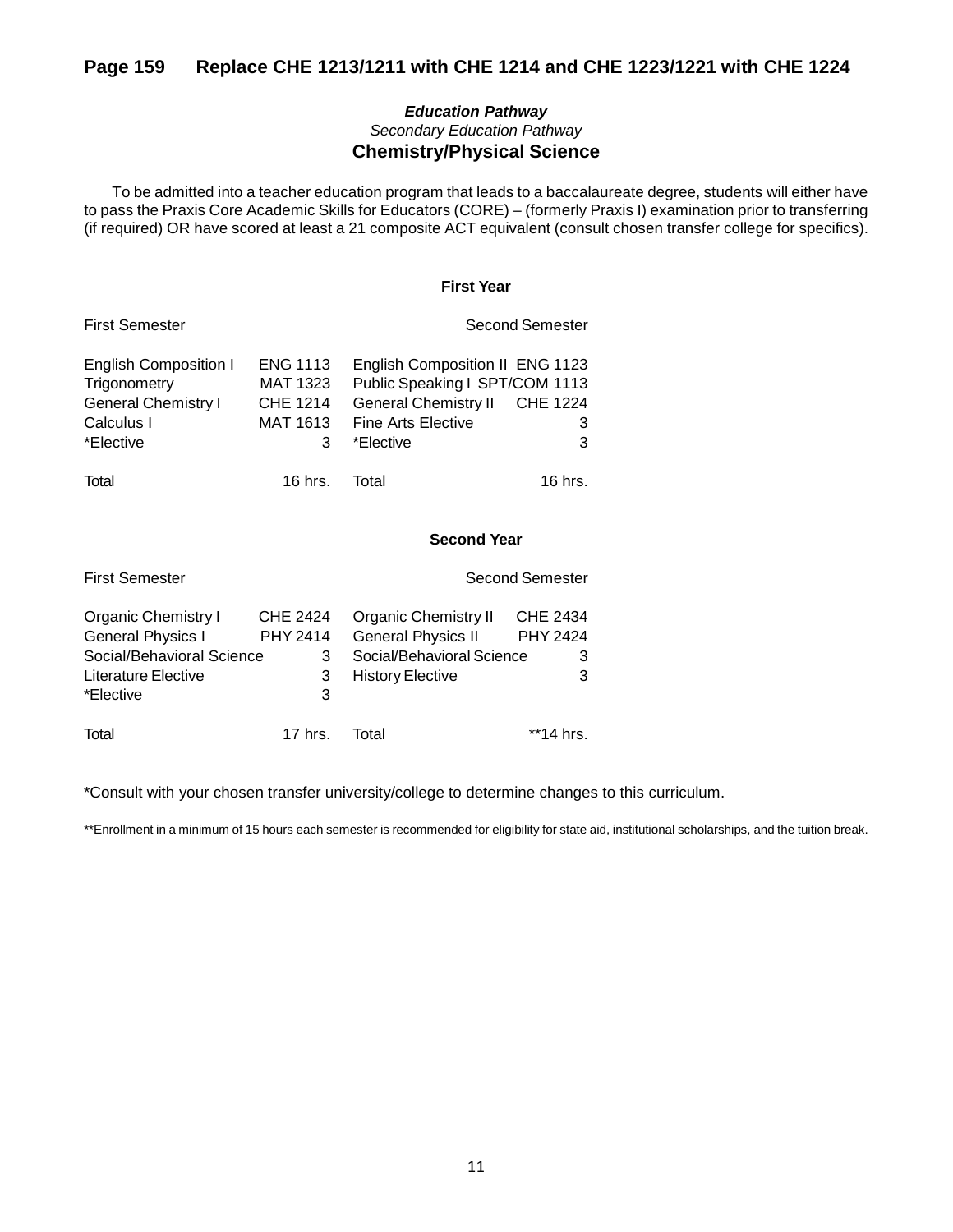# *Education Pathway Secondary Education Pathway* **Mathematics**

To be admitted into a teacher education program that leads to a baccalaureate degree, students will either have to pass the Praxis Core Academic Skills for Educators (CORE) – (formerly Praxis I) examination prior to transferring (if required) OR have scored at least a 21 composite ACT equivalent (consult chosen transfer college for specifics).

#### **First Year**

First Semester Second Semester Second Semester

| <b>English Composition I</b>      | <b>ENG 1113</b> | English Composition II ENG 1123       |          |
|-----------------------------------|-----------------|---------------------------------------|----------|
| *Trigonometry                     | MAT 1323        | *Calculus II                          | MAT 1623 |
| *Calculus I                       | MAT 1613        | Computer Program I CSC 1613           |          |
| **Natural Science w/Lab           | 4               | **Natural Science w/Lab               | 4        |
| ***History or Literature Elective |                 | 3 ***History or Literature Elective 3 |          |
| Total                             | 16 hrs.         | Total                                 | 16 hrs.  |

## **Second Year**

First Semester Second Semester Second Semester

| Calculus III<br>General Psychology<br>General Physics I-A<br>*** Intro to Linear Algebra MAT 2113<br>Public Speaking I SPT/COM 1113 | MAT 2613<br><b>PSY 1513</b><br>PHY 2514 | Calculus IV<br>Intro to Sociology<br><b>General Physics II-A</b><br><b>Differential Equations</b><br>***Fine Arts Elective | MAT 2623<br>SOC 2113<br><b>PHY 2524</b><br>MAT 2913<br>3 |
|-------------------------------------------------------------------------------------------------------------------------------------|-----------------------------------------|----------------------------------------------------------------------------------------------------------------------------|----------------------------------------------------------|
| Total                                                                                                                               | $16$ hrs.                               | Total                                                                                                                      | 16 hrs.                                                  |

\*\*\*Consult with your chosen transfer university/college to determine changes to this curriculum.

\*Students are strongly advised to take MAT 1323 Trigonometry prior to enrolling in the calculus sequence or prior to enrolling in MAT 1623 Calculus II.

\*\*BIO 1134 & BIO 1144 **or** CHE 1214 & CHE 1224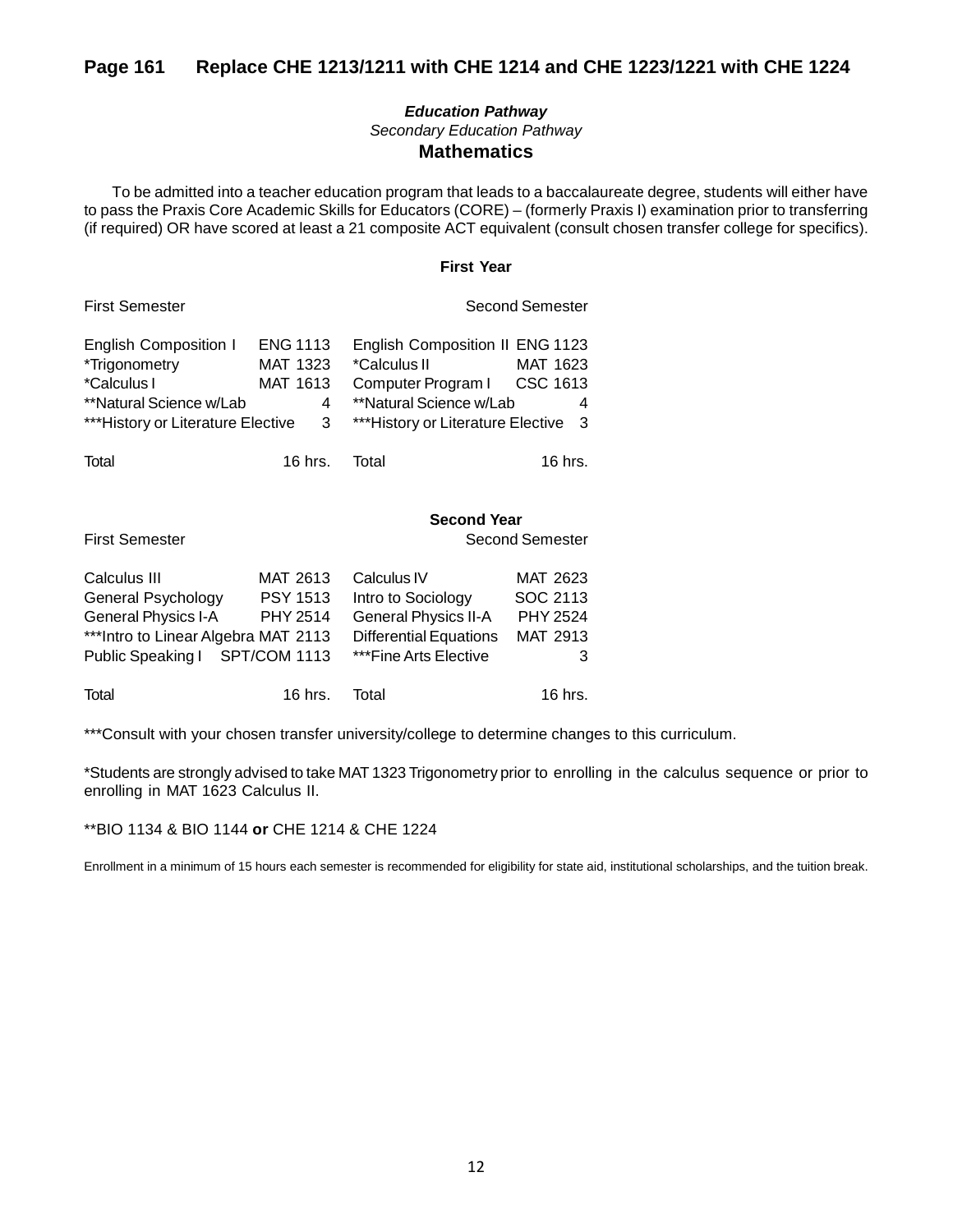# *Education Pathway Secondary Education Pathway* **Physics**

To be admitted into a teacher education program that leads to a baccalaureate degree, students will either have to pass the Praxis Core Academic Skills for Educators (CORE) – (formerly Praxis I) examination prior to transferring (if required) OR have scored at least a 21 composite ACT equivalent (consult chosen transfer college for specifics).

#### **First Year**

| <b>First Semester</b>                                                                                              |                                                   |                                                                                                                                | Second Semester        |
|--------------------------------------------------------------------------------------------------------------------|---------------------------------------------------|--------------------------------------------------------------------------------------------------------------------------------|------------------------|
| <b>English Composition I</b><br>Calculus I<br><b>General Chemistry I</b><br>*Elective<br><b>Fine Arts Elective</b> | <b>ENG 1113</b><br>MAT 1613<br>CHE 1214<br>3<br>3 | English Composition II ENG 1123<br>Calculus II<br>General Chemistry II CHE 1224<br>Public Speaking I SPT/COM 1113<br>*Elective | MAT 1623<br>3          |
| Total                                                                                                              | $16$ hrs.                                         | Total                                                                                                                          | 16 hrs.                |
|                                                                                                                    |                                                   | <b>Second Year</b>                                                                                                             |                        |
| <b>First Semester</b>                                                                                              |                                                   |                                                                                                                                | <b>Second Semester</b> |
| General Physics I-A<br>General Psychology<br>Literature Elective<br>*Elective<br>*Elective                         | PHY 2514<br><b>PSY 1513</b><br>3<br>3<br>3        | General Physics II-A PHY 2524<br>Social/Behavioral Science<br><b>History Elective</b><br>*Elective<br>*Elective                | 3<br>3<br>3<br>3       |
| Total                                                                                                              | 16 hrs.                                           | Total                                                                                                                          | 16 hrs.                |

\*Consult with your chosen transfer university/college to determine changes to this curriculum.

Some students may need to take MAT 1313 College Algebra and MAT 1323 Trigonometry (if placement score requires) prior to enrolling in MAT 1613 Calculus I. These students are advised to take these courses in the summer before their freshmen year in order to complete the Calculus sequence before transferring.

\*Choose from the following Electives: MAT 2613-Calculus III, MAT 2623- Calculus IV, PHY 1114-Astronomy, MAT 2113-Introduction to Linear Algebra, EGR 2413- Engineering Mechanics I, Biology Elective for Majors, History Elective.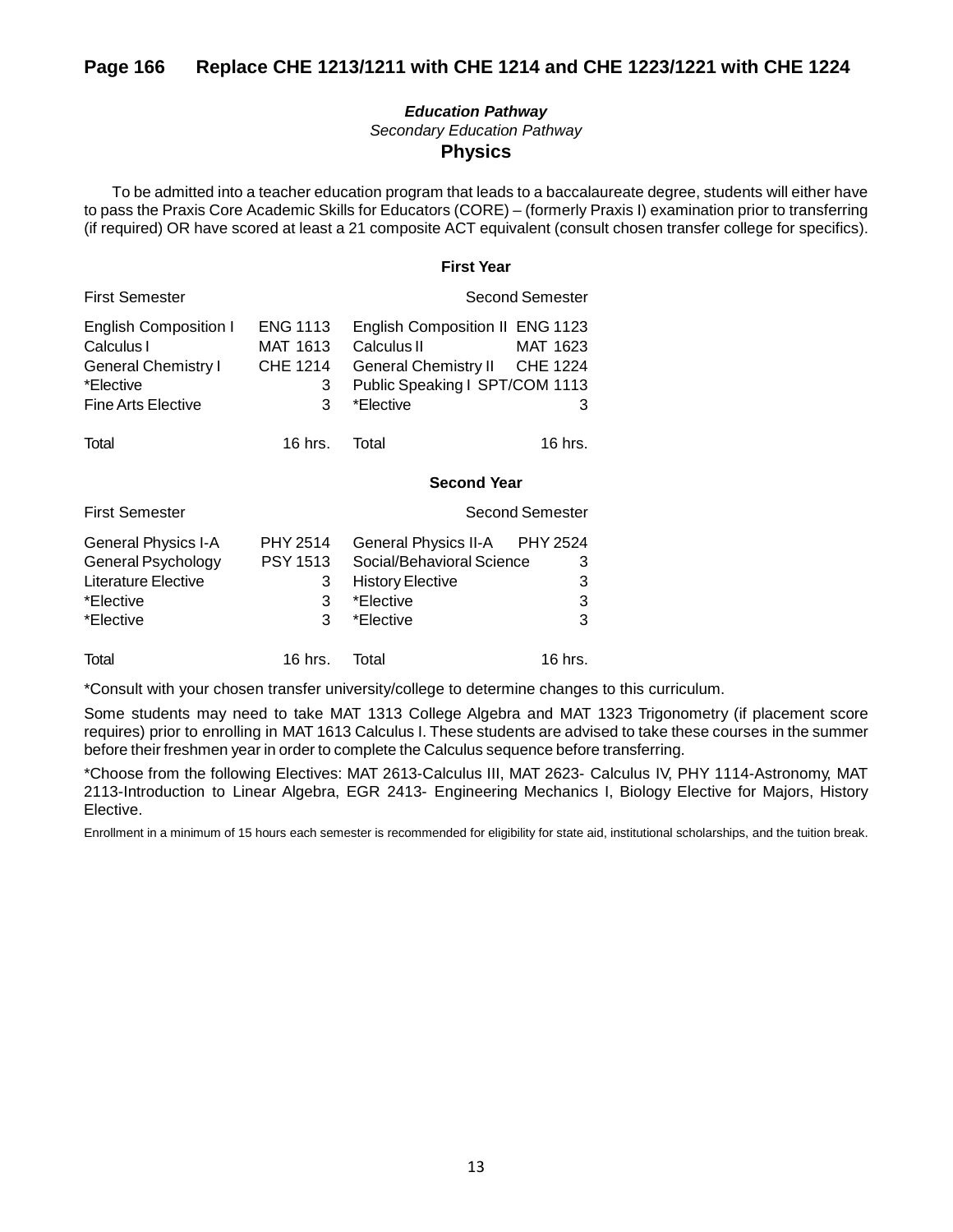# *Health Sciences Pathway* **Biological Science**

## **First Year**

| <b>First Semester</b>                                                                                                                      |                                                                        |                                                                                                                                              | <b>Second Semester</b>                              |
|--------------------------------------------------------------------------------------------------------------------------------------------|------------------------------------------------------------------------|----------------------------------------------------------------------------------------------------------------------------------------------|-----------------------------------------------------|
| <b>English Composition I</b><br>College Algebra<br>General Biology I<br><b>General Chemistry I</b><br><b>History Elective (Continuous)</b> | <b>ENG 1113</b><br>MAT 1313<br><b>BIO 1134</b><br><b>CHE 1214</b><br>3 | English Composition II ENG 1123<br>Trigonometry<br>General Biology II<br><b>General Chemistry II</b><br><b>History Elective (Continuous)</b> | MAT 1323<br><b>BIO 1144</b><br><b>CHE 1224</b><br>3 |
| Total                                                                                                                                      | $17$ hrs.                                                              | Total                                                                                                                                        | $17$ hrs.                                           |

## **Second Year**

| <b>First Semester</b>                                                                      |                      |                                                                             | Second Semester    |
|--------------------------------------------------------------------------------------------|----------------------|-----------------------------------------------------------------------------|--------------------|
| <b>Organic Chemistry I</b><br>Public Speaking I SPT/COM 1113<br><b>Literature Elective</b> | <b>CHE 2424</b><br>3 | <b>Organic Chemistry II</b><br>***Fine Arts Elective<br>Literature Elective | CHE 2434<br>3<br>3 |
| **Social/Behavioral Science<br>Calculus I                                                  | 3<br>MAT 1613        | **Social/Behavioral Science*                                                | 3                  |
| Total                                                                                      | 16 hrs.              | Total                                                                       |                    |

\*Consult with your chosen transfer university/college to determine changes to this curriculum.

\*\*Choose from the following Social/Behavioral Science Electives:

ECO 2113 - Principles of Macroeconomics

ECO 2123 - Principles of Microeconomics

PSC 1113 - American National Government

PSC 2113 - Comparative Government

PSY 1513 - General Psychology

SOC 2113 - Introduction to Sociology

SOC 2213 - Introduction to Anthropology

\*\*\*ART 1113, MUS 1113, or SPT 2233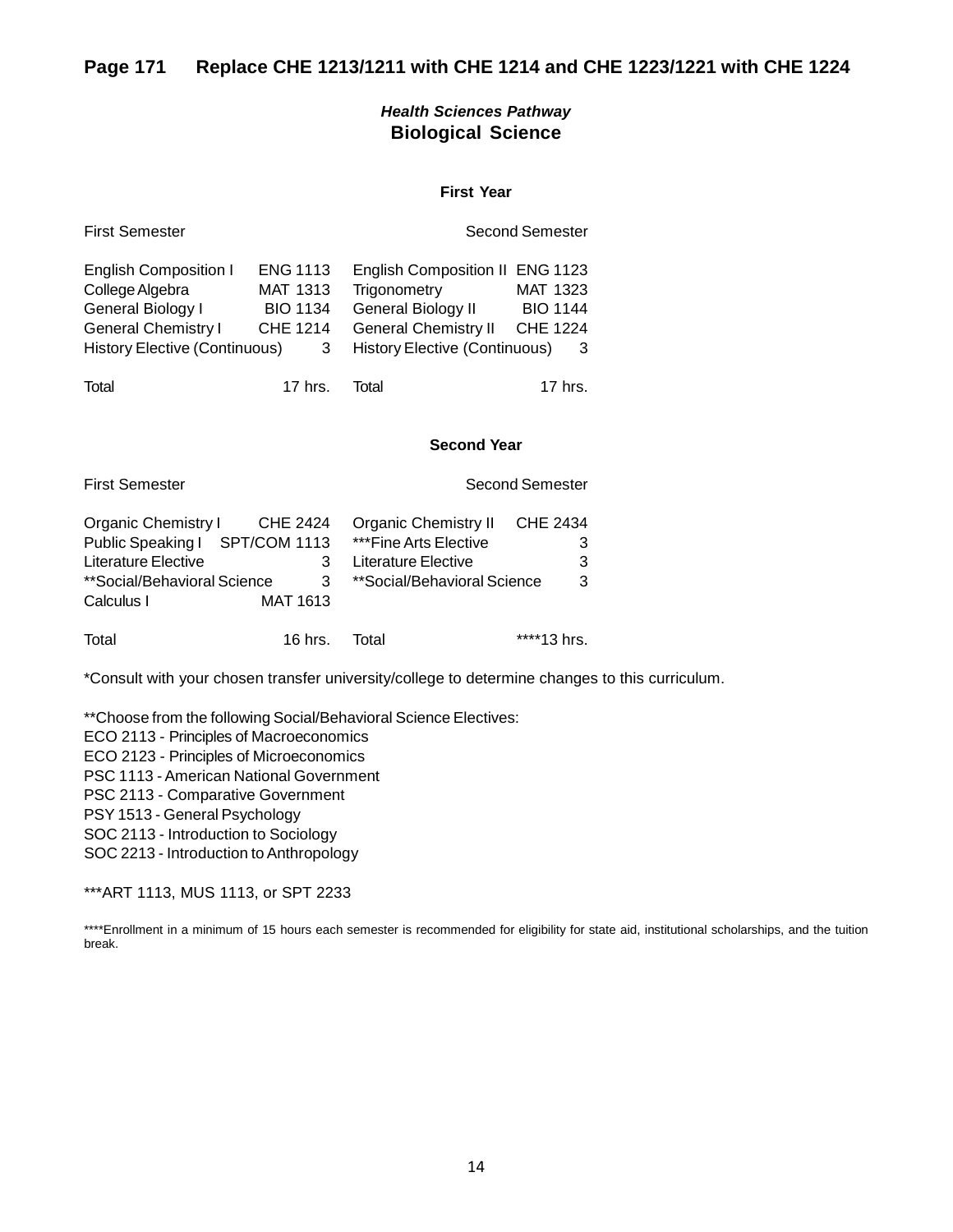# **Page 173 Replace CHE 1213/1211 with CHE 1214 and CHE 1223/1221 with CHE 1224**

# *Health Sciences Pathway Dentistry Pathway* **Pre-Dental**

Dental Schools may require a baccalaureate degree for admission but no prescribed course of study is stipulated. The curriculum below is a suggested guide which leads to an Associate of Arts Degree, but it does not lead to a fouryear degree in dentistry. Students should consult their chosen transfer university to select a four-year degree. Additionally, UMMC is the sole Mississippi provider for a professional degree in dentistry.

#### **First Year**

| <b>English Composition I</b><br>College Algebra<br><b>General Chemistry I</b><br>General Biology I<br><b>Fine Arts Elective</b> | <b>ENG 1113</b><br>MAT 1313<br>CHE 1214<br><b>BIO 1134</b><br>3 | English Composition II ENG 1123<br>Trigonometry<br>General Chemistry II<br>General Biology II BIO 1144<br>Public Speaking I SPT/COM 1113 | <b>MAT 1323</b><br><b>CHE 1224</b>                       |
|---------------------------------------------------------------------------------------------------------------------------------|-----------------------------------------------------------------|------------------------------------------------------------------------------------------------------------------------------------------|----------------------------------------------------------|
|                                                                                                                                 |                                                                 |                                                                                                                                          |                                                          |
| Total                                                                                                                           | 17 hrs.                                                         | Total                                                                                                                                    | 17 hrs.                                                  |
|                                                                                                                                 |                                                                 | <b>Second Year</b>                                                                                                                       |                                                          |
| <b>First Semester</b>                                                                                                           |                                                                 |                                                                                                                                          | Second Semester                                          |
|                                                                                                                                 |                                                                 |                                                                                                                                          |                                                          |
| General Psychology<br><b>Organic Chemistry I</b><br>General Physics I<br><b>Humanities Elective</b>                             | <b>PSY 1513</b><br>CHE 2424<br>PHY 2414<br>3                    | <b>Statistics</b><br>Organic Chemistry II<br><b>General Physics II</b><br><b>Humanities Elective</b><br>Social/Behavioral Science        | <b>MAT 2323</b><br><b>CHE 2434</b><br>PHY 2424<br>3<br>3 |

First Semester Second Semester

Consult with your chosen transfer university/college to determine changes to this curriculum.

Students should consult The University of Mississippi Medical Center's bulletin to determine courses considered end point before attempting online classes.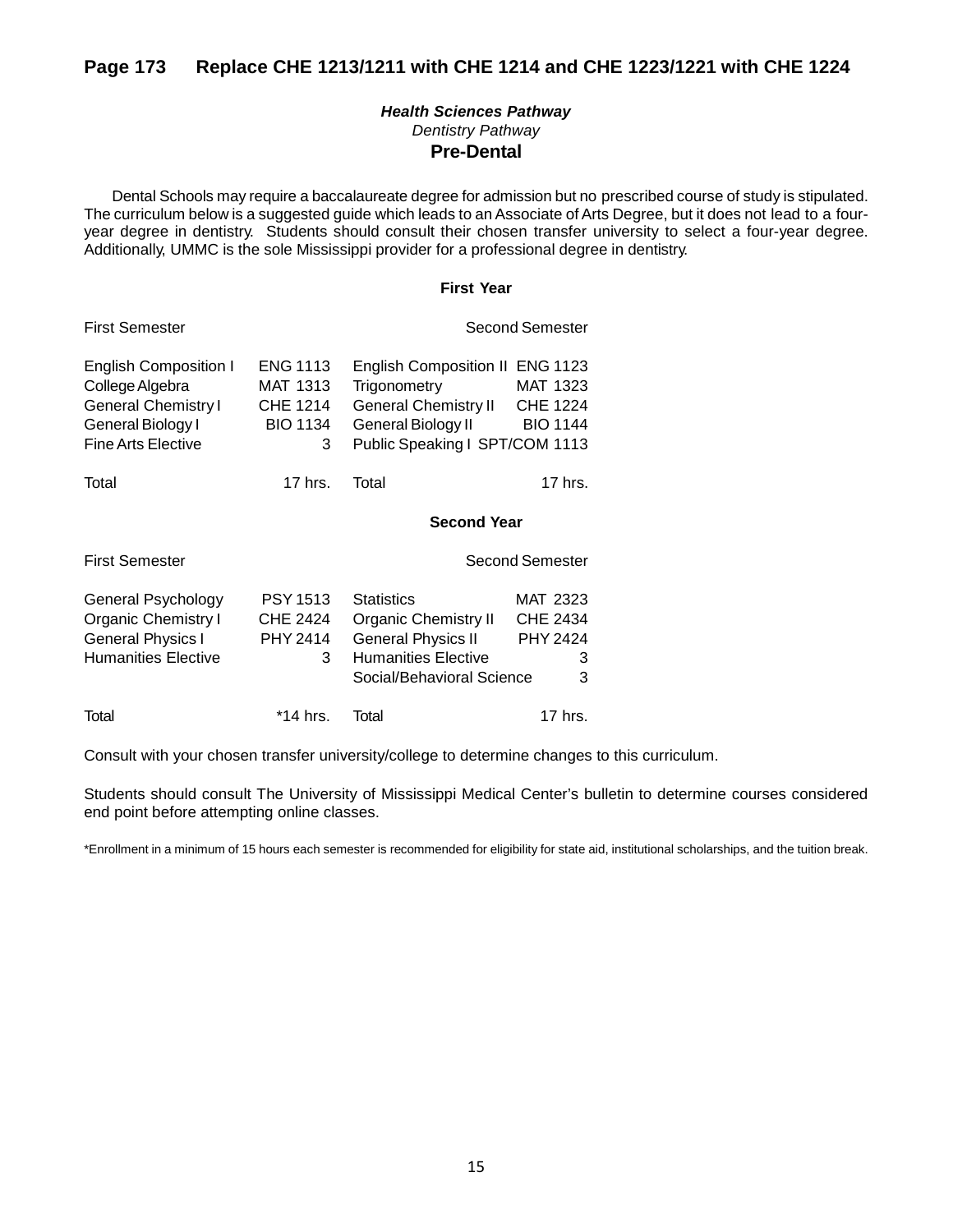# **Page 174 Replace CHE 1213/1211 with CHE 1214 and CHE 1223/1221 with CHE 1224**

# *Health Sciences Pathway Dentistry Pathway* **Pre-Dental Hygiene**

This curriculum is designed to meet the admission requirements of the School of Health Related Professions at the University of Mississippi Medical Center. All programs at the Medical Center are upper division. Students must complete all admission requirements before transferring. Students should consult the most recent Medical Center catalog when planning their schedule. All programs at the Medical Center have a limited class size with competitive admissions. Students should start the application process early in their sophomore year. The curriculum below leads to an Associate of Arts Degree.

#### **First Year**

| <b>First Semester</b>                                                                                                                |                                                                   |                                                                                                                                                                                     | Second Semester                                                          |
|--------------------------------------------------------------------------------------------------------------------------------------|-------------------------------------------------------------------|-------------------------------------------------------------------------------------------------------------------------------------------------------------------------------------|--------------------------------------------------------------------------|
| <b>English Composition I</b><br>College Algebra<br>Public Speaking I SPT/COM 1113<br>General Biology I<br><b>General Chemistry I</b> | <b>ENG 1113</b><br>MAT 1313<br><b>BIO 1134</b><br><b>CHE 1214</b> | <b>English Composition II</b><br>General Psychology<br>Med Term for Health Prof BIO 1813<br><b>Nutrition</b><br><b>General Chemistry II</b>                                         | <b>ENG 1123</b><br><b>PSY 1513</b><br><b>BIO 1613</b><br><b>CHE 1224</b> |
| Total                                                                                                                                | 17 hrs.                                                           | Total                                                                                                                                                                               | 16 hrs.                                                                  |
|                                                                                                                                      |                                                                   | <b>Second Year</b>                                                                                                                                                                  |                                                                          |
| <b>First Semester</b>                                                                                                                |                                                                   |                                                                                                                                                                                     | Second Semester                                                          |
| Anatomy & Physiology I<br>Intro to Sociology<br><b>Humanities Elective</b><br><b>Fine Arts Elective</b><br>Elective                  | <b>BIO 2514</b><br>SOC 2113<br>3<br>3<br>3                        | Anatomy & Physiology II BIO 2524<br>Microbiology<br><b>Humanities Elective</b><br>Child Psychology EPY/PSY 2513<br>OR Adol Psychology EPY/PSY 2523<br>OR Hum Grwth/Dev EPY/PSY 2533 | <b>BIO 2924</b><br>3                                                     |
| Total                                                                                                                                | 16 hrs.                                                           | Total                                                                                                                                                                               | *14 hrs.                                                                 |

Consult with your chosen transfer university/college to determine changes to this curriculum.

Students must have a minimum of 57 transferable hours with a minimum 2.5 GPA on a 4.0 scale. A minimum grade of C is required on each course to be transferred. Students must also complete 8 hours of observation of a licensed or registered dental hygienist in a clinical environment.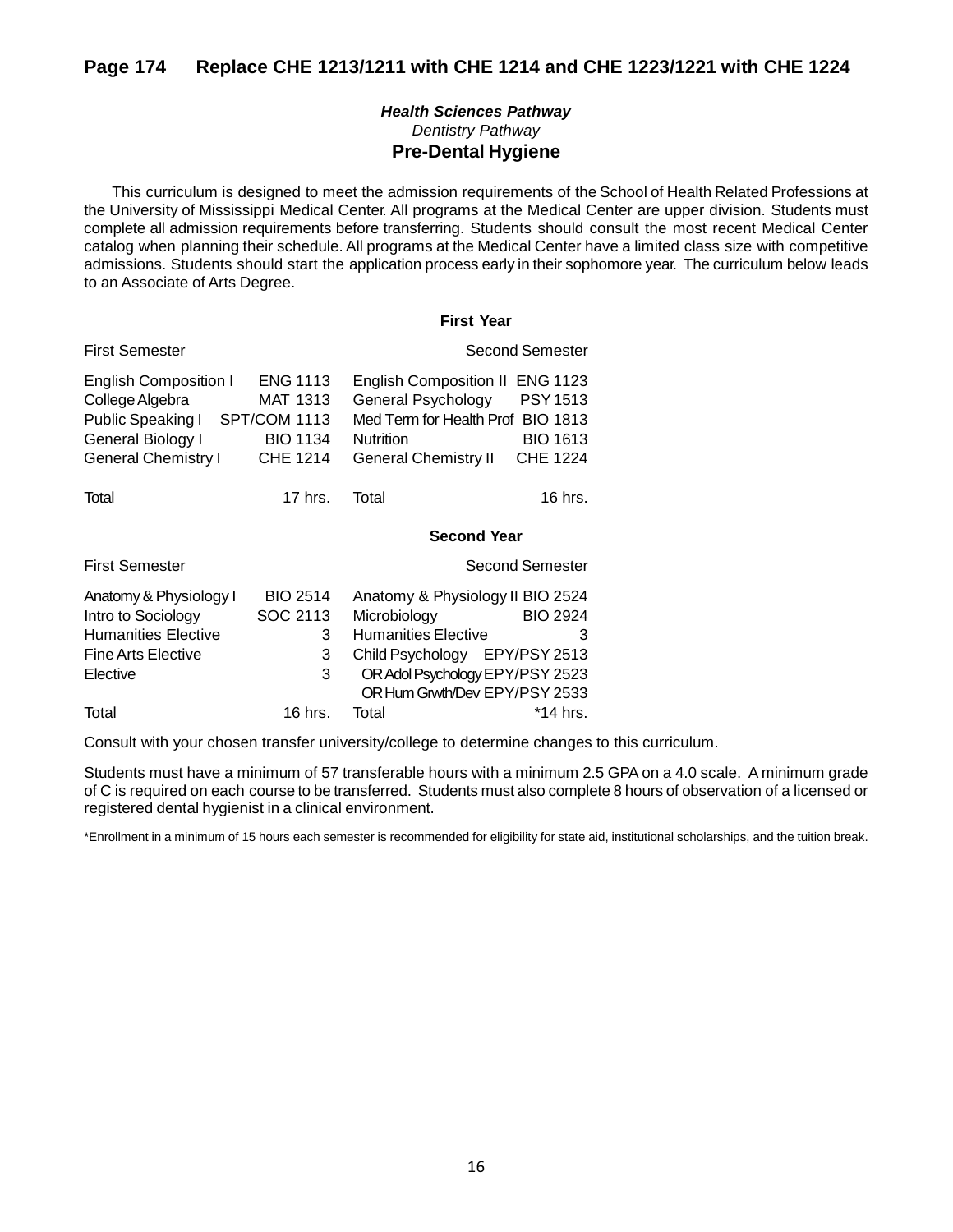# *Health Sciences Pathway Health-Related Pathway* **Health Informatics & Information Management**

## **First Year**

| <b>First Semester</b>                                                                                                                  |                                                                 | Second Semester                                                                                                                                                                          |  |
|----------------------------------------------------------------------------------------------------------------------------------------|-----------------------------------------------------------------|------------------------------------------------------------------------------------------------------------------------------------------------------------------------------------------|--|
| <b>English Composition I</b><br>College Algebra<br>Introduction to Business<br>Fine Arts Elective<br>*Natural Science w/Lab            | <b>ENG 1113</b><br><b>MAT 1313</b><br><b>BAD 1113</b><br>3<br>4 | English Composition II ENG 1123<br>Public Speaking I SPT/COM 1113<br><b>Business Statistics</b><br><b>BAD 2323</b><br>Comp App in Bus & Ind BAD 2533<br>*Natural Science w/Lab<br>4      |  |
| Total                                                                                                                                  | $16$ hrs.                                                       | 16 hrs.<br>Total                                                                                                                                                                         |  |
|                                                                                                                                        |                                                                 | <b>Second Year</b>                                                                                                                                                                       |  |
|                                                                                                                                        |                                                                 |                                                                                                                                                                                          |  |
| First Semester                                                                                                                         |                                                                 | Second Semester                                                                                                                                                                          |  |
| Anatomy & Physiology I<br>Princ of Accounting I<br><b>Computer Concepts</b><br>Social/Behavioral Science<br><b>Humanities Elective</b> | <b>BIO 2514</b><br>ACC 2213<br>CSC 1113<br>3<br>3               | Anatomy & Physiology II BIO 2524<br>Princ of Accounting II ACC 2223<br><b>Bus Communications</b><br><b>BAD 2813</b><br>Social/Behavioral Science<br>3<br>3<br><b>Humanities Elective</b> |  |

Consult with your chosen transfer university/college to determine changes to this curriculum.

\*Choose from the following Natural Science Electives: BIO 1134 General Biology I BIO 1813 Medical Terminology for Health Professions CHE 1114 Chemistry Survey CHE 1214 General Chemistry I PHY 1114 Introduction to Astronomy PHY 2244 Physical Science Survey I PHY 2254 Physical Science Survey II

UMMC Requirements:

Have completed a minimum of 60 semester hours of academic credit (exclusive of physical activity, military science, dogmatic religion, and vocational courses) from a regionally accredited institution of higher learning.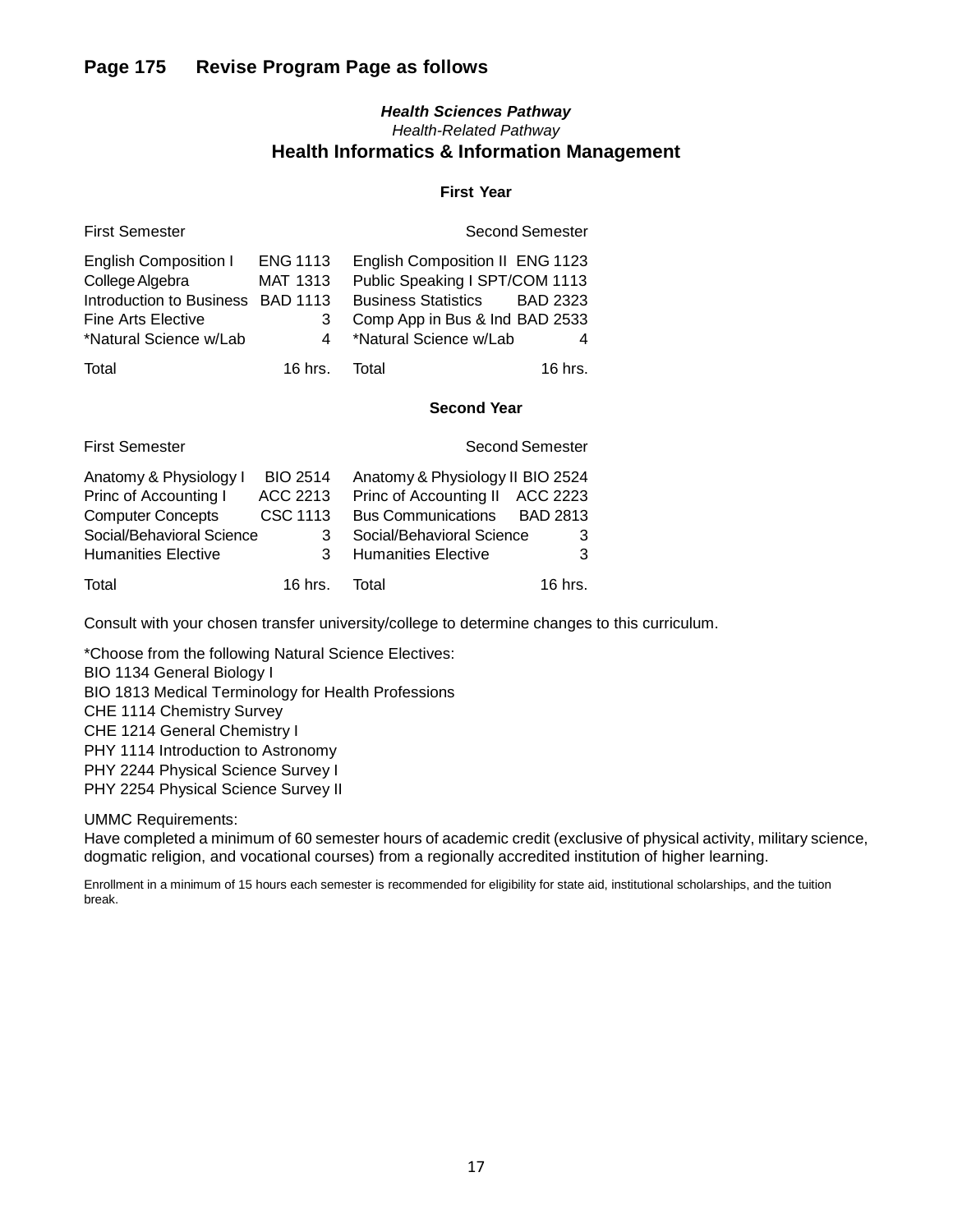# *Health Sciences Pathway Health-Related Pathway* **Health Sciences**

## **First Year**

| <b>English Composition I</b>   | <b>ENG 1113</b> | English Composition II ENG 1123   |                 |
|--------------------------------|-----------------|-----------------------------------|-----------------|
| College Algebra                | MAT 1313        | Trigonometry                      | <b>MAT 1323</b> |
| <b>Princ of Macroeconomics</b> | ECO 2113        | Public Speaking I SPT/COM 1113    |                 |
| General Biology I              | <b>BIO 1134</b> | Med Term for Health Prof BIO 1813 |                 |
| <b>General Chemistry I</b>     | CHE 1214        | <b>General Chemistry II</b>       | CHE 1224        |
|                                |                 |                                   |                 |
| Total                          | $17$ hrs.       | Total                             | $16$ hrs.       |
|                                |                 |                                   |                 |

First Semester Second Semester Second Semester

#### **Second Year**

| <b>First Semester</b>                            |                      |                                                  | Second Semester |
|--------------------------------------------------|----------------------|--------------------------------------------------|-----------------|
| Anatomy & Physiology I<br>*Natural Science w/Lab | <b>BIO 2514</b><br>4 | Anatomy & Physiology II BIO 2524<br>Microbiology | <b>BIO 2924</b> |
| **Social/Behavioral Science*                     | 3                    | **Social/Behavioral Science                      | 3               |
| <b>Humanities Elective</b>                       | 3                    | <b>Humanities Elective</b>                       | 3               |
|                                                  |                      | <b>Fine Arts Elective</b>                        | 3               |
| Total                                            | $***14$ hrs          | Total                                            | $17$ hrs.       |

Consult with your chosen transfer university/college to determine changes to this curriculum.

\*Natural Sciences Electives: BIO 1144, BIO 2414, PHY 2244, PHY 2254, PHY 2414

\*\*Students planning to apply to Health-Related Programs (i.e., OTA, PTA, PN, Massage Therapy, or Surgical Technology) should review the admission requirements and application process for that specific program. These Health-Related Programs recommend taking PSY 1513 General Psychology and PSY/EPY 2533 Human Growth and Development for the Social/Behavioral Science electives.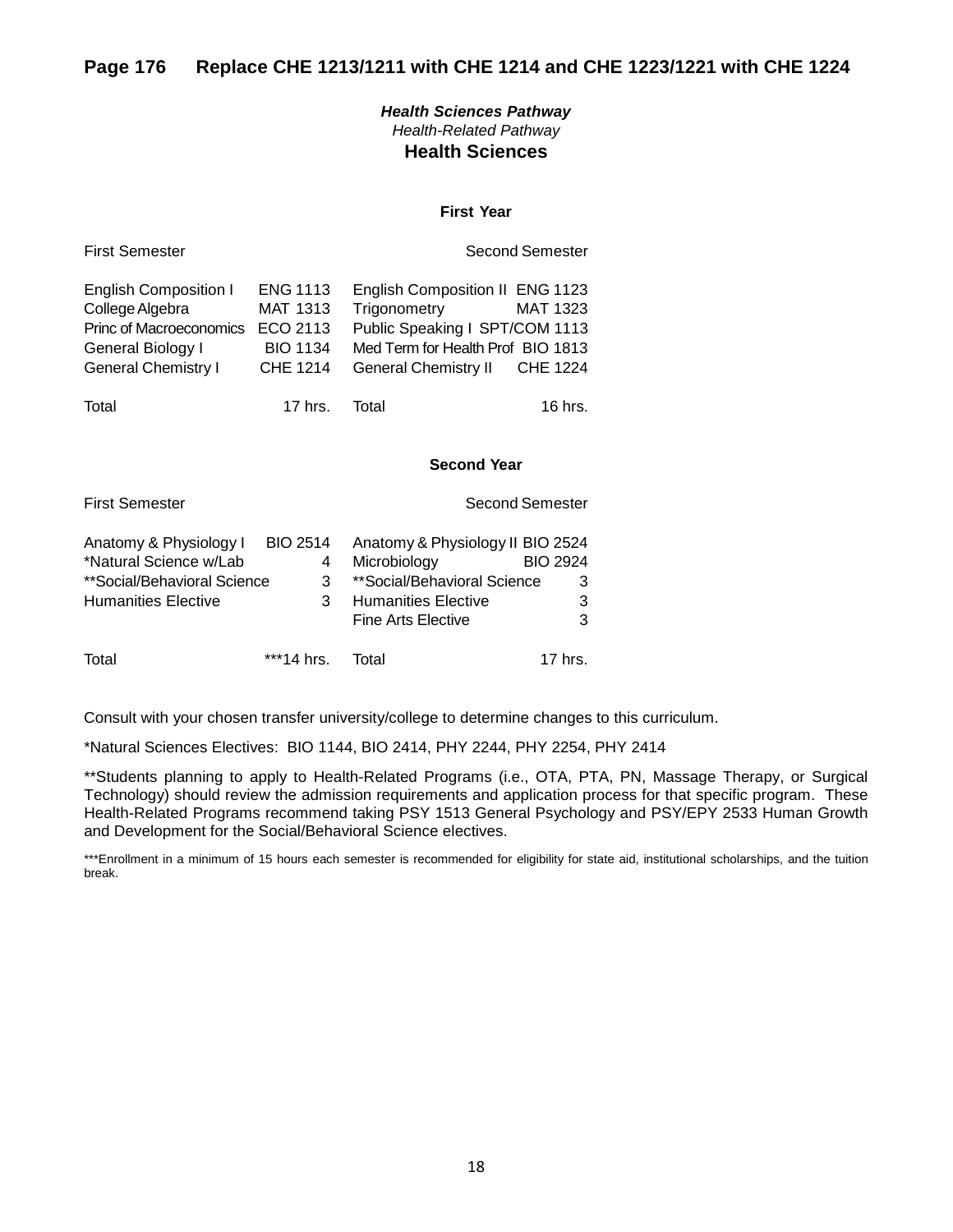# **Page 177 Replace CHE 1213/1211 with CHE 1214 and CHE 1223/1221 with CHE 1224**

# *Health Sciences Pathway Health-Related Pathway* **Pre-Medical Laboratory Science**

This curriculum is designed to meet the admission requirements of the School of Health Related Professions at the University of Mississippi Medical Center. All programs at the Medical Center are upper division. Students must complete all admission requirements before transferring. Students should consult the most recent Medical Center catalog when planning their schedule. Students must have a minimum of 60 transferable hours with a minimum 2.5 GPAon a 4.0 scale. A minimum grade of C is required on each course to be transferred. The curriculum below leads to an Associate of Arts Degree.

#### **First Year**

| <b>First Semester</b>                                                                              |                                                                   |                                                                                                                                           | Second Semester                    |
|----------------------------------------------------------------------------------------------------|-------------------------------------------------------------------|-------------------------------------------------------------------------------------------------------------------------------------------|------------------------------------|
| <b>English Composition I</b><br>College Algebra<br>General Biology I<br><b>General Chemistry I</b> | <b>ENG 1113</b><br>MAT 1313<br><b>BIO 1134</b><br><b>CHE 1214</b> | English Composition II ENG 1123<br>Public Speaking I SPT/COM 1113<br><b>General Biology II</b><br><b>General Chemistry II</b><br>Elective | <b>BIO 1144</b><br><b>CHE 1224</b> |
| Total                                                                                              | *14 hrs.                                                          | Total                                                                                                                                     | 15 hrs.                            |

#### **Second Year**

| <b>First Semester</b>      |                 |                                  | <b>Second Semester</b> |
|----------------------------|-----------------|----------------------------------|------------------------|
| Anatomy & Physiology I     | <b>BIO 2514</b> | Anatomy & Physiology II BIO 2524 |                        |
| Trigonometry               | MAT 1323        | Microbiology                     | <b>BIO 2924</b>        |
| <b>Organic Chemistry I</b> | <b>CHE 2424</b> | <b>Fine Arts Elective</b>        | 3                      |
| Social/Behavioral Science  | 3               | Social/Behavioral Science        | 3                      |
| <b>Humanities Elective</b> | 3               | <b>Humanities Elective</b>       | 3                      |
| Total                      | $17$ hrs.       | Total                            | $17$ hrs.              |

Consult with your chosen transfer university/college to determine changes to this curriculum.

All programs at the Medical Center have a limited class size with competitive admissions. Students should start the application process early in their sophomore year.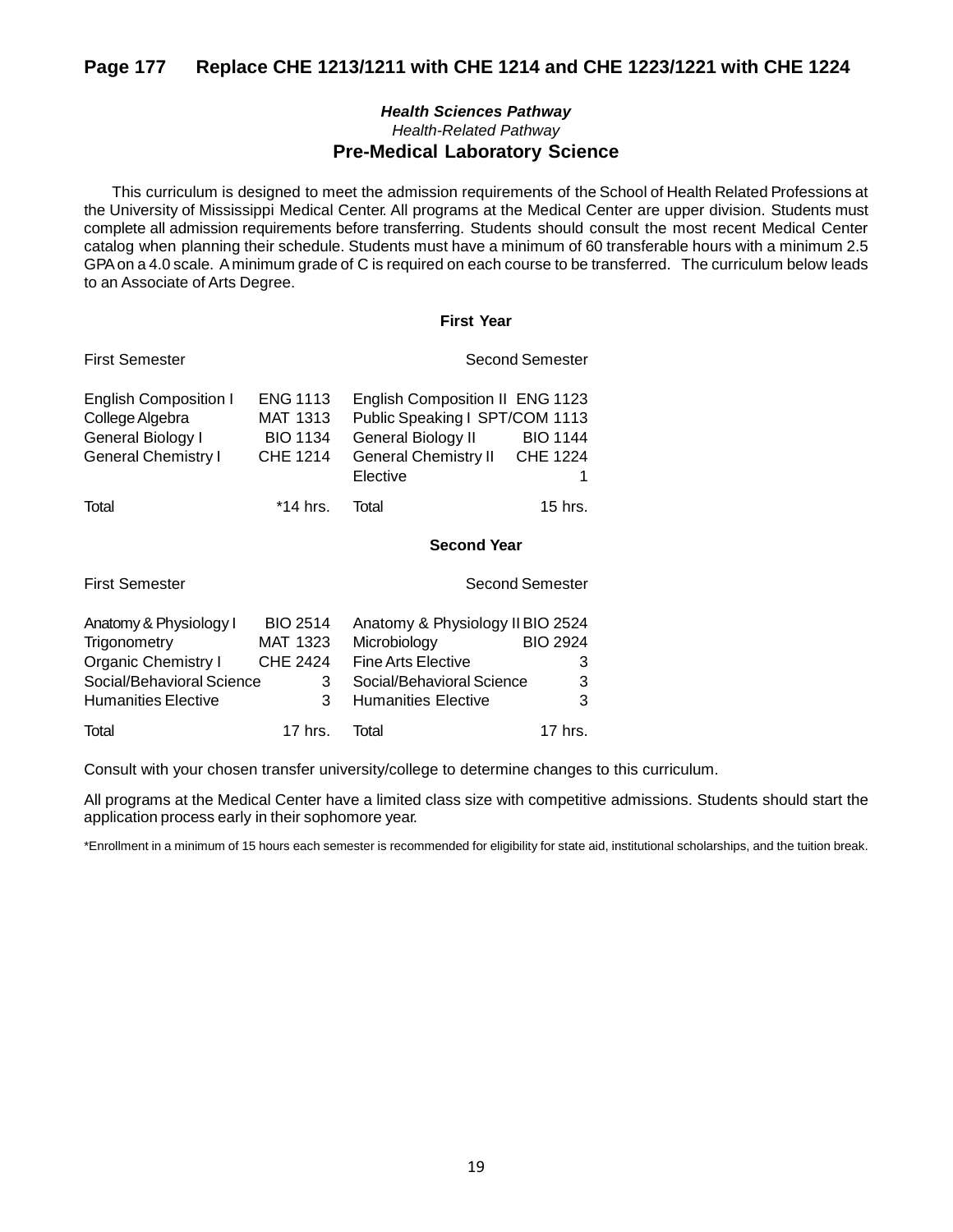# **Page 178 Replace CHE 1213/1211 with CHE 1214 and CHE 1223/1221 with CHE 1224**

# *Health Sciences Pathway Health-Related Pathway* **Pre-Occupational Therapy**

This curriculum is designed to meet the admission requirements of the School of Health-Related Professions at the University of Mississippi Medical Center. All programs at the Medical Center are upper division. Students should consult the most recent UMMC Bulletin when planning their schedule. Students applying for the Doctorate of Occupational Therapy must have a bachelor's degree with a minimum average of 3.0 on a 4.0 scale for the prerequisite courses; each pre-requisite course must be completed with a grade of "C" or better. The student must provide evidence of 24 hours of observation under an occupational therapist or an occupational therapy assistant in at least three occupational therapy clinical departments or practices within the two calendar years preceding the application deadline.

#### **First Year**

| <b>First Semester</b>        |                        |                                   | <b>Second Semester</b> |
|------------------------------|------------------------|-----------------------------------|------------------------|
| <b>English Composition I</b> | <b>ENG 1113</b>        | English Composition II ENG 1123   |                        |
| College Algebra              | MAT 1313               | Trigonometry                      | <b>MAT 1323</b>        |
| General Psychology           | <b>PSY 1513</b>        | Med Term for Health Prof BIO 1813 |                        |
| General Biology I            | <b>BIO 1134</b>        | <b>General Biology II</b>         | <b>BIO 1144</b>        |
| <b>General Chemistry I</b>   | <b>CHE 1214</b>        | <b>General Chemistry II</b>       | <b>CHE 1224</b>        |
| Total                        | 17 hrs. $\overline{a}$ | Total                             | 17 hrs.                |

## **Second Year**

| <b>First Semester</b>                                                                                                |               |                                                                                                                                                     | <b>Second Semester</b> |
|----------------------------------------------------------------------------------------------------------------------|---------------|-----------------------------------------------------------------------------------------------------------------------------------------------------|------------------------|
| Anatomy & Physiology I BIO 2514<br>Public Speaking I SPT/COM 1113<br>General Physics I<br><b>Humanities Elective</b> | PHY 2414<br>3 | Anatomy & Physiology II BIO 2524<br><b>Statistics</b><br>Human Growth & Dev EPY/PSY 2533<br><b>Humanities Elective</b><br><b>Fine Arts Elective</b> | MAT 2323<br>3<br>3     |
| Total                                                                                                                | *14 hrs.      | Total                                                                                                                                               | 16 hrs.                |

Consult with your chosen transfer university/college to determine changes to this curriculum.

All programs at the University Medical Center have a limited class size with competitive admissions.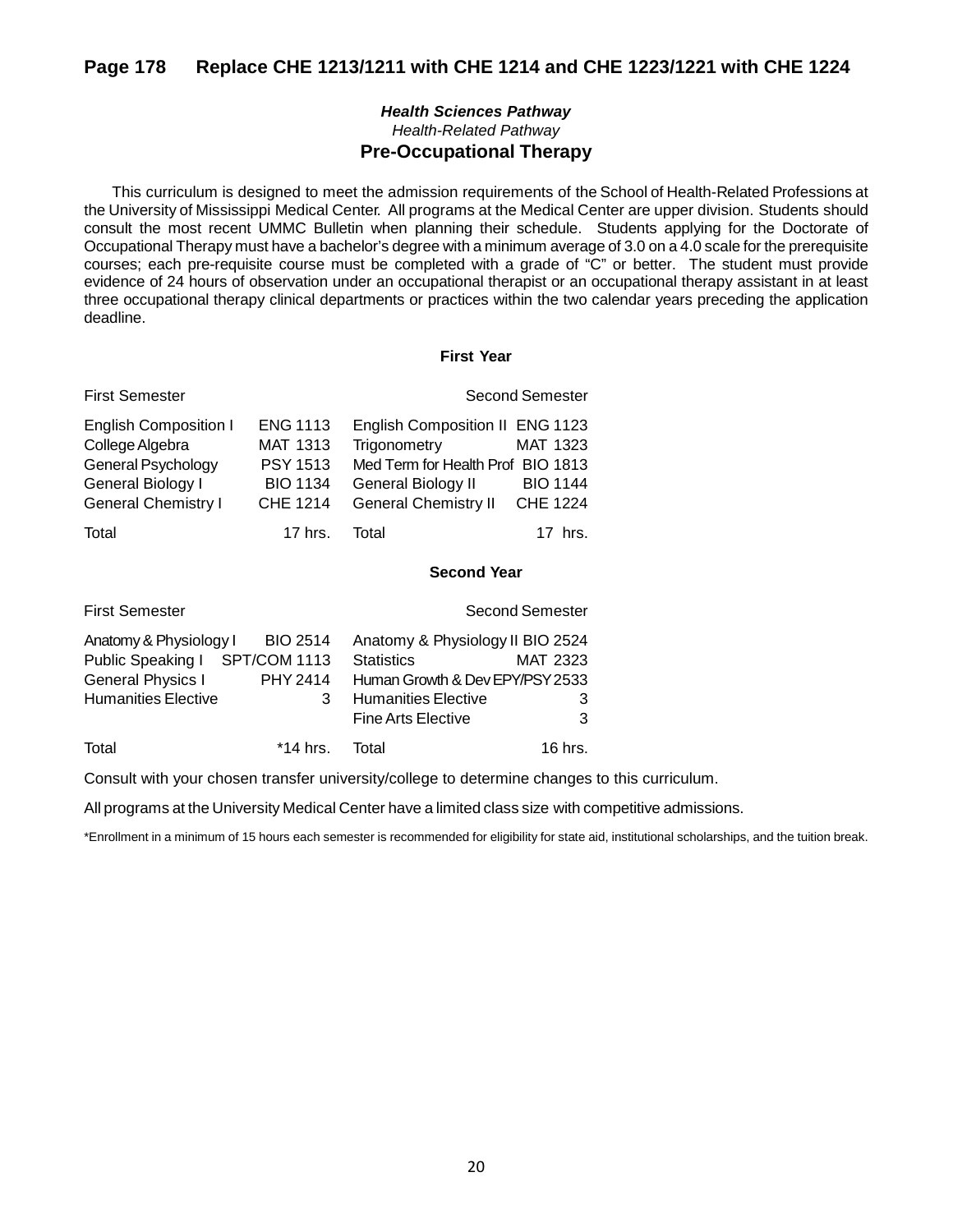# *Health Sciences Pathway Health-Related Pathway* **Pre-Physical Therapy**

This curriculum is designed to meet the admission requirements of the School of Health-Related Professions at the University of Mississippi Medical Center. All programs at the Medical Center are upper division. Students must complete all admission requirements before transferring. Students must have a minimum 3.0 GPA on a 4.0 scale. A minimum grade of C is required on each course accepted for transfer. The curriculum below leads to an Associate of Arts Degree.

Students applying for the Doctor of Physical Therapy must have a bachelor's degree and evidence of 40 hours of observation in at least two physical therapy clinical departments or practices. Students must also take the GRE before applying to the program. Students must also complete an autobiographical essay and a resume to apply to the program.

#### **First Year**

| <b>First Semester</b>        |                 |                                 | <b>Second Semester</b> |
|------------------------------|-----------------|---------------------------------|------------------------|
| <b>English Composition I</b> | <b>ENG 1113</b> | English Composition II ENG 1123 |                        |
| College Algebra              | <b>MAT 1313</b> | Trigonometry                    | MAT 1323               |
| General Biology I            | <b>BIO 1134</b> | <b>General Biology II</b>       | <b>BIO 1144</b>        |
| <b>General Chemistry I</b>   | <b>CHE 1214</b> | <b>General Chemistry II</b>     | <b>CHE 1224</b>        |
| Total                        | $*14$ hrs.      | Total                           | *14 hrs.               |

## **Second Year**

| <b>First Semester</b>          |                 |                                  | <b>Second Semester</b> |
|--------------------------------|-----------------|----------------------------------|------------------------|
| Anatomy & Physiology I         | <b>BIO 2514</b> | Anatomy & Physiology II BIO 2524 |                        |
| General Physics I              | PHY 2414        | <b>General Physics II</b>        | <b>PHY 2424</b>        |
| Public Speaking I SPT/COM 1113 |                 | <b>Fine Arts Elective</b>        | 3                      |
| Social/Behavioral Science      | 3               | Social/Behavioral Science        | 3                      |
| <b>Humanities Elective</b>     | 3               | <b>Humanities Elective</b>       | 3                      |
| Total                          | 17 hrs.         | Total                            | 17 hrs.                |

Consult with your chosen transfer university/college to determine changes to this curriculum.

All programs at the University Medical Center have a limited class size with competitive admissions.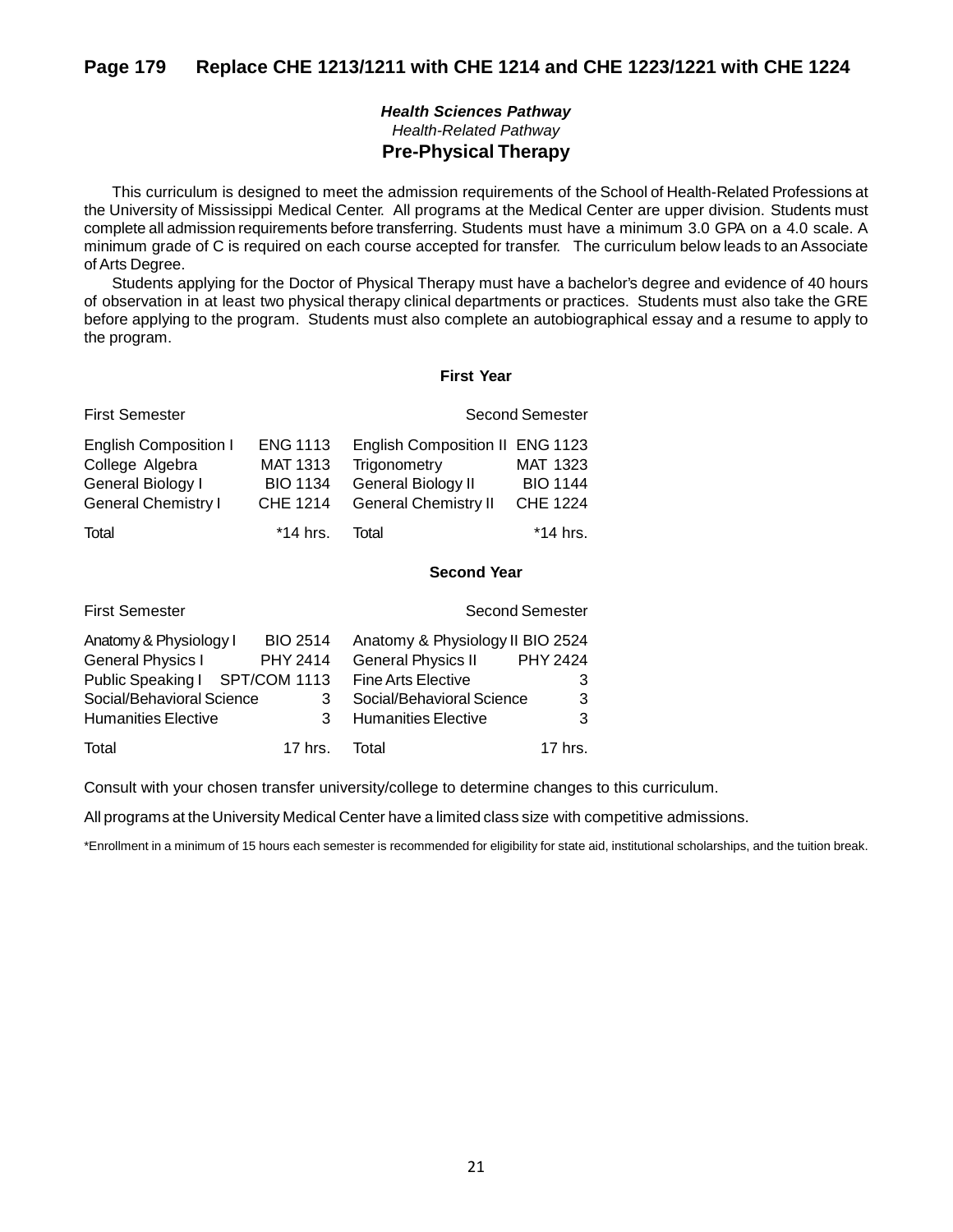# *Health Sciences Pathway Health-Related Pathway* **Pre-Physician Associate/Assistant Studies**

This curriculum is designed to meet the admission requirements of the Department of Physician Assistant Studies at Mississippi College and the Master of Physician Assistant Studies Program at Mississippi State University-Meridian. Students must have a minimum 3.0 cumulative GPA as well as a 3.0 science GPA on a 4.0 scale for both programs. In addition, a minimum grade of C is required on each pre-requisite course accepted for transfer, and each pre-requisite course must be taken within 10 years of matriculation at the University or College. Mississippi College will not accept online or hybrid courses for pre-requisite courses (except for statistics). The curriculum below leads to an Associate of Arts Degree.

Students applying for either program must have a bachelor's degree, take the GRE, and have evidence of clinical experience. At least 80 hours of healthcare experience and 20 hours of shadowing experience with a medical doctor or physician assistant are required for the Master of Physician Assistant studies Program at Mississippi State University-Meridian. For this program, students must also complete CPR Certification (American Heart Association) or higher.

#### **First Year**

| <b>First Semester</b>                                                                              |                                                                          |                                                                                                             | <b>Second Semester</b>                  |
|----------------------------------------------------------------------------------------------------|--------------------------------------------------------------------------|-------------------------------------------------------------------------------------------------------------|-----------------------------------------|
| <b>English Composition I</b><br>General Biology I<br><b>General Chemistry I</b><br>College Algebra | <b>ENG 1113</b><br><b>BIO 1134</b><br><b>CHE 1214</b><br><b>MAT 1313</b> | English Composition II ENG 1123<br>Microbiology<br><b>General Chemistry II</b><br><b>Fine Arts Elective</b> | <b>BIO 2924</b><br><b>CHE 1224</b><br>3 |
| Total                                                                                              | *14 hrs.                                                                 | Total<br><b>Connel Voor</b>                                                                                 | *14 hrs.                                |

#### **Second Year**

| <b>First Semester</b>                                                                                                                               |                                    | <b>Second Semester</b>                                                                                                                  |                                                     |
|-----------------------------------------------------------------------------------------------------------------------------------------------------|------------------------------------|-----------------------------------------------------------------------------------------------------------------------------------------|-----------------------------------------------------|
| Anatomy & Physiology I BIO 2514<br>Public Speaking I SPT/COM 1113<br>General Psychology<br><b>Organic Chemistry I</b><br><b>Humanities Elective</b> | <b>PSY 1513</b><br><b>CHE 2424</b> | Anatomy & Physiology IIBIO 2524<br><b>Statistics</b><br>Intro to Sociology<br><b>Organic Chemistry II</b><br><b>Humanities Elective</b> | <b>MAT 2323</b><br>SOC 2113<br><b>CHE 2434</b><br>3 |
| Total                                                                                                                                               | 17 hrs. .                          | Total                                                                                                                                   | 17 hrs.                                             |

Consult with your chosen transfer university/college to determine changes to this curriculum.

Both programs at Mississippi College and Mississippi State University-Meridian have a limited class size with competitive admissions.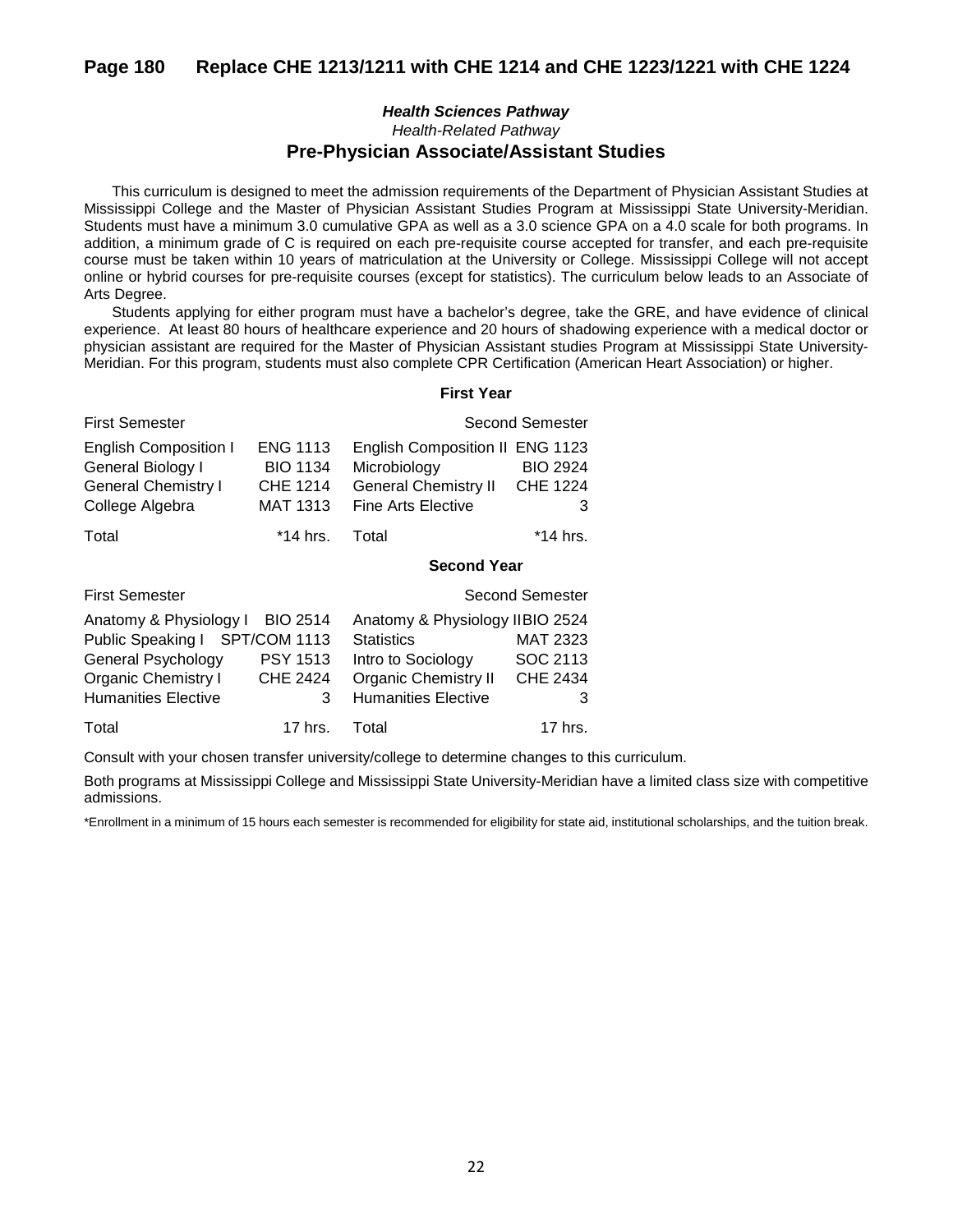# **Page 181 Revise Program Page as follows**

# *Health Sciences Pathway Health-Related Pathway* **Pre-Radiologic Sciences**

This curriculum is designed to meet the admission requirements of the School of Health-Related Professions at the University of Mississippi Medical Center. All programs at the Medical Center are upper division. Students must complete all admission requirements before transferring. Students must have a minimum of 60 hours of transfer credit with a minimum 2.0 GPA on a 4.0 scale. A minimum grade of C is required on each course accepted for transfer. The curriculum below leads to an Associate of Arts Degree.

See the University of Mississippi Medical Center website for additional requirements for admission to the B.S. Degree Program of Radiologic Sciences.

#### **First Year**

| <b>First Semester</b>                                                                                                                |                                                                          |                                                                                                                                                           | Second Semester |
|--------------------------------------------------------------------------------------------------------------------------------------|--------------------------------------------------------------------------|-----------------------------------------------------------------------------------------------------------------------------------------------------------|-----------------|
| <b>English Composition I</b><br>College Algebra<br>General Biology I<br>Public Speaking I SPT/COM 1113<br><b>General Chemistry I</b> | <b>ENG 1113</b><br><b>MAT 1313</b><br><b>BIO 1134</b><br><b>CHE 1214</b> | English Composition II ENG 1123<br>Trigonometry<br>Computer Applications I CSC 1123<br>Med Term for Health Prof BIO 1813<br>General Chemistry II CHE 1224 | MAT 1323        |
| Total                                                                                                                                | 17 hrs.                                                                  | Total                                                                                                                                                     | $16$ hrs.       |

## **Second Year**

Second Semester

|  | <b>First Semester</b> |
|--|-----------------------|
|--|-----------------------|

| Anatomy & Physiology I     | <b>BIO 2514</b>                  | Anatomy & Physiology II BIO 2524 |                 |
|----------------------------|----------------------------------|----------------------------------|-----------------|
| <b>General Physics I</b>   | PHY 2414                         | First Aid & CPR                  | <b>HPR 2213</b> |
| Social/Behavioral Elective | 3                                | Social/Behavioral Elective       |                 |
| <b>Humanities Elective</b> |                                  | <b>Humanities Elective</b>       |                 |
| <b>Fine Arts Elective</b>  | 3                                |                                  |                 |
| Total                      | 17 hrs. $\overline{\phantom{a}}$ | Total                            | $*13$ hrs       |

Consult with your chosen transfer university/college to determine changes to this curriculum.

All programs at the University Medical Center have a limited class size with competitive admissions. Students should start the application process early in their sophomore year.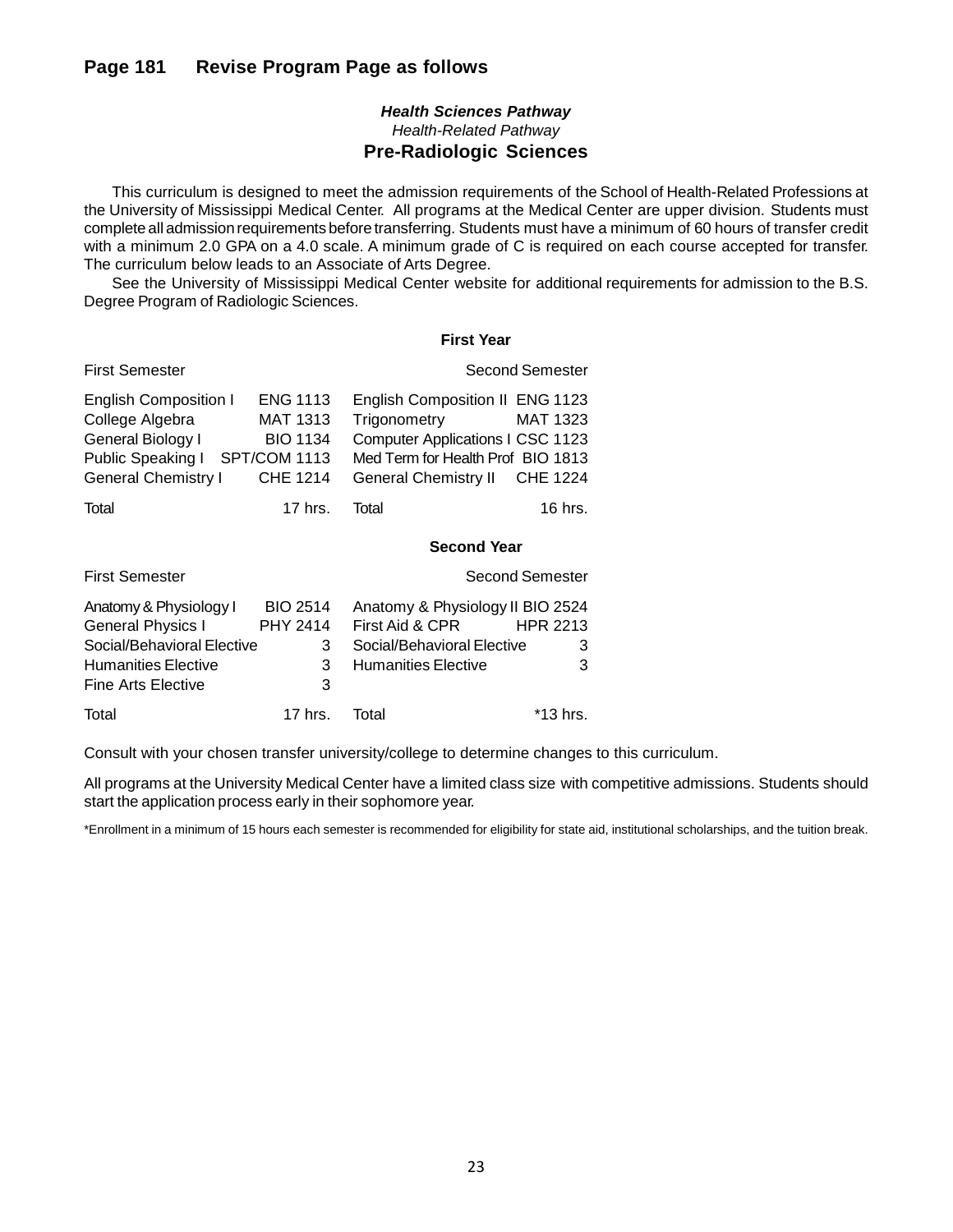# **After Page 181 Replace CHE 1213/1211 with CHE 1214**

# *Health Sciences Pathway Health-Related Pathway* **Pre-Speech Pathology/Communicative Sciences**

#### **First Year**

| <b>English Composition I</b>     | <b>ENG 1113</b> | English Composition II ENG 1123  |                 |
|----------------------------------|-----------------|----------------------------------|-----------------|
| College Algebra                  | <b>MAT 1313</b> | <b>Statistics</b>                | <b>MAT 2323</b> |
| General Biology I                | <b>BIO 1134</b> | <b>General Biology II</b>        | <b>BIO 1144</b> |
| General Psychology               | <b>PSY 1513</b> | Public Speaking I                | SPTCOM 1113     |
| *Foreign Language (Continuous) 3 |                 | *Foreign Language (Continuous) 3 |                 |
|                                  |                 |                                  |                 |
| Total                            | $16$ hrs.       | Total                            | $16$ hrs.       |

First Semester **Second Semester** Second Semester

#### **Second Year**

| <b>First Semester</b> |
|-----------------------|
|                       |

Second Semester

| Anatomy & Physiology I               | <b>BIO 2514</b> | Anatomy & Physiology II BIO 2524     |         |
|--------------------------------------|-----------------|--------------------------------------|---------|
| Introduction to Sociology SOC 2113   |                 | **Natural Science w/Lab              | 4       |
| <b>History Elective (Continuous)</b> |                 | <b>History Elective (Continuous)</b> | 3       |
| Literature Elective                  |                 | <b>Humanities Elective</b>           | 3       |
| *Foreign Language (Continuous) 3     |                 | <b>Fine Arts Elective</b>            | 3       |
| Total                                | 16 hrs.         | Total                                | 17 hrs. |

Consult with your chosen transfer university/college to determine changes to this curriculum.

\*Foreign Language: 6 – 12 hours are required for B.A.

\*\*Natural Science Electives: CHE 1214, PHY 2244, PHY 2254, PHY 2414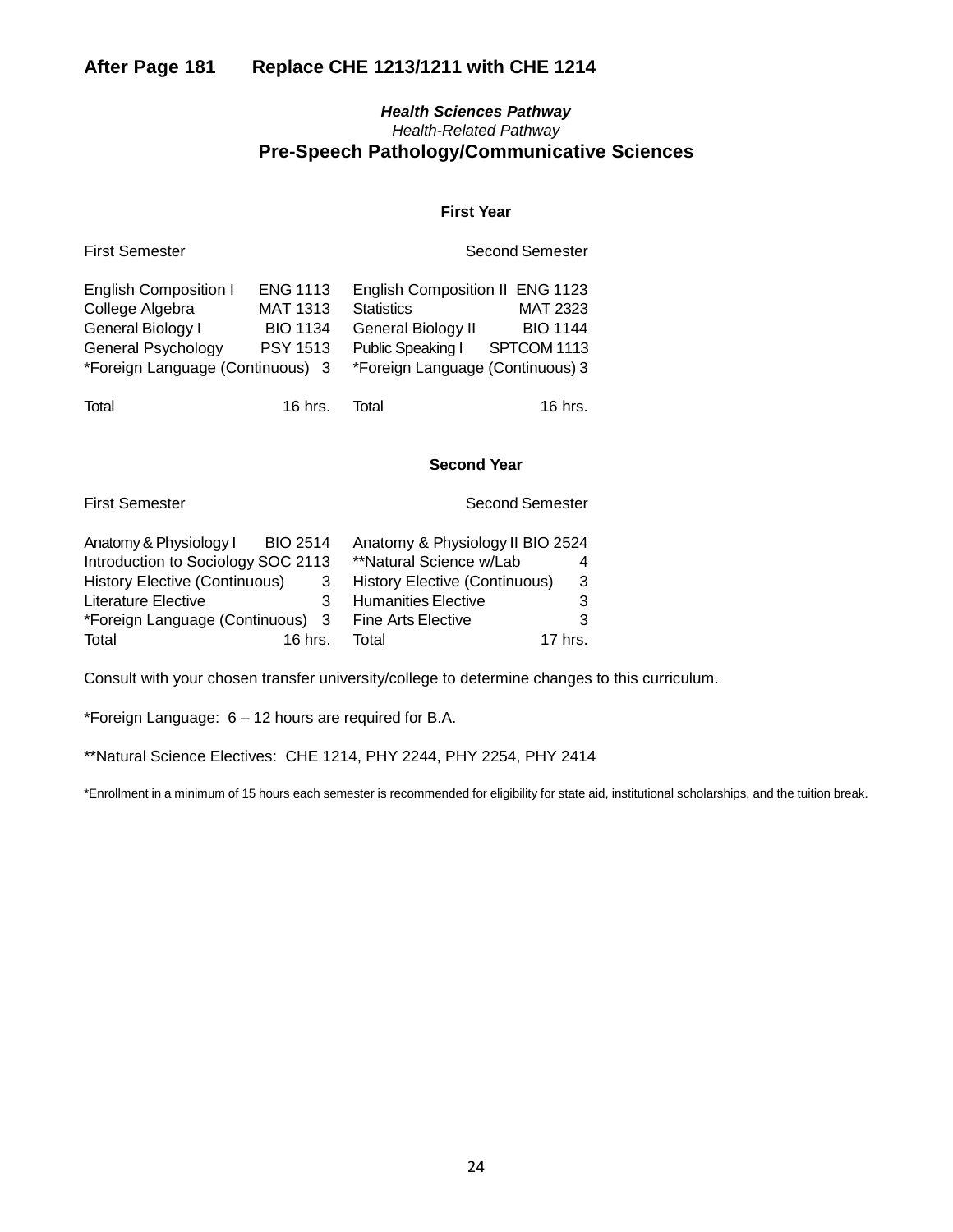# **Page 182 Replace CHE 1213/1211 with CHE 1214 and CHE 1223/1221 with CHE 1224**

## *Health Sciences Pathway Medicine Pathway* **Pre-Medical**

Medical schools may require a baccalaureate degree for admission but no prescribed course of study is stipulated. The curriculum below is a suggested guide which leads to an Associate of Arts Degree, but it does not lead to a four-year degree in medicine. Students should consult their chosen transfer university to select a four-year degree. Additionally, UMMC is the sole Mississippi provider for a professional degree in medicine.

#### **First Year**

| <b>First Semester</b>        |                 |                                 | <b>Second Semester</b> |
|------------------------------|-----------------|---------------------------------|------------------------|
| <b>English Composition I</b> | <b>ENG 1113</b> | English Composition II ENG 1123 |                        |
| College Algebra              | MAT 1313        | Trigonometry                    | MAT 1323               |
| General Biology I            | <b>BIO 1134</b> | General Biology II              | <b>BIO 1144</b>        |
| <b>General Chemistry I</b>   | <b>CHE 1214</b> | <b>General Chemistry II</b>     | CHE 1224               |

| Total | 17 hrs. Total | 17 hrs. |
|-------|---------------|---------|

Fine Arts Elective 3 Public Speaking I SPT/COM 1113

## **Second Year**

| <b>First Semester</b>      |                 | <b>Second Semester</b>      |                 |
|----------------------------|-----------------|-----------------------------|-----------------|
| Organic Chemistry I        | <b>CHE 2424</b> | <b>Organic Chemistry II</b> | <b>CHE 2434</b> |
| General Physics I          | PHY 2414        | <b>General Physics II</b>   | <b>PHY 2424</b> |
| Social/Behavioral Science  | 3               | Social/Behavioral Science   | З               |
| <b>Humanities Elective</b> |                 | <b>Humanities Elective</b>  | 3               |
| Total                      | *14 hrs.        | Total                       | *14 hrs.        |

Consult with your chosen transfer university/college to determine changes to this curriculum.

Students should consult The University of Mississippi Medical Center's bulletin to determine courses considered end point before attempting online classes.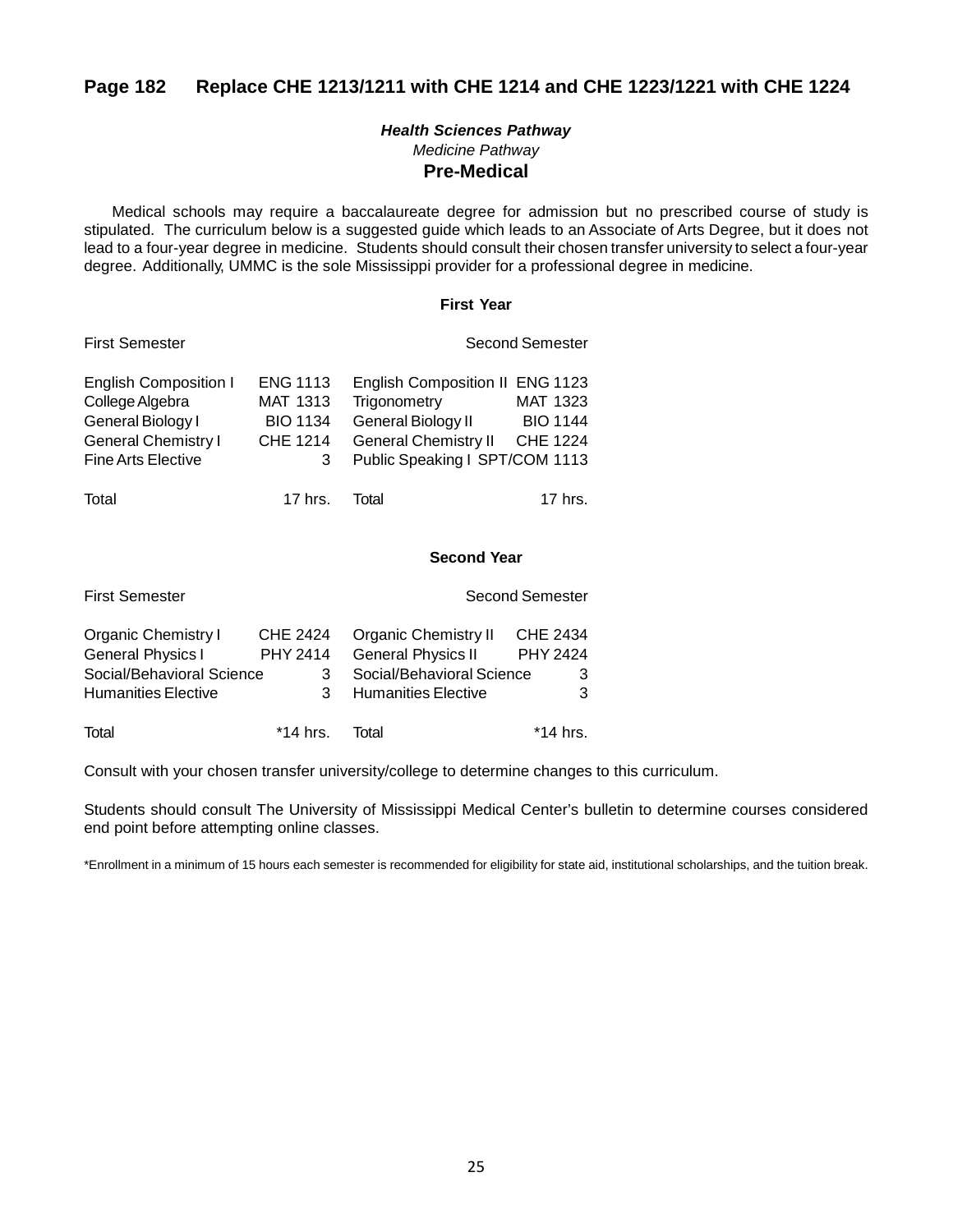# **Page 183 Replace CHE 1213/1211 with CHE 1214**

# *Health Sciences Pathway Medicine Pathway* **Pre-Nursing (B.S.)**

The curriculum below is a suggested guide for meeting possible prerequisites for admission into a Bachelor of Science degree in Nursing program. Students should consult their chosen transfer university. The curriculum below leads to an Associate of Arts Degree.

#### **First Year**

#### First Semester Second Semester Second Semester

| <b>English Composition I</b><br>College Algebra<br><b>General Psychology</b> | <b>ENG 1113</b><br>MAT 1313<br><b>PSY 1513</b> | English Composition II ENG 1123<br>Public Speaking I SPT/COM 1113<br>Human Growth & Dev EPY/PSY 2533 |                 |
|------------------------------------------------------------------------------|------------------------------------------------|------------------------------------------------------------------------------------------------------|-----------------|
| General Biology I                                                            | <b>BIO 1134</b>                                | Microbiology                                                                                         | <b>BIO 2924</b> |
| <b>General Chemistry I</b>                                                   | CHE 1214                                       | Nutrition                                                                                            | <b>BIO 1613</b> |
|                                                                              |                                                |                                                                                                      |                 |

Total 17 hrs. Total 16 hrs.

#### **Second Year**

| <b>First Semester</b>                |                 |                                      | <b>Second Semester</b> |
|--------------------------------------|-----------------|--------------------------------------|------------------------|
| Anatomy & Physiology I               | <b>BIO 2514</b> | Anatomy & Physiology II BIO 2524     |                        |
| <b>Computer Applications I</b>       | CSC 1123        | <b>Business Statistics</b>           | <b>BAD 2323</b>        |
| OR Comp App/Bus                      | <b>BAD 2533</b> | <b>OR Statistics</b>                 | <b>MAT 2323</b>        |
| Intro to Sociology                   | SOC 2113        | Marriage & Family                    | SOC 2143               |
| <b>Fine Arts Elective</b>            | 3               | Literature Elective                  | 3                      |
| <b>History Elective (Continuous)</b> | 3               | <b>History Elective (Continuous)</b> | 3                      |
| Total                                | $16$ hrs.       | Total                                | 16 hrs.                |

Consult with your chosen transfer university/college to determine changes to this curriculum.

An ACT Composite Score of 16 or higher is required for this program of study.

Students must complete all admission requirements before transferring. All Schools of Nursing in the state of Mississippi have limited class sizes with competitive admission requirements. Students should start the application process early in their sophomore year.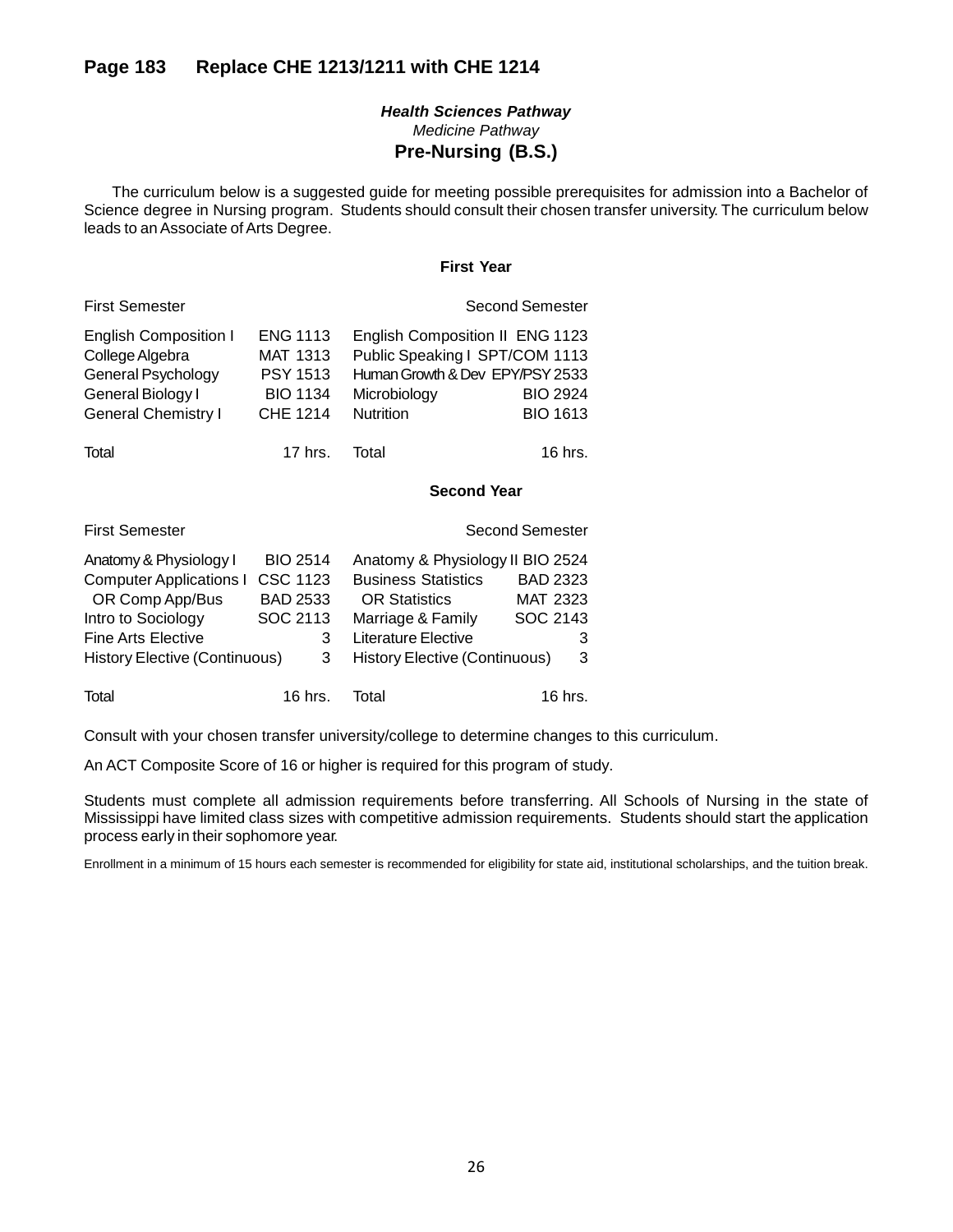# **Page 184 Revise Program Page as follows**

# *Health Sciences Pathway Pharmacy Pathway* **Pre-Pharmacy**

The curriculum below is a suggested guide for meeting possible prerequisites for admission into the Doctor of Pharmacy degree offered at the University of Mississippi. The curriculum below leads to an Associate of Arts Degree.

#### **First Year**

| <b>First Semester</b>                                                                                                                                                      |                                                                 |                                                                                                                                                        | Second Semester                              |
|----------------------------------------------------------------------------------------------------------------------------------------------------------------------------|-----------------------------------------------------------------|--------------------------------------------------------------------------------------------------------------------------------------------------------|----------------------------------------------|
| <b>English Composition I</b><br>General Biology I<br><b>General Chemistry I</b><br>Calculus I<br><b>Fine Arts Elective</b>                                                 | <b>ENG 1113</b><br><b>BIO 1134</b><br>CHE 1214<br>MAT 1613<br>3 | English Composition II ENG 1123<br>General Biology II<br>General Chemistry II CHE 1224<br>Princ of MicroeconomicsECO 2123<br>Social/Behavioral Science | <b>BIO 1144</b><br>З                         |
| Total                                                                                                                                                                      | $17$ hrs.                                                       | Total                                                                                                                                                  | 17 hrs.                                      |
|                                                                                                                                                                            |                                                                 | <b>Second Year</b>                                                                                                                                     |                                              |
| <b>First Semester</b>                                                                                                                                                      |                                                                 |                                                                                                                                                        | <b>Second Semester</b>                       |
| <b>Organic Chemistry I</b><br>Public Speaking I SPT/COM 1113<br>Anatomy & Physiology I<br><b>Humanities Elective</b><br><b>General Physics I</b><br>OR General Physics I-A | CHE 2424<br><b>BIO 2514</b><br>3<br>PHY 2414<br><b>PHY 2514</b> | Organic Chemistry II<br><b>Statistics</b><br>Anatomy & Physiology II BIO 2524<br><b>Humanities Elective</b><br>Social/Behavioral Science               | <b>CHE 2434</b><br><b>MAT 2323</b><br>3<br>3 |
| Total                                                                                                                                                                      | 18 hrs.                                                         | Total                                                                                                                                                  | 17 hrs.                                      |

Consult with your chosen transfer university/college to determine changes to this curriculum.

Some students may need to take MAT 1313 College Algebra and MAT 1323 Trigonometry (if placement score requires) prior to enrolling in MAT 1613 Calculus I. These students are advised to take these courses in the summer before their freshmen year in order to complete the Calculus sequence before transferring.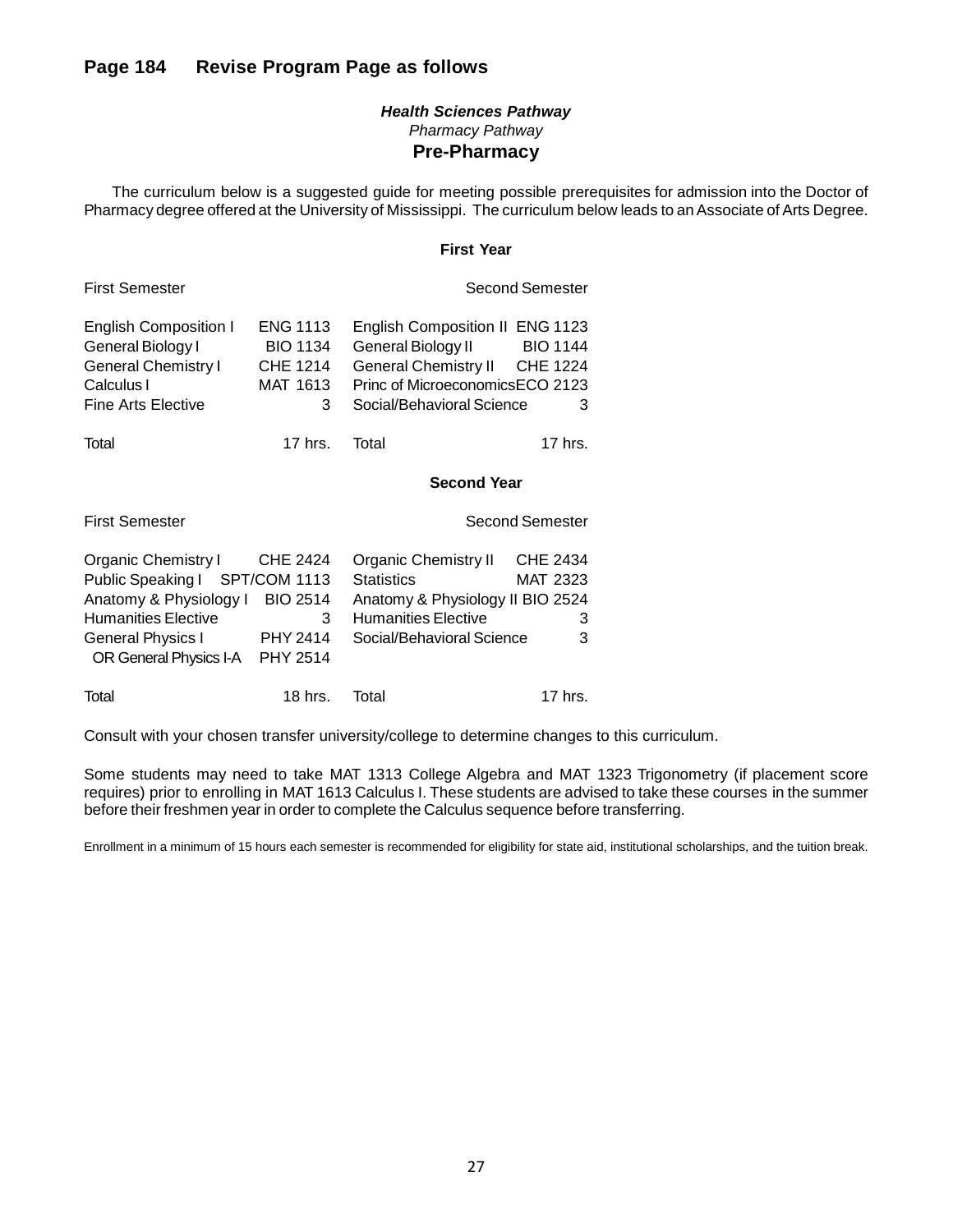# **Page 185 Replace CHE 1213/1211 with CHE 1214 and CHE 1223/1221 with CHE 1224**

# *Health Sciences Pathway Veterinary Pathway* **Pre-Veterinary**

The curriculum below is a suggested guide for meeting possible prerequisites for admission into the Doctor of Veterinary Medicine degree offered at Mississippi State University. The curriculum below leads to an Associate of Arts Degree.

# **First Year**

# First Semester **Second Semester** Second Semester

| <b>English Composition I</b>     | <b>ENG 1113</b> | English Composition II ENG 1123 |                 |
|----------------------------------|-----------------|---------------------------------|-----------------|
| College Algebra                  | MAT 1313        | Trigonometry                    | MAT 1323        |
| General Biology I                | <b>BIO 1134</b> | <b>General Biology II</b>       | <b>BIO 1144</b> |
| <b>General Chemistry I</b>       | <b>CHE 1214</b> | <b>General Chemistry II</b>     | <b>CHE 1224</b> |
| Princ of Macroeconomics ECO 2113 |                 | Social/Behavioral Science       |                 |
| Total                            | 17 hrs.         | Total                           | 17 hrs.         |

# **Second Year**

| <b>First Semester</b>      |                 | <b>Second Semester</b>      |                 |
|----------------------------|-----------------|-----------------------------|-----------------|
| Public Speaking I          | SPT/COM 1113    | Microbiology                | <b>BIO 2924</b> |
| <b>Organic Chemistry I</b> | <b>CHE 2424</b> | <b>Organic Chemistry II</b> | <b>CHE 2434</b> |
| General Physics I          | <b>PHY 2414</b> | <b>General Physics II</b>   | <b>PHY 2424</b> |
| <b>Statistics</b>          | <b>MAT 2323</b> | <b>Fine Arts Elective</b>   | 3               |
| <b>Humanities Elective</b> | 3               | <b>Humanities Elective</b>  | 3               |
| Total                      | $17$ hrs.       | Total                       | $18$ hrs.       |

Consult with your chosen transfer university/college to determine changes to this curriculum.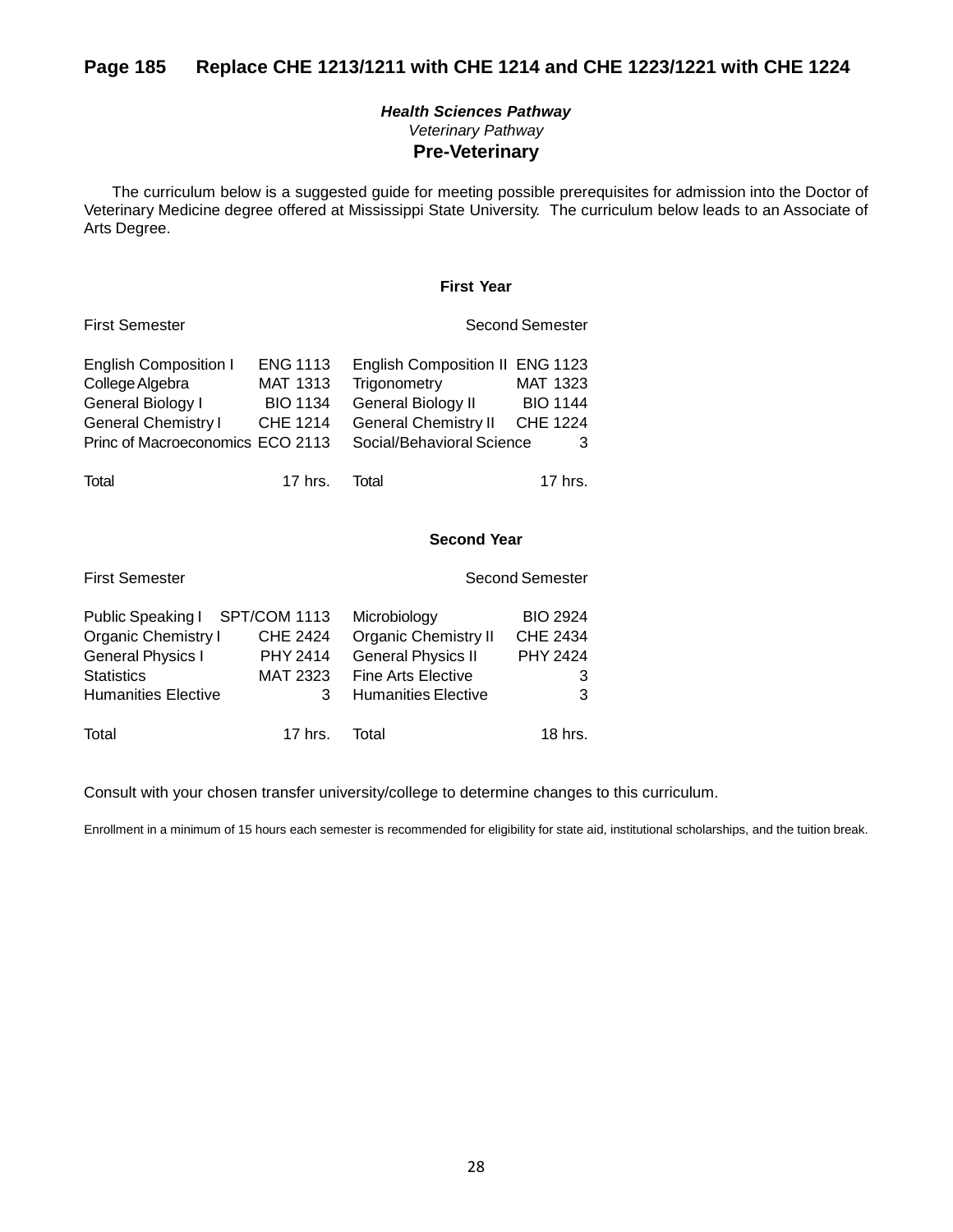# *Health Sciences Pathway Veterinary Pathway* **Pre-Veterinary Medical Technology**

The curriculum below is a suggested guide for meeting possible prerequisites for admission into the Veterinary Medical Technology program at Mississippi State University. The curriculum below leads to an Associate of Arts Degree.

# **First Year**

| <b>English Composition I</b> | <b>ENG 1113</b> | English Composition II ENG 1123   |                 |
|------------------------------|-----------------|-----------------------------------|-----------------|
| College Algebra              | MAT 1313        | Trigonometry                      | MAT 1323        |
| General Biology I            | <b>BIO 1134</b> | General Biology II                | <b>BIO 1144</b> |
| Fine Arts Elective           | 3               | Med Term for Health Prof BIO 1813 |                 |
| Social/Behavioral Science    | 3               | Social/Behavioral Science         |                 |
|                              |                 |                                   |                 |
| Total                        | 16 hrs.         | Total                             | $16$ hrs.       |

First Semester **Second Semester** Second Semester

# **Second Year**

| <b>First Semester</b>                                                                                                                    |                                                     | <b>Second Semester</b>                                                                 |                                              |
|------------------------------------------------------------------------------------------------------------------------------------------|-----------------------------------------------------|----------------------------------------------------------------------------------------|----------------------------------------------|
| <b>Statistics</b><br><b>General Chemistry I</b><br>Public Speaking I SPT/COM 1113<br><b>Animal Science</b><br><b>Humanities Elective</b> | <b>MAT 2323</b><br><b>CHE 1214</b><br>AGR 1214<br>3 | Microbiology<br><b>General Chemistry II</b><br><b>Humanities Elective</b><br>*Elective | <b>BIO 2924</b><br><b>CHE 1224</b><br>З<br>3 |
| Total                                                                                                                                    | 17 hrs.                                             | Total                                                                                  | **14 hrs                                     |

\*Consult with your chosen transfer university/college to determine changes to this curriculum.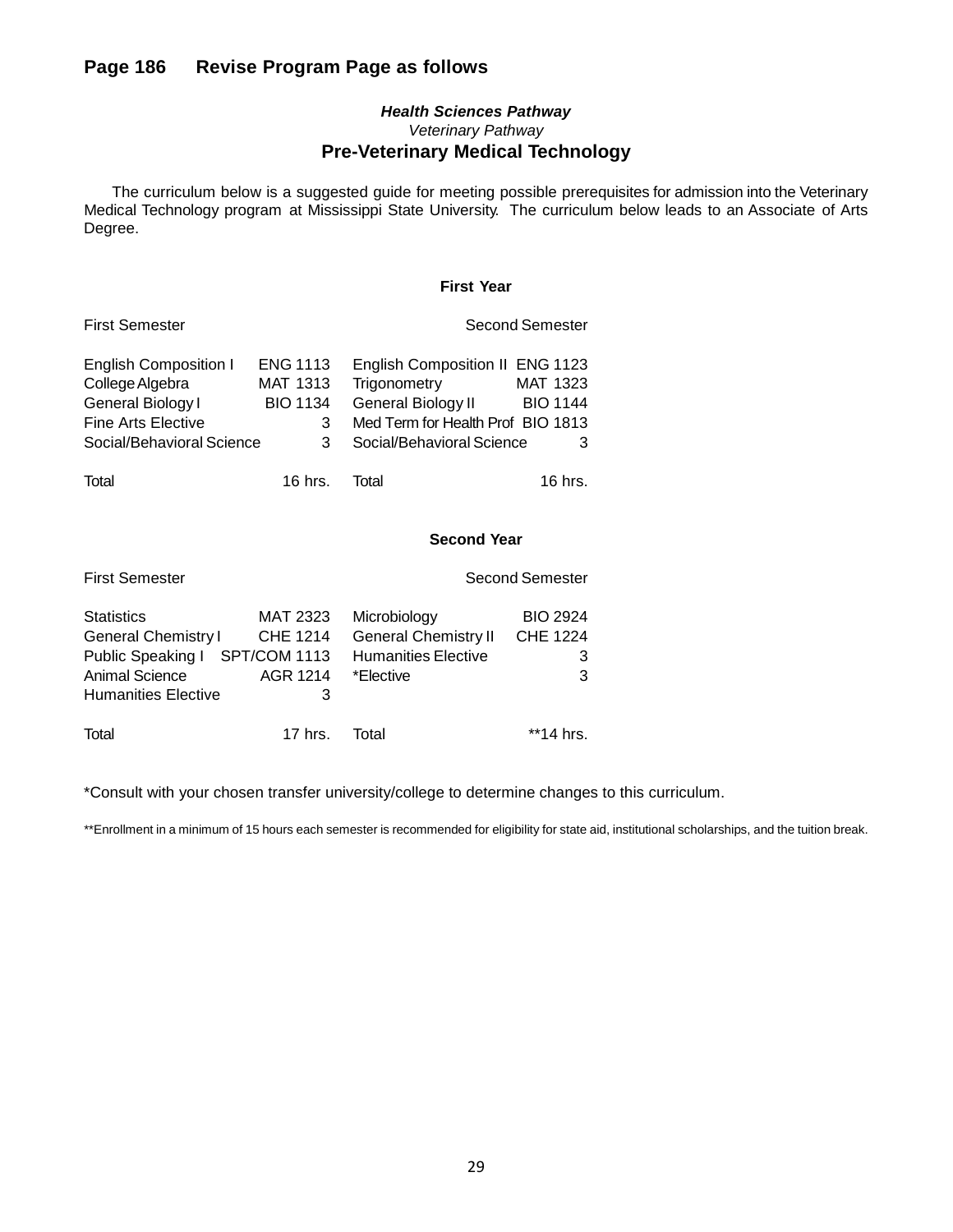# *Kinesiology Pathway* **Exercise Science/Kinesiology**

## **First Year**

| <b>First Semester</b>                                                                                             |                                                                                             |                                                                                                                        | Second Semester                    |
|-------------------------------------------------------------------------------------------------------------------|---------------------------------------------------------------------------------------------|------------------------------------------------------------------------------------------------------------------------|------------------------------------|
| <b>English Composition I</b><br>College Algebra<br>*General Biology I<br>Pers & Comm Health<br>General Psychology | <b>ENG 1113</b><br><b>MAT 1313</b><br><b>BIO 1134</b><br><b>HPR 1213</b><br><b>PSY 1513</b> | English Composition II ENG 1123<br>Public Speaking I SPT/COM 1113<br>*General Biology II<br><b>General Chemistry I</b> | <b>BIO 1144</b><br><b>CHE 1214</b> |
| Total                                                                                                             | 16 hrs.                                                                                     | Total                                                                                                                  | ***14 hrs.                         |

## **Second Year**

| <b>First Semester</b>  |                 |                                  | <b>Second Semester</b> |
|------------------------|-----------------|----------------------------------|------------------------|
| Anatomy & Physiology I | <b>BIO 2514</b> | Anatomy & Physiology II BIO 2524 |                        |
| Intro to Sociology     | SOC 2113        | <b>Statistics</b>                | <b>MAT 2323</b>        |
| First Aid & CPR        | <b>HPR 2213</b> | **Fine Arts Elective             | З                      |
| *History Elective      | 3               | *History Elective                | 3                      |
| *Elective              | 3               | *Literature Elective             | 3                      |
| Total                  | 16 hrs.         | T∩tal                            | $16$ hrs.              |

\*Consult with your chosen transfer university/college to determine changes to this curriculum.

\*\*ART 1113, MUS 1113, or SPT 2233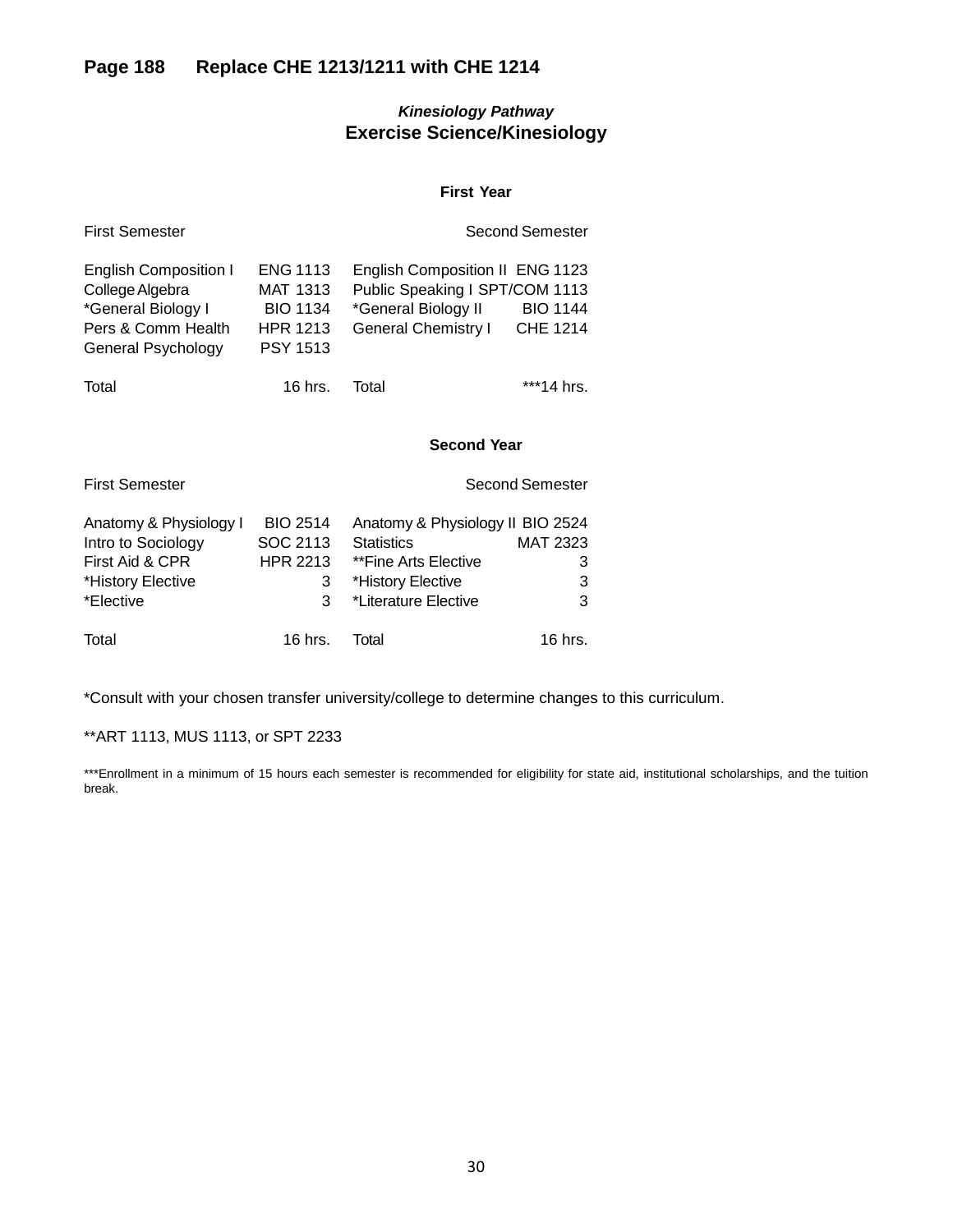# **Page 189 Replace CHE 1213/1211 with CHE 1214**

# *Kinesiology Pathway* **Pre-Athletic Training**

The curriculum below is a suggested guide for meeting possible prerequisites for admission into the Master of Science in Athletic Training (MSAT) program. The program requires a baccalaureate degree for admission but no prescribed course of study is stipulated. Students should consult their chosen transfer university. The curriculum below leads to an Associate of Arts Degree.

#### **First Year**

| <b>English Composition I</b> | <b>ENG 1113</b> | English Composition II ENG 1123 |                 |
|------------------------------|-----------------|---------------------------------|-----------------|
| College Algebra              | <b>MAT 1313</b> | Trigonometry                    | MAT 1323        |
| General Psychology           | <b>PSY 1513</b> | Public Speaking I SPT/COM 1113  |                 |
| General Biology I            | <b>BIO 1134</b> | <b>General Biology II</b>       | <b>BIO 1144</b> |
| <b>General Chemistry I</b>   | <b>CHE 1214</b> | Nutrition                       | <b>BIO 1613</b> |
|                              |                 |                                 |                 |
| Total                        | $17$ hrs.       | Total                           | 16 hrs.         |

First Semester Second Semester Second Semester

#### **Second Year**

| <b>First Semester</b>                                                                     |                                                            | <b>Second Semester</b>                                                                                                                           |             |
|-------------------------------------------------------------------------------------------|------------------------------------------------------------|--------------------------------------------------------------------------------------------------------------------------------------------------|-------------|
| Anatomy& Physiology I<br><b>General Physics I</b><br>First Aid & CPR<br>*History Elective | <b>BIO 2514</b><br><b>PHY 2414</b><br><b>HPR 2213</b><br>3 | Anatomy & Physiology II BIO 2524<br>Prev&Care Ath Injuries HPR 2723<br>*Social/Behavioral Science<br>*Fine Arts Elective<br>*Humanities Elective | 3<br>3<br>3 |
| Total                                                                                     | $*14$ hrs.                                                 | Total                                                                                                                                            | $16$ hrs.   |

\*Consult with your chosen transfer university/college to determine changes to this curriculum.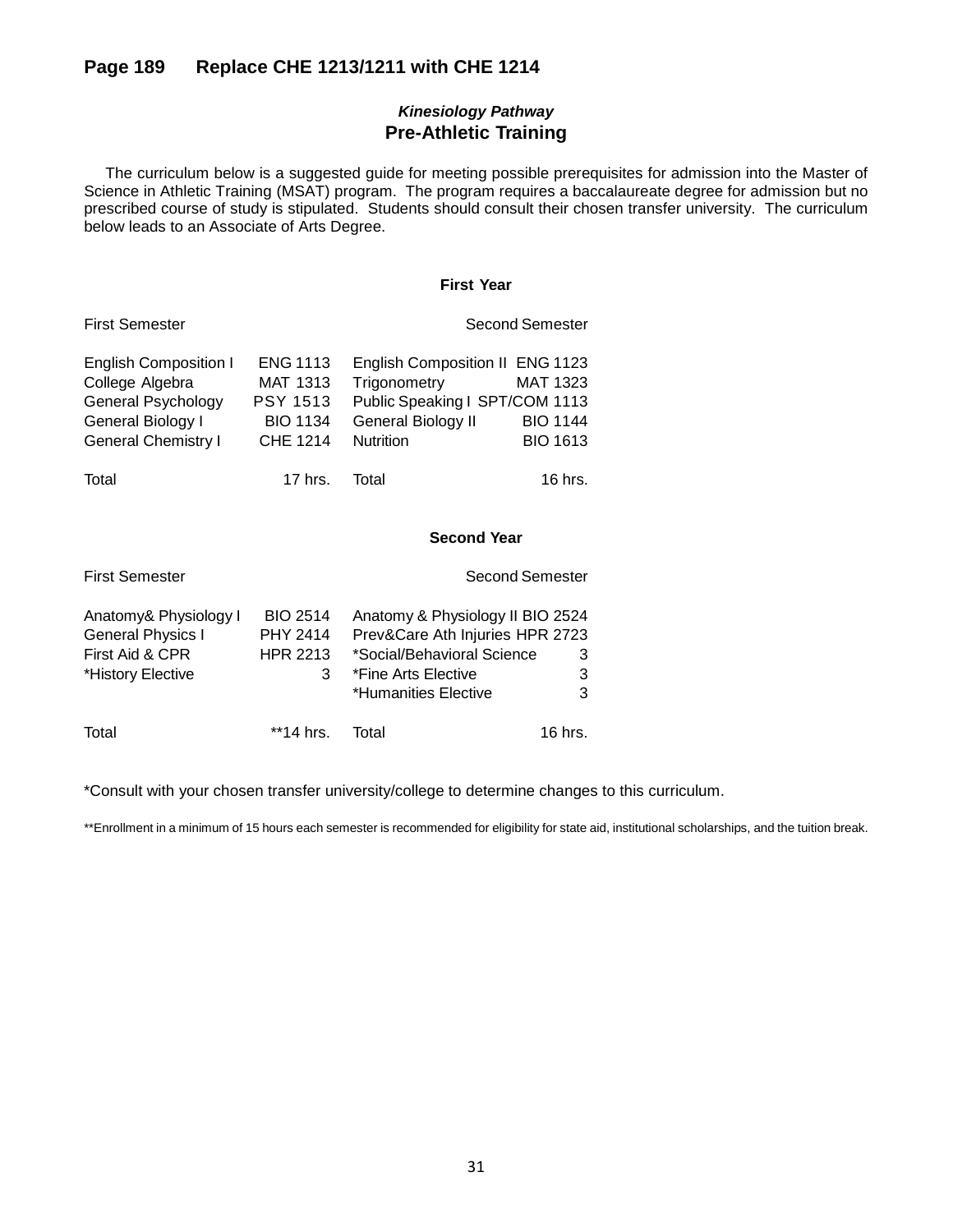# **Page 193 Replace CHE 1213/1211 with CHE 1214 and CHE 1223/1221 with CHE 1224**

# *Public Safety/Social & Behavioral Science Pathway Public Safety Pathway* **Forensic Science (Criminal Justice Emphasis)**

# **First Year**

| <b>English Composition I</b> | <b>ENG 1113</b> | English Composition II ENG 1123 |                 |
|------------------------------|-----------------|---------------------------------|-----------------|
| Trigonometry                 | MAT 1323        | Calculus I                      | MAT 1613        |
| *General Biology I           | <b>BIO 1134</b> | *General Biology II             | <b>BIO 1144</b> |
| <b>General Chemistry I</b>   | CHE 1214        | <b>General Chemistry II</b>     | <b>CHE 1224</b> |
| <b>Public Speaking</b>       | SPT/COM 1113    | *CRJ Elective                   |                 |
|                              |                 |                                 |                 |
| Total                        | $17$ hrs.       | Total                           | $17$ hrs.       |

First Semester Second Semester Second Semester

## **Second Year**

| <b>First Semester</b>    |          |                                         | <b>Second Semester</b> |
|--------------------------|----------|-----------------------------------------|------------------------|
| Intro to Sociology       | SOC 2113 | <b>American National Gov't PSC 1113</b> |                        |
| <b>General Physics I</b> | PHY 2414 | <b>General Physics II</b>               | <b>PHY 2424</b>        |

| 11110010000000000                    | <u>UUU LIIU</u> | $\overline{ }$ , $\overline{ }$ , $\overline{ }$ , $\overline{ }$ , $\overline{ }$ , $\overline{ }$ , $\overline{ }$ , $\overline{ }$ , $\overline{ }$ , $\overline{ }$ , $\overline{ }$ , $\overline{ }$ , $\overline{ }$ , $\overline{ }$ , $\overline{ }$ , $\overline{ }$ , $\overline{ }$ , $\overline{ }$ , $\overline{ }$ , $\overline{ }$ , $\overline{ }$ , $\overline{ }$ , $\overline{ }$ , $\overline{ }$ , $\overline{$ |          |
|--------------------------------------|-----------------|--------------------------------------------------------------------------------------------------------------------------------------------------------------------------------------------------------------------------------------------------------------------------------------------------------------------------------------------------------------------------------------------------------------------------------------|----------|
| General Physics I                    | PHY 2414        | <b>General Physics II</b>                                                                                                                                                                                                                                                                                                                                                                                                            | PHY 2424 |
| OR Gen Physics I-A                   | PHY 2514        | OR Gen Physics II-A PHY 2524                                                                                                                                                                                                                                                                                                                                                                                                         |          |
| *Organic Chemistry I                 | <b>CHE 2424</b> | **Fine Arts Elective                                                                                                                                                                                                                                                                                                                                                                                                                 | 3        |
| <b>History Elective (Continuous)</b> | 3               | History Elective (Continuous)                                                                                                                                                                                                                                                                                                                                                                                                        | 3        |
| Literature Elective                  |                 | Literature Elective                                                                                                                                                                                                                                                                                                                                                                                                                  | 3        |
| Total                                | 17 hrs.         | Total                                                                                                                                                                                                                                                                                                                                                                                                                                | 16 hrs.  |

\*Consult with your chosen transfer university/college to determine changes to this curriculum.

\*\*ART 1113, MUS 1113, or SPT 2233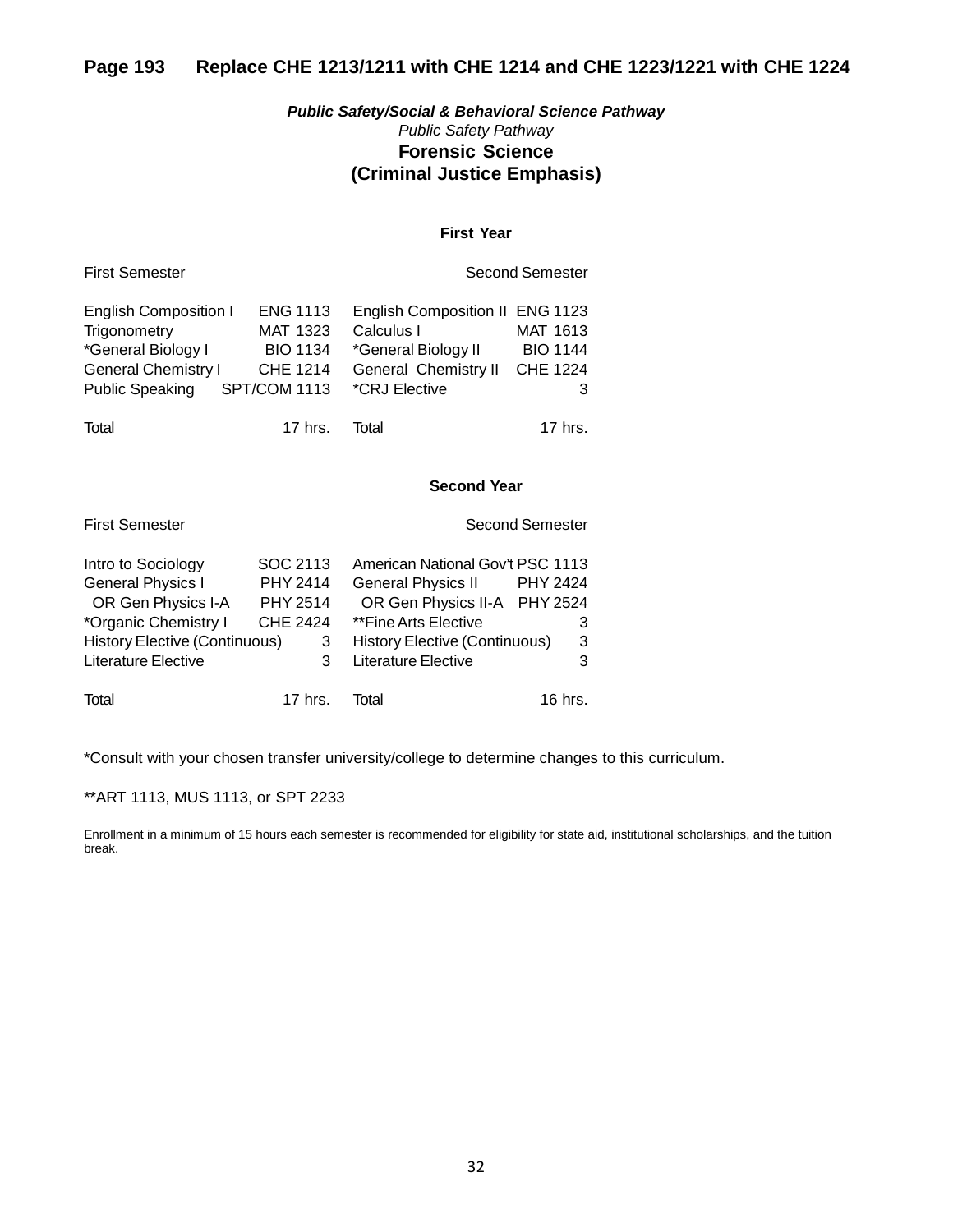# **Page198 Replace CHE 1213/1211 with CHE 1214 and CHE 1223/1221 with CHE 1224**

# *Science, Technology, Engineering, & Mathematics (STEM) Pathway Engineering Pathway* **Chemical/Biological/Petroleum Engineering**

#### **First Year**

| <b>First Semester</b>                                                                                                    |                                                   |                                                                                                                                                 | <b>Second Semester</b> |
|--------------------------------------------------------------------------------------------------------------------------|---------------------------------------------------|-------------------------------------------------------------------------------------------------------------------------------------------------|------------------------|
| <b>English Composition I</b><br>*Calculus I<br><b>General Chemistry I</b><br>Fine Arts Elective<br>**Humanities Elective | <b>ENG 1113</b><br>MAT 1613<br>CHE 1214<br>3<br>3 | English Composition II ENG 1123<br>*Calculus II<br>General Chemistry II CHE 1224<br>Public Speaking I SPT/COM 1113<br>Social/Behavioral Science | MAT 1623<br>3          |
| Total                                                                                                                    | 16 hrs                                            | Total                                                                                                                                           | 16 hrs                 |

#### **Second Year**

| <b>First Semester</b>       |                 |                                 | Second Semester |
|-----------------------------|-----------------|---------------------------------|-----------------|
| Calculus III                | MAT 2613        | Calculus IV                     | MAT 2623        |
| <b>Engineer Mechanics I</b> | EGR 2413        | Differential Equations MAT 2913 |                 |
| General Physics I-A         | <b>PHY 2514</b> | <b>General Physics II-A</b>     | <b>PHY 2524</b> |
| <b>Organic Chemistry</b>    | CHE 2424        | Social/Behavioral Science       | 3               |
| ***Elective                 | 3/4             | ***Elective                     | 3/4             |
| **Humanities Elective       | 3               |                                 |                 |
|                             |                 |                                 |                 |
| Total                       | 20/21 hrs.      | Total                           | 16/17 hrs.      |

\*\*Consult with your chosen transfer university/college to determine changes to this curriculum.

\*Students are strongly advised to take MAT 1323 Trigonometry prior to enrolling in the calculus sequence or prior to enrolling in MAT 1623 Calculus II.

\*\*\*Suggested Elective Courses: BIO 1134 - General Biology I CHE 2434 - Organic Chemistry II EGR 2433 - Engineering Mechanics II MAT 2113 - Introduction to Linear Algebra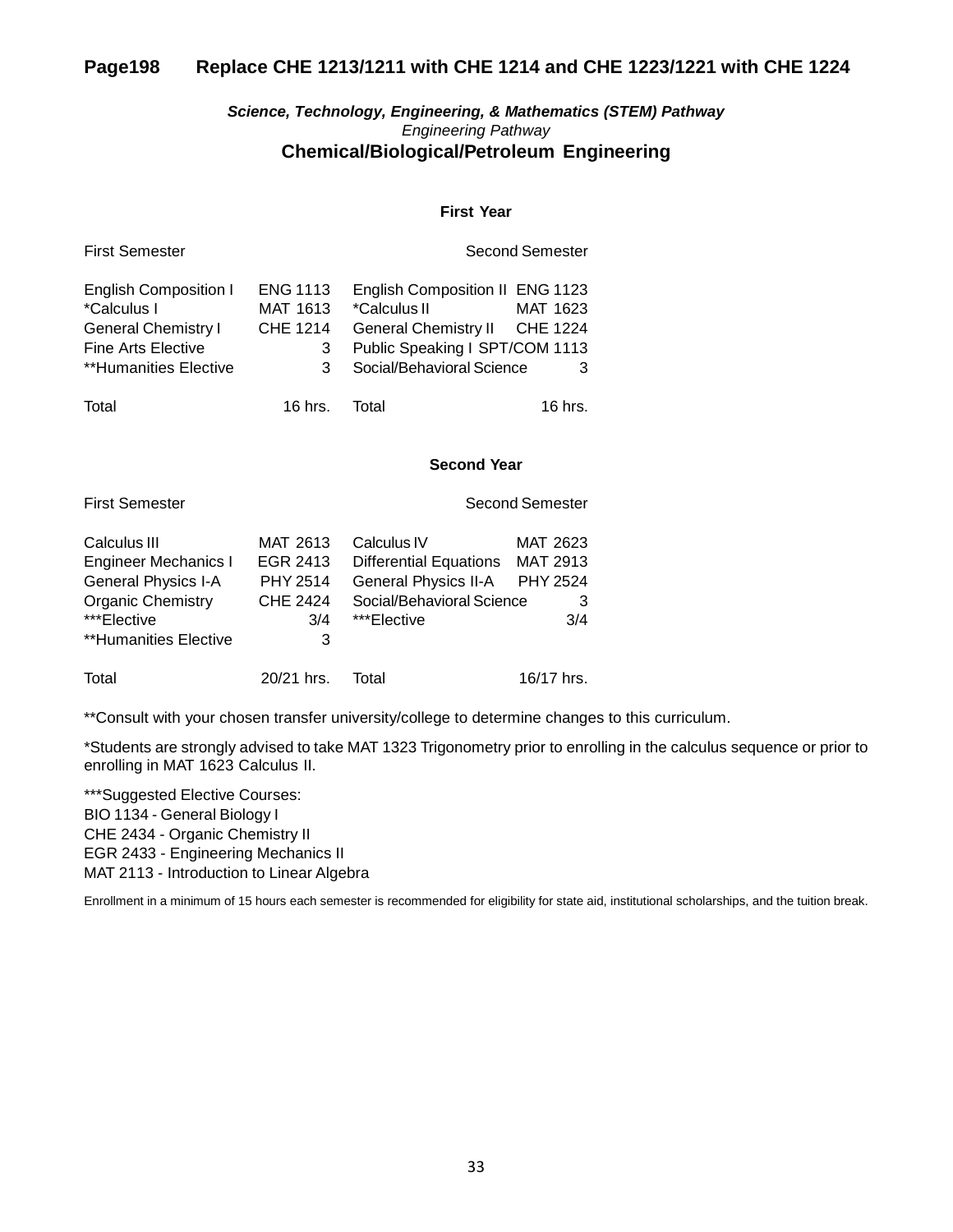# **Page 199 Replace CHE 1213/1211 with CHE 1214 and CHE 1223/1221 with CHE 1224**

# *Science, Technology, Engineering, & Mathematics (STEM) Pathway Engineering Pathway* **Civil/Mechanical/Aerospace Engineering**

## **First Year**

| <b>English Composition I</b> | <b>ENG 1113</b> | English Composition II ENG 1123 |          |
|------------------------------|-----------------|---------------------------------|----------|
| *Calculus I                  | MAT 1613        | <i>*Calculus II</i>             | MAT 1623 |
| <b>General Chemistry I</b>   | <b>CHE 1214</b> | General Chemistry II CHE 1224   |          |
| <b>Fine Arts Electives</b>   | 3               | Public Speaking I SPT/COM 1113  |          |
| **Humanities Elective        | 3               | **Humanities Elective           | 3        |
|                              |                 |                                 |          |
| Total                        | $16$ hrs.       | Total                           | 16 hrs   |

First Semester **Second Semester** Second Semester

#### **Second Year**

Second Semester

| <b>First Semester</b> |
|-----------------------|
|                       |

| Calculus III                | MAT 2613        | Calculus IV                     | MAT 2623  |
|-----------------------------|-----------------|---------------------------------|-----------|
| <b>General Physics I-A</b>  | <b>PHY 2514</b> | General Physics II-A PHY 2524   |           |
| <b>Engineer Mechanics I</b> | EGR 2413        | Engineer Mechanics II EGR 2433  |           |
| ***Elective                 | 3               | Differential Equations MAT 2913 |           |
| Social/Behavioral Science   | 3               | Social/Behavioral Science       | 3         |
| Total                       | 16 hrs.         | Total                           | $16$ hrs. |

\*\*Consult with your chosen transfer university/college to determine changes to this curriculum.

\*Students are strongly advised to take MAT 1323 Trigonometry prior to enrolling in the calculus sequence or prior to enrolling in MAT 1623 Calculus II.

\*\*\*Suggested Elective Courses: GRA 1143 - Graphic Communications MAT 2113 - Introduction to Linear Algebra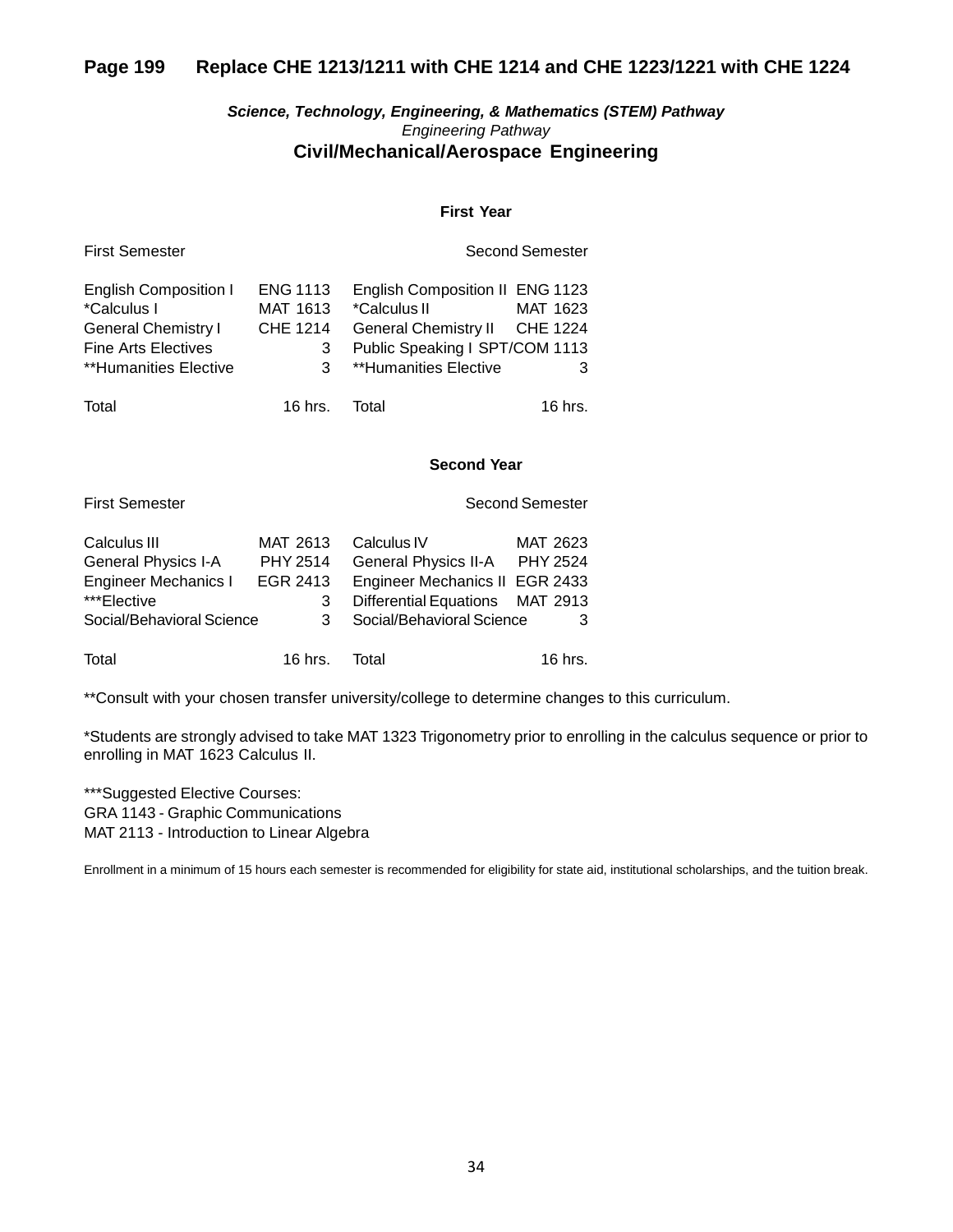# **Page 200 Replace CHE 1213/1211 with CHE 1214 and CHE 1223/1221 with CHE 1224**

# *Science, Technology, Engineering, & Mathematics (STEM) Pathway Engineering Pathway* **Electrical/Computer/Software Engineering**

#### **First Year**

| <b>English Composition I</b> | <b>ENG 1113</b> | English Composition II ENG 1123 |          |
|------------------------------|-----------------|---------------------------------|----------|
| *Calculus I                  | MAT 1613        | <i>*Calculus II</i>             | MAT 1623 |
| Computer Program I           | CSC 1613        | Computer Program II CSC 2623    |          |
| <b>General Chemistry I</b>   | CHE 1214        | Public Speaking I SPT/COM 1113  |          |
| <b>Fine Arts Elective</b>    | 3               | **Humanities Elective           | 3        |
|                              |                 |                                 |          |
| Total                        | 16 hrs.         | Total                           | 15 hrs.  |

First Semester **Second Semester** Second Semester

#### **Second Year**

Second Semester

| Calculus III                | MAT 2613        | Calculus IV                     | MAT 2623 |
|-----------------------------|-----------------|---------------------------------|----------|
| General Physics I-A         | <b>PHY 2514</b> | General Physics II-A            | PHY 2524 |
| <b>Engineer Mechanics I</b> | EGR 2413        | Differential Equations MAT 2913 |          |
| Social/Behavioral Science   | 3               | Social/Behavioral Science       | 3        |
| ***Elective                 | 3/4             | **Humanities Elective           | 3        |
| Total                       | 16/17 hrs.      | Total                           | 16 hrs.  |

\*\*Consult with your chosen transfer university/college to determine changes to this curriculum.

\*Students are strongly advised to take MAT 1323 Trigonometry prior to enrolling in the calculus sequence or prior to enrolling in MAT 1623 Calculus II.

\*\*\*Suggested Elective Courses: CHE 1224 - General Chemistry II EGR 2433 - Engineering Mechanics II MAT 2113 - Introduction to Linear Algebra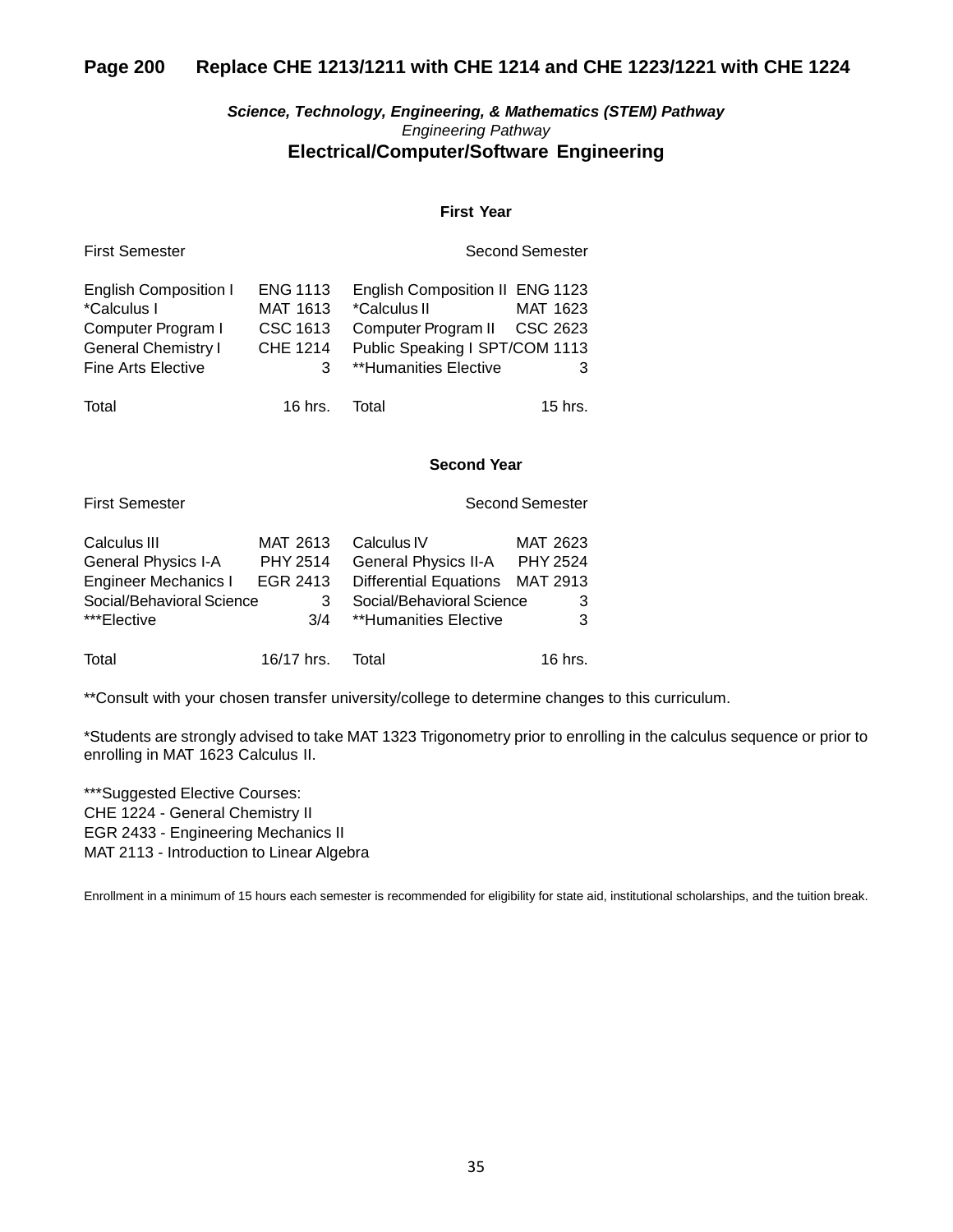# **Page 201 Replace CHE 1213/1211 with CHE 1214 and CHE 1223/1221 with CHE 1224**

# *Science, Technology, Engineering, & Mathematics (STEM) Pathway Science, Technology, and Mathematics Pathway* **Agricultural Sciences**

#### **First Year**

| <b>First Semester</b>                                                                                              |                                                                        |                                                                                                                                            | <b>Second Semester</b>    |
|--------------------------------------------------------------------------------------------------------------------|------------------------------------------------------------------------|--------------------------------------------------------------------------------------------------------------------------------------------|---------------------------|
| <b>English Composition I</b><br>College Algebra<br>General Biology I<br><b>Plant Science</b><br>Fine Arts Elective | <b>ENG 1113</b><br><b>MAT 1313</b><br><b>BIO 1134</b><br>AGR 1313<br>3 | English Composition II ENG 1123<br>Public Speaking I SPT/COM 1113<br>General Biology II<br>*Mathematics Elective<br>***Humanities Elective | <b>BIO 1144</b><br>3<br>3 |
| Total                                                                                                              | 16 hrs.                                                                | Total                                                                                                                                      | 16 hrs.                   |

#### **Second Year**

| <b>First Semester</b>                                                 |                                         |                                                                                | <b>Second Semester</b>      |
|-----------------------------------------------------------------------|-----------------------------------------|--------------------------------------------------------------------------------|-----------------------------|
| <b>General Chemistry I</b><br>Princ of Accounting I<br>Animal Science | <b>CHE 1214</b><br>ACC 2213<br>AGR 1214 | <b>General Chemistry II</b><br>Princ of Accounting II                          | <b>CHE 1224</b><br>ACC 2223 |
| <b>Princ of Macroeconomics</b><br>OR Princ of Microeconomics ECO 2123 | ECO 2113                                | Princ of Ag Economics AGR 2713<br>Social/Behavioral Science<br>З<br>**Elective |                             |
| ***Humanities Elective                                                | 3                                       |                                                                                |                             |
| Total                                                                 | 17 hrs.                                 | Total                                                                          | 16 hrs.                     |

\*\*\*Consult with your chosen transfer university/college to determine changes to this curriculum.

## \*Mathematics Electives:

MAT 1323 Trigonometry, MAT 1513 Business Calculus, MAT 1613 Calculus I, MAT 1623 Calculus II, MAT 2323 **Statistics** 

\*\*Choose Elective based on concentration.

Because of the large number of majors available in agriculture, it is difficult to suggest the exact courses for the sophomore year. However, if you desire to receive an Associate of Arts degree in Agriculture the courses listed under **Second Year** are recommended.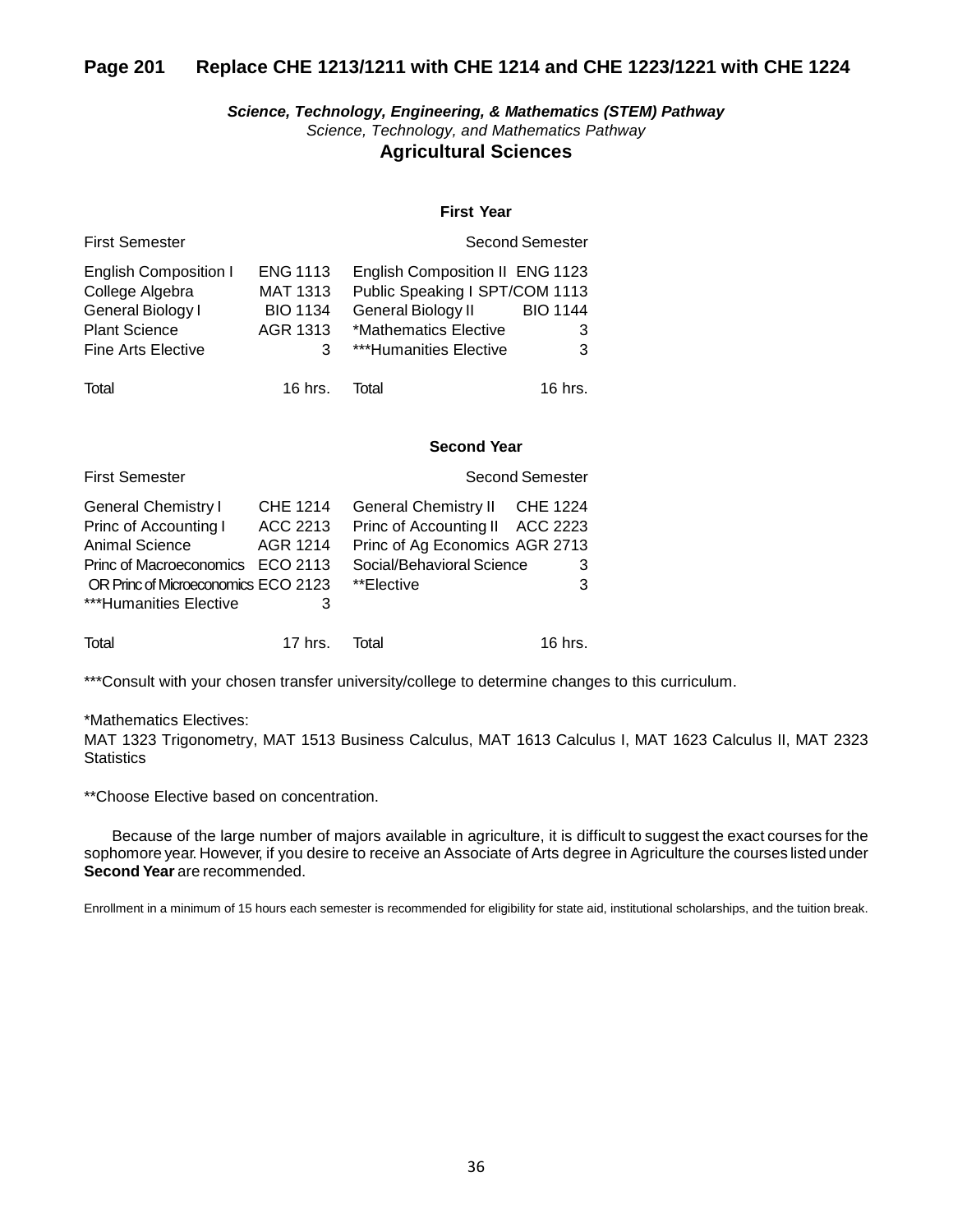# **Page 202 Replace CHE 1213/1211 with CHE 1214 and CHE 1223/1221 with CHE 1224**

# *Science, Technology, Engineering, & Mathematics (STEM) Pathway Science, Technology, and Mathematics Pathway* **Chemistry**

#### **First Year**

| <b>First Semester</b>                        |                             | Second Semester                                                   |                 |
|----------------------------------------------|-----------------------------|-------------------------------------------------------------------|-----------------|
| <b>English Composition I</b><br>Trigonometry | <b>ENG 1113</b><br>MAT 1323 | English Composition II ENG 1123<br>Public Speaking I SPT/COM 1113 |                 |
| Calculus I                                   | MAT 1613                    | Calculus II                                                       | MAT 1623        |
| <b>General Chemistry I</b>                   | <b>CHE 1214</b>             | <b>General Chemistry II</b>                                       | <b>CHE 1224</b> |
| *Social/Behavioral Science<br>3              |                             | General Psychology                                                | <b>PSY 1513</b> |
| Total                                        | $16$ hrs.                   | Total                                                             | $16$ hrs.       |
|                                              |                             | <b>Second Year</b>                                                |                 |
| <b>First Semester</b>                        |                             |                                                                   | Second Semester |
| <b>Organic Chemistry I</b>                   | CHE 2424                    | Organic Chemistry II                                              | <b>CHE 2434</b> |
| General Physics I-A                          | PHY 2514                    | <b>General Physics II-A</b>                                       | <b>PHY 2524</b> |
| *Fine Arts Elective                          | 3                           | *Literature Elective                                              | 3               |

# \*Elective 3 \*Elective 3 3 \*HistoryElective 3 Total **17 hrs.** Total **17 hrs.** Total **17 hrs.**

\*Consult with your chosen transfer university/college to determine changes to this curriculum.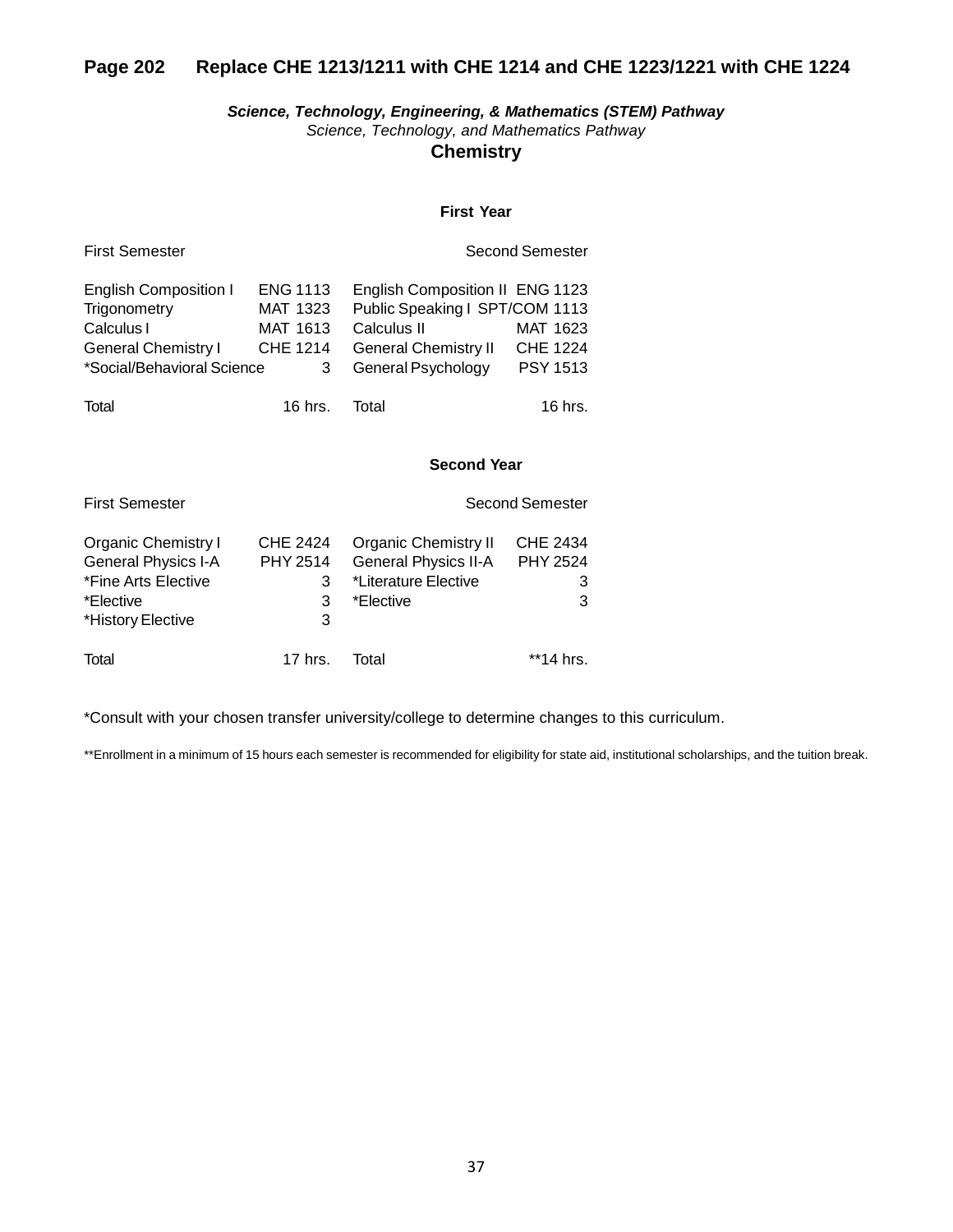# **Page 203 Replace CHE 1213/1211 with CHE 1214**

# *Science, Technology, Engineering, & Mathematics (STEM) Pathway Science, Technology, and Mathematics Pathway* **Computer Science**

## **First Year**

| <b>First Semester</b>                                                                                                    |                                                     |                                                                                                                          | <b>Second Semester</b>                              |
|--------------------------------------------------------------------------------------------------------------------------|-----------------------------------------------------|--------------------------------------------------------------------------------------------------------------------------|-----------------------------------------------------|
| <b>English Composition I</b><br>*Calculus I<br>Public Speaking I SPT/COM 1113<br>General Biology I<br>**History Elective | <b>ENG 1113</b><br>MAT 1613<br><b>BIO 1134</b><br>3 | English Composition II ENG 1123<br>Calculus II<br><b>General Chemistry I</b><br>Computer Program I<br>**History Elective | MAT 1623<br><b>CHE 1214</b><br><b>CSC 1613</b><br>3 |
| Total                                                                                                                    | $16$ hrs.                                           | Total                                                                                                                    | $16$ hrs.                                           |

#### **Second Year**

| <b>First Semester</b>       |          | <b>Second Semester</b>           |         |
|-----------------------------|----------|----------------------------------|---------|
| Calculus III                | MAT 2613 | Intro to Linear Algebra MAT 2113 |         |
| <b>General Physics I-A</b>  | PHY 2514 | General Physics II-A PHY 2524    |         |
| Computer Program II         | CSC 2623 | ***Fine Arts Elective            | 3       |
| **Social/Behavioral Science | 3        | **Social/Behavioral Science*     | 3       |
| **Literature Elective       | 3        | **Literature Elective            | 3       |
| Total                       | 16 hrs.  | Total                            | 16 hrs. |

Consult with your chosen transfer university/college to determine changes to this curriculum.

\*Students are strongly advised to take MAT 1323 Trigonometry prior to enrolling in the calculus sequence.

\*\*The student must consult the catalog of his/her chosen university concerning the number of hours in each area and the sequence to follow.

 \*\*Social/Behavioral Science Electives: ECO 2113, ECO 2123, GEO 1113, PSC 1113, PSY 1513, SOC 2113 \*\*Literature Electives: ENG 2223, ENG 2233, ENG 2323, ENG 2333 \*\*History Electives: HIS 1113, HIS 1123, HIS 1163, HIS 1173, HIS 2213, HIS 2223

\*\*\*ART 1113, MUS 1113, or SPT 2233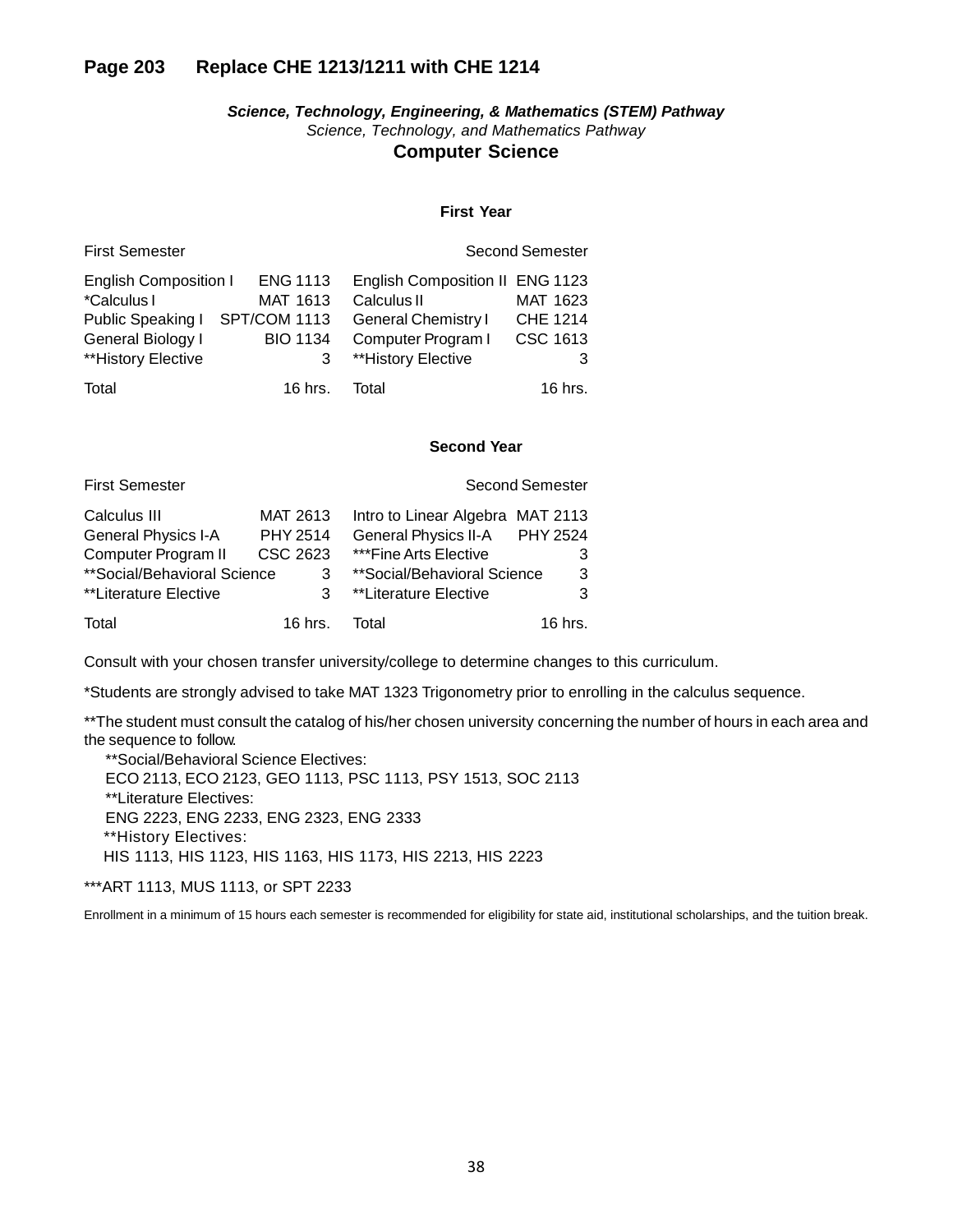# **Page 204 Replace CHE 1213/1211 with CHE 1214 and CHE 1223/1221 with CHE 1224**

*Science, Technology, Engineering, & Mathematics (STEM) Pathway Science, Technology, and Mathematics Pathway*

# **Forestry**

## **First Year**

| <b>First Semester</b>        |                 |                                 | <b>Second Semester</b> |
|------------------------------|-----------------|---------------------------------|------------------------|
| <b>English Composition I</b> | <b>ENG 1113</b> | English Composition II ENG 1123 |                        |
| College Algebra              | MAT 1313        | Trigonometry                    | MAT 1323               |
| General Biology I            | <b>BIO 1134</b> | <b>General Biology II</b>       | <b>BIO 1144</b>        |
| <b>Fine Arts Elective</b>    | 3               | Public Speaking I SPT/COM 1113  |                        |
| *Humanities Elective         | 3               | *Humanities Elective            | 3                      |
| Total                        | $16$ hrs.       | Total                           | $16$ hrs.              |

#### **Second Year**

| <b>First Semester</b>          |                 |                                  | <b>Second Semester</b> |
|--------------------------------|-----------------|----------------------------------|------------------------|
| <b>Business Calculus I</b>     | <b>MAT 1513</b> | <b>Statistics</b>                | MAT 2323               |
| General Physics I              | <b>PHY 2414</b> | <b>Basic Soils</b>               | AGR 2314               |
| <b>General Chemistry I</b>     | <b>CHE 1214</b> | <b>General Chemistry II</b>      | <b>CHE 1224</b>        |
| <b>Princ of Macroeconomics</b> | ECO 2113        | Princ of Microeconomics ECO 2123 |                        |
| Princ of Accounting I          | ACC 2213        | **Elective                       | 3                      |
| Total                          | $17$ hrs.       | Total                            | $17$ hrs.              |

\*Consult with your chosen transfer university/college to determine changes to this curriculum.

\*\*Choose Elective based on Concentration: ACC 2223, BAD 2413, or PSC 1113

The Forestry major at Mississippi State University consists of five concentrations: Environmental Conservation, Forest Management, Forest Products, Urban Forestry, and Wildlife Management.

Forestry majors are encouraged to enter the Forestry Major at MSU by Spring semester of their sophomore year to complete their academic programs in the normal four-year period of study. If you desire to receive an Associate of Arts degree in Forestry, the courses listed under **Second Year** are recommended.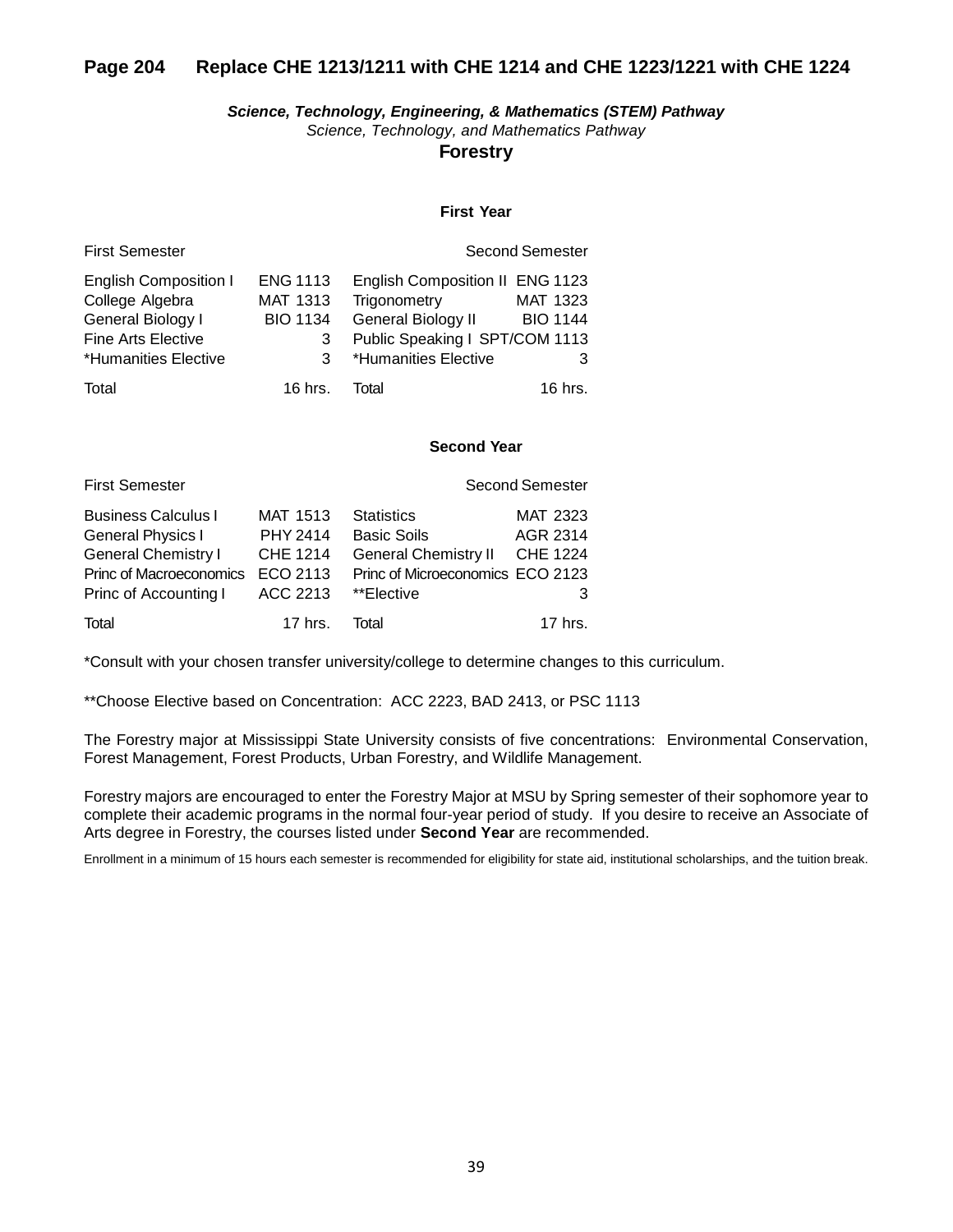# **Page 205 Replace CHE 1213/1211 with CHE 1214 and CHE 1223/1221 with CHE 1224**

*Science, Technology, Engineering, & Mathematics (STEM) Pathway*

*Science, Technology, and Mathematics Pathway*

# **Mathematics**

# **(Non-Education Major)**

**First Year**

First Semester **Second Semester** Second Semester

| <b>English Composition I</b>       | <b>ENG 1113</b>         | English Composition II ENG 1123     |          |
|------------------------------------|-------------------------|-------------------------------------|----------|
| *Trigonometry                      | MAT 1323                | <i>*Calculus II</i>                 | MAT 1623 |
| *Calculus I                        | MAT 1613                | Computer Program I CSC 1613         |          |
| *** History or Literature Elective | $\overline{\mathbf{3}}$ | ***History or Literature Elective 3 |          |
| **Natural Science w/Lab            | 4                       | **Natural Science w/Lab             |          |
|                                    |                         |                                     |          |
| Total                              | 16 hrs.                 | Total                               | 16 hrs.  |

#### **Second Year**

First Semester Second Semester

| General Psychology                   | <b>PSY 1513</b> | Intro to Sociology                 | SOC 2113 |
|--------------------------------------|-----------------|------------------------------------|----------|
| Calculus III                         | MAT 2613        | Calculus IV                        | MAT 2623 |
| *** Intro to Linear Algebra MAT 2113 |                 | ***Differential Equations MAT 2913 |          |
| General Physics I-A PHY 2514         |                 | General Physics II-A PHY 2524      |          |
| Public Speaking I SPT/COM 1113       |                 | ***Fine Arts Elective              |          |
| Total                                | 16 hrs.         | Total                              | 16 hrs.  |

\*\*\*Consult with your chosen transfer university/college to determine changes to this curriculum.

\*Students are strongly advised to take MAT 1323 Trigonometry prior to enrolling in the calculus sequence or prior to enrolling in MAT 1623 Calculus II.

\*\*BIO 1134 & 1144 **or** CHE 1214 & 1224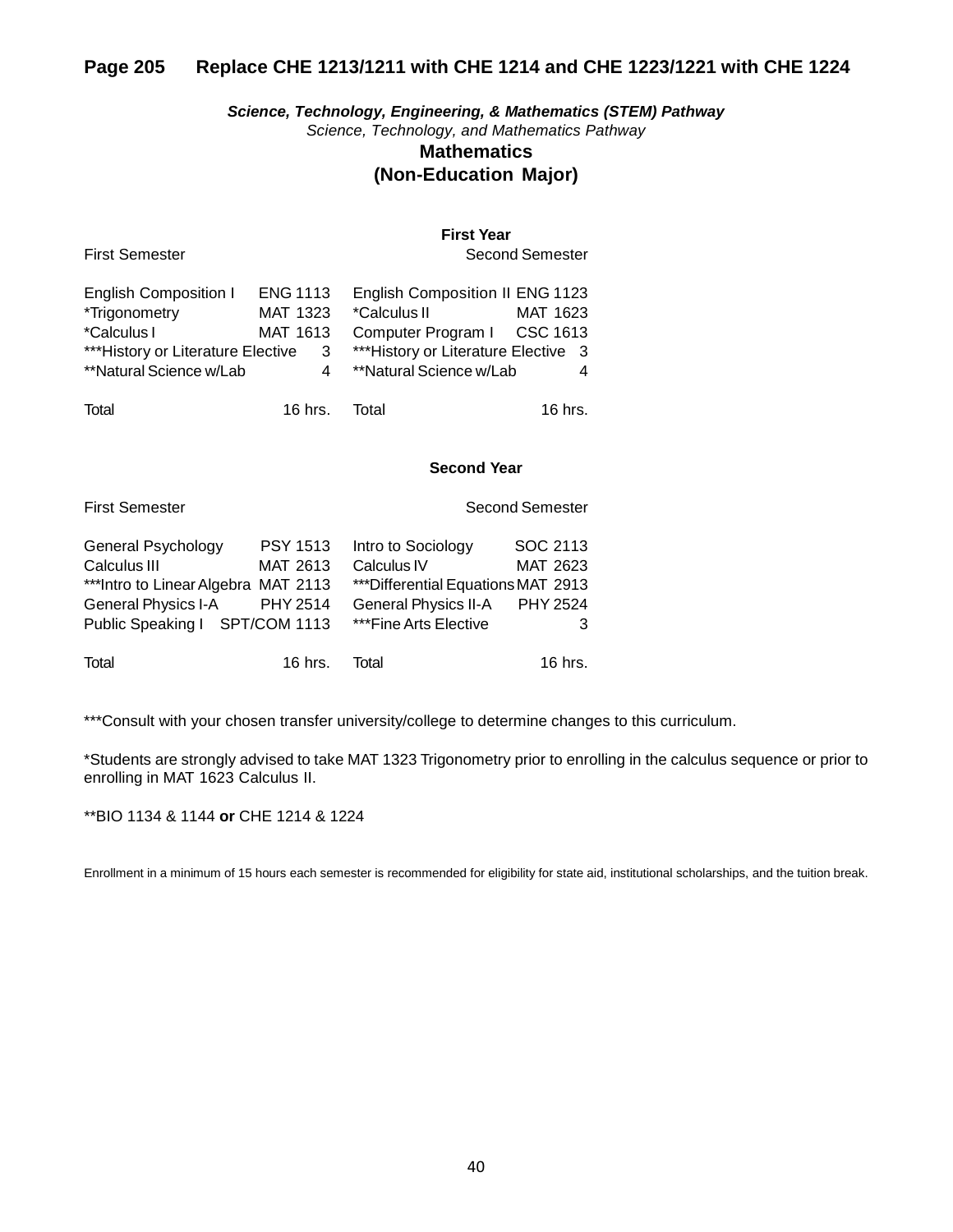# **Page 206 Replace CHE 1213/1211 with CHE 1214 and CHE 1223/1221 with CHE 1224**

# *Science, Technology, Engineering, & Mathematics (STEM) Pathway Science, Technology, and Mathematics Pathway* **Wildlife, Fisheries, and Aquaculture**

#### **First Year**

| <b>First Semester</b>                                                                                       |                                                                 | Second Semester                                                                                                                 |                                         |
|-------------------------------------------------------------------------------------------------------------|-----------------------------------------------------------------|---------------------------------------------------------------------------------------------------------------------------------|-----------------------------------------|
| English Composition I<br>College Algebra<br>General Biology I<br>Fine Arts Elective<br>*Humanities Elective | <b>ENG 1113</b><br><b>MAT 1313</b><br><b>BIO 1134</b><br>3<br>3 | English Composition II ENG 1123<br>Trigonometry<br>General Biology II<br>Public Speaking I SPT/COM 1113<br>*Humanities Elective | <b>MAT 1323</b><br><b>BIO 1144</b><br>3 |
| Total                                                                                                       | $16$ hrs.                                                       | Total                                                                                                                           | $16$ hrs.                               |
|                                                                                                             |                                                                 | <b>Second Year</b>                                                                                                              |                                         |
| <b>First Semester</b>                                                                                       |                                                                 | Second Semester                                                                                                                 |                                         |

| <b>Business Calculus I</b>          | <b>MAT 1513</b> | <b>Statistics</b>           | MAT 2323  |
|-------------------------------------|-----------------|-----------------------------|-----------|
| Introduction to Ethics              | PHI 2143        | <b>Basic Soils</b>          | AGR 2314  |
| <b>General Chemistry I</b>          | <b>CHE 1214</b> | <b>General Chemistry II</b> | CHE 1224  |
| General Physics I                   | <b>PHY 2414</b> | **Social/Behavioral Science | 3         |
| Princ of Macroeconomics ECO 2113    |                 | ***Elective                 | 3         |
| OR Princ of Microeconomics ECO 2123 |                 |                             |           |
| Total                               | 17 hrs.         | Total                       | $17$ hrs. |

\*Consult with your chosen transfer university/college to determine changes to this curriculum.

\*\*PSY 1513 or SOC 2113

\*\*\*Choose Elective based on Concentration: PSY 1513, SOC 2113, or CRJ 1383

The Wildlife, Fisheries, and Aquaculture major at Mississippi State University consists of six concentrations: Wildlife, Fisheries and Aquaculture Science, Conservation Law Enforcement, Wildlife Veterinary Medicine, Wildlife Pre-Veterinary Medicine, Wildlife Agriculture Conservation, and Human-Wildlife Conflicts.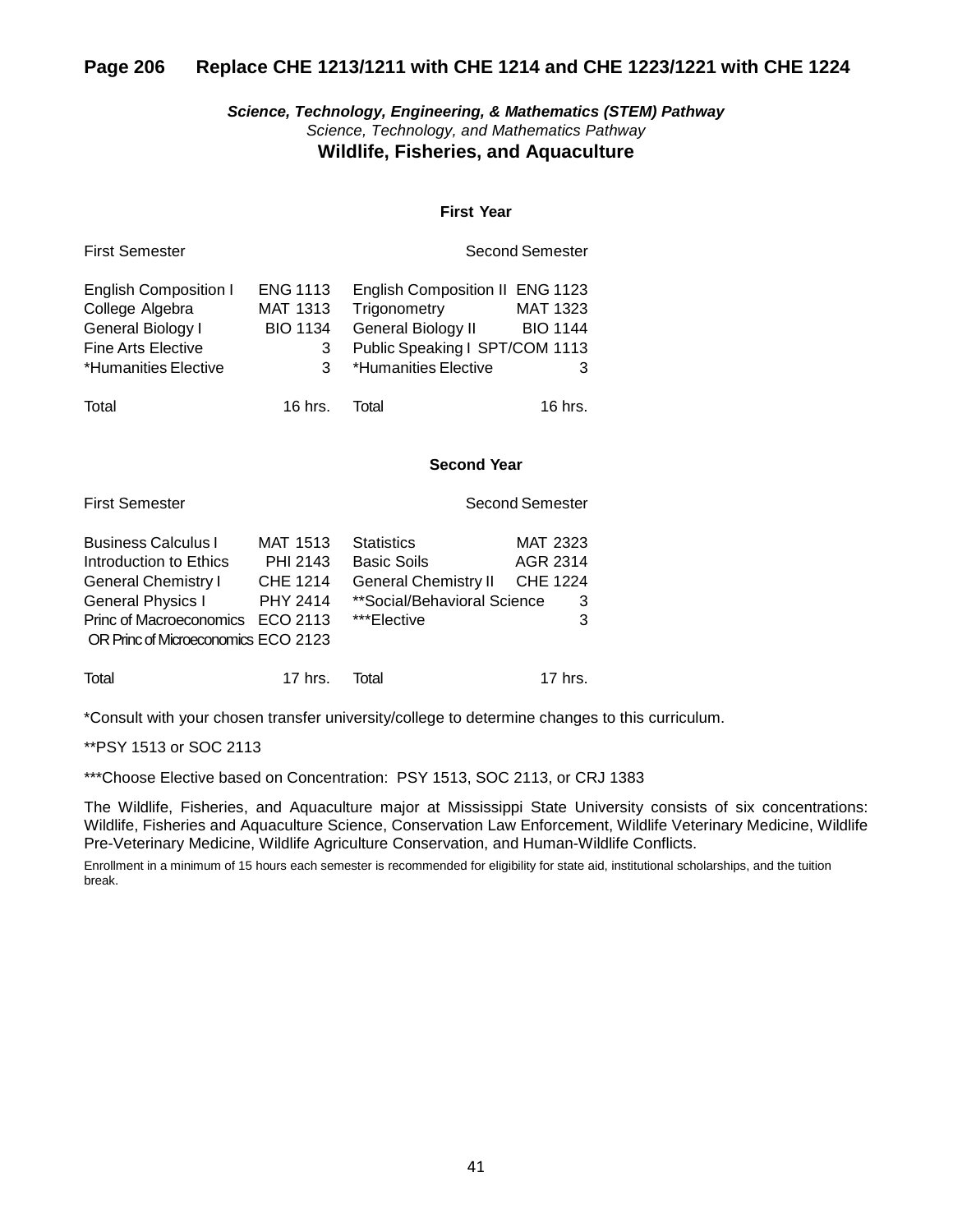**Page 209 Add Programs to Career Technical Pathways List under Professional Studies Pathway "Paralegal Technology: Legal Assistant Technology" and "Paralegal Technology: Legal Management Technology"**

# **CAREER TECHNICAL PATHWAYS**

| <b>Health Science Programs Pathway</b>                        |
|---------------------------------------------------------------|
| Associate Degree Nursing Program                              |
| Emergency Medical Sciences/Basic Program                      |
| Emergency Medical Sciences/Critical Care Program              |
| Emergency Medical Sciences/Advanced EMT and Paramedic Program |
| Health Care Assistant Program                                 |
| Massage Therapy Program                                       |
| Occupational Therapy Assistant Technology Program             |
| Physical Therapist Assistant Program                          |
| <b>Practical Nursing Program</b>                              |
| Surgical Technology Program                                   |
| <b>Industrial Studies Pathway</b>                             |
| Automotive Technology                                         |
| <b>Collision Repair Technology</b>                            |
| <b>Engineering Technology:</b>                                |
| Architectural Engineering Technology                          |
| <b>Construction Technology</b>                                |
| Drafting & Design Technology                                  |
| Industrial Engineering Management Technology                  |
| Industrial Technology                                         |
| Interior Design Technology                                    |
| Heating/Vent/AC/Refrigeration Technology                      |
| Industrial Mechanics and Maintenance Technology:              |
| Electro-Mechanical Technology                                 |
| Industrial Maintenance Technology                             |
| Precision Machining Technology                                |
| Welding & Cutting Technology                                  |
| <b>Professional Studies Pathway</b>                           |
| Business Technology:                                          |
| <b>Accounting Technology</b>                                  |
| Administrative Office Technology                              |
| Billing & Coding Technology                                   |
| <b>Business Management Technology</b>                         |
| Medical Office Technology                                     |
| <b>Conservation Law Enforcement Technology</b>                |
| Cosmetology                                                   |
| Criminal Justice Administration Technology                    |
| <b>Culinary Arts Technology</b>                               |
| Forest Technology                                             |
| Information Systems Technology:                               |
| <b>Computer Networking Technology</b>                         |
| <b>Computer Programming</b>                                   |
| Paralegal Technology:                                         |
| Legal Assistant Technology                                    |
| Legal Management Technology                                   |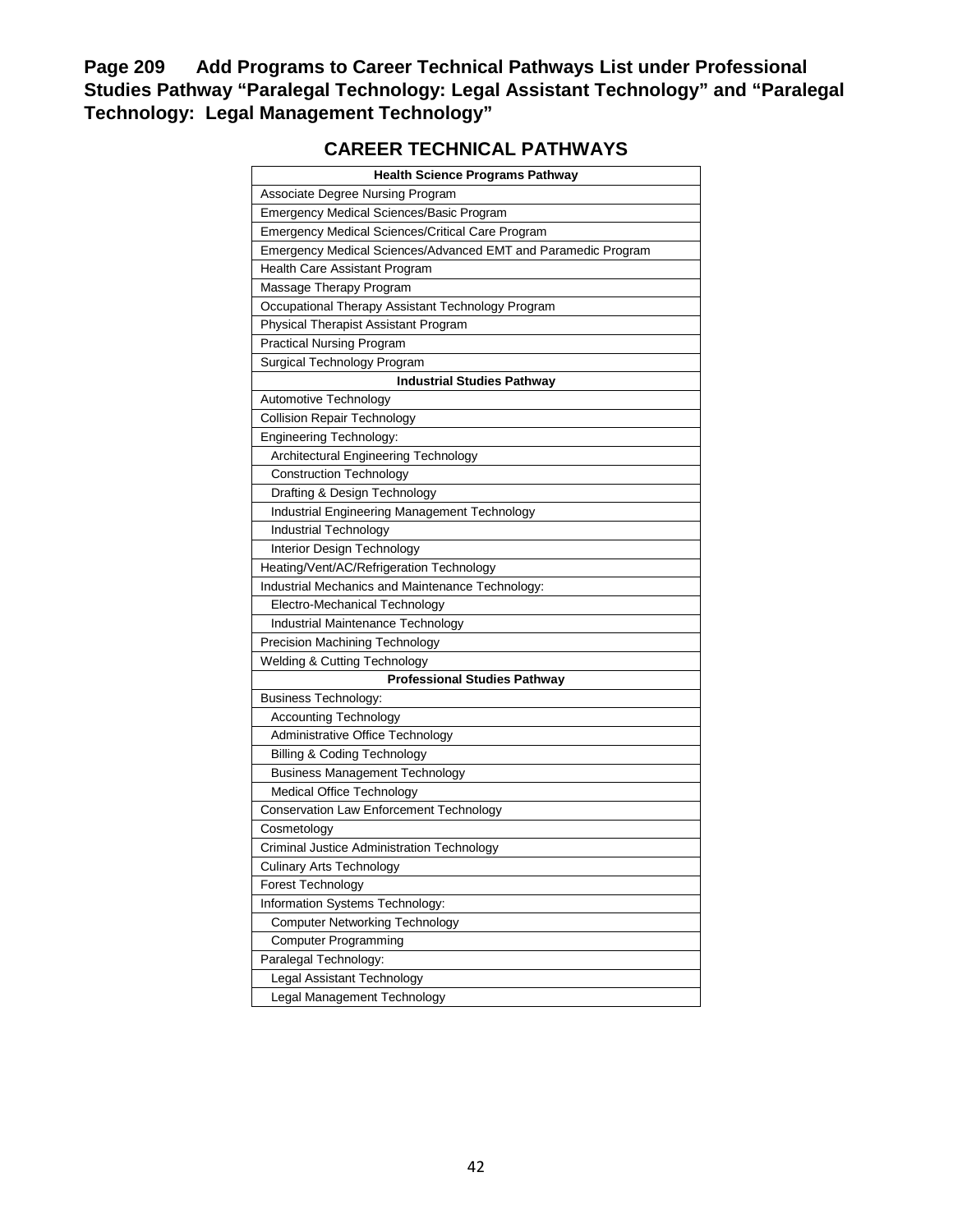# *Health Science Programs Pathway* **Surgical Technology Program**

The student must complete and pass the first year courses as prerequisites for admission into the Surgical Technology Program at Holmes Community College.

|                                                                                                                                    |                                                                          | <b>First Year</b>                                                                                         |                                    |
|------------------------------------------------------------------------------------------------------------------------------------|--------------------------------------------------------------------------|-----------------------------------------------------------------------------------------------------------|------------------------------------|
| <b>First Semester</b>                                                                                                              |                                                                          |                                                                                                           | Second Semester                    |
| <b>English Composition I</b><br>Anatomy & Physiology I<br><b>Humanities/Fine Arts</b><br>**Approved Electives                      | <b>ENG 1113</b><br><b>BIO 2514</b><br>3<br>6                             | *College Algebra<br>Anatomy & Physiology II BIO 2524<br>Social/Behavioral Science<br>**Approved Electives | MAT 1313<br>3<br>5                 |
| Total                                                                                                                              | 16 hrs.                                                                  | Total                                                                                                     | $15$ hrs.                          |
|                                                                                                                                    |                                                                          | <b>Second Year</b>                                                                                        |                                    |
| <b>First Semester</b>                                                                                                              |                                                                          |                                                                                                           | <b>Second Semester</b>             |
| <b>Fund/Surgical Tech</b><br><b>Principles of Surgical</b><br>Technique<br><b>Surgical Anatomy</b><br><b>Surgical Microbiology</b> | <b>SUT 1113</b><br><b>SUT 1217</b><br><b>SUT 1314</b><br><b>SUT 1413</b> | <b>Basic &amp; Related Surgical</b><br>Procedures<br>Specialized Surgical<br>Procedures                   | <b>SUT 1518</b><br><b>SUT 1528</b> |
| Total                                                                                                                              | $17$ hrs.                                                                | Total                                                                                                     | 16 hrs.                            |
| <b>Third Semester</b>                                                                                                              |                                                                          |                                                                                                           |                                    |
| <b>Advanced Surgical Procedures</b>                                                                                                |                                                                          | Total                                                                                                     | <b>SUT 1539</b><br>9 hrs.          |

## **An AAS Degree may be earned at this point.**

\*MAT 1233 & a natural science with lab (7 hrs. total) OR BOT 1313 & a natural science with lab (7 hrs. total) may be substituted for College Algebra.

\*\*Approved Electives: BIO 1134, BIO 1144, BIO 1613, BIO 1813, BIO 2924, BOT 1613, BOT 1623, CHE 1214, EPY 2513, EPY 2523, EPY 2533/PSY 2533, HPR 1213, HPR 1223, HPR 2213, MUS 1113, PSY 1513, SOC 2113, SOC 2143, SSP 1002, SUT 1703, or Work-Based Learning.

Assistance with math and/or reading will be available on a co-curricular basis to certificate-seeking students who lack entry-level skills in math *and/ or reading.*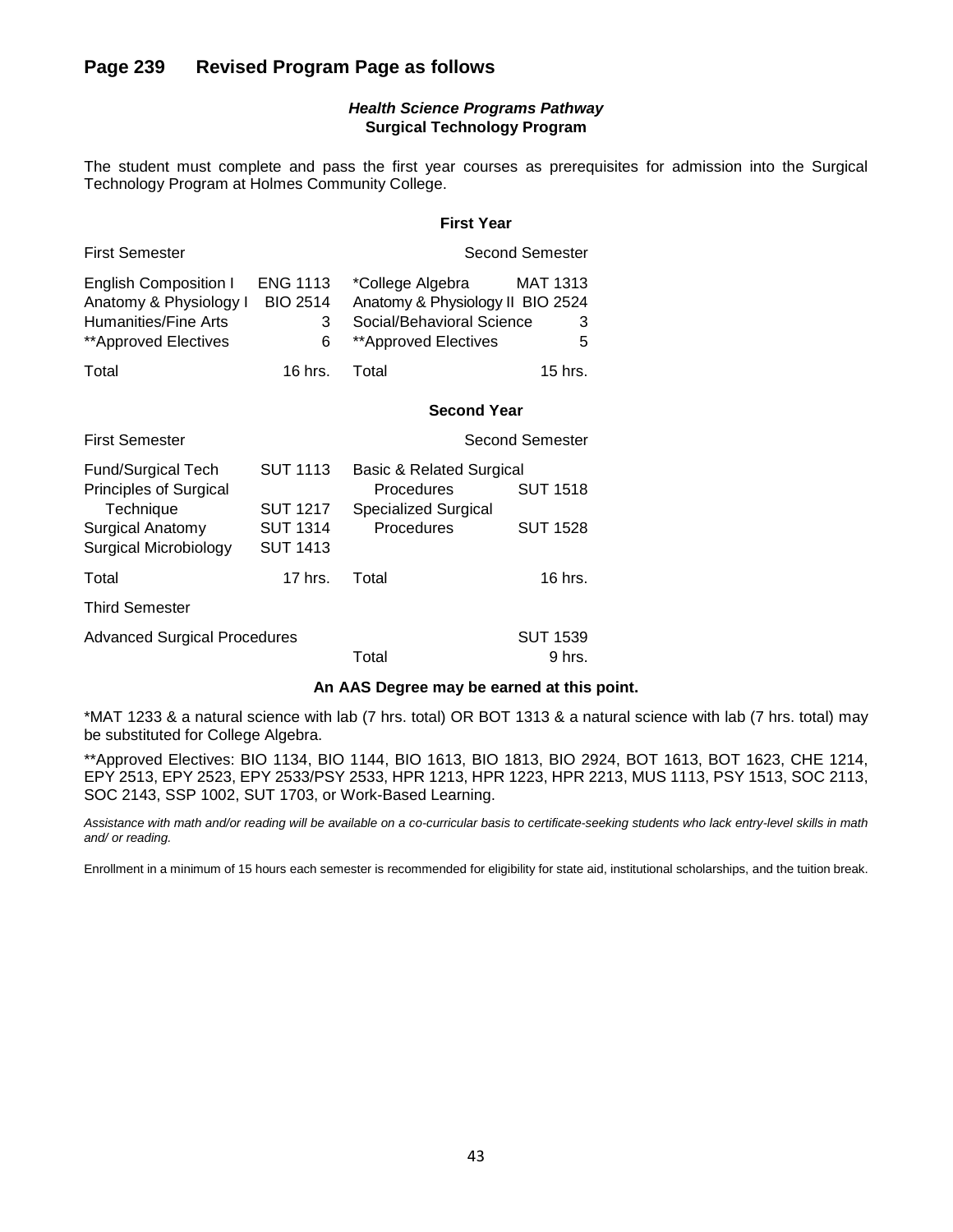**Page 256 Add Programs to Professional Studies Pathway List – "Paralegal Technology: Legal Assistant Technology" and "Paralegal Technology: Legal Management Technology"**

| <b>Professional Studies Pathway</b>            |
|------------------------------------------------|
| <b>Business Technology:</b>                    |
| <b>Accounting Technology</b>                   |
| Administrative Office Technology               |
| Billing & Coding Technology                    |
| Business Management Technology                 |
| <b>Medical Office Technology</b>               |
| <b>Conservation Law Enforcement Technology</b> |
| Cosmetology                                    |
| Criminal Justice Administration Technology     |
| <b>Culinary Arts Technology</b>                |
| <b>Forest Technology</b>                       |
| Information Systems Technology:                |
| <b>Computer Networking Technology</b>          |
| <b>Computer Programming</b>                    |
| Paralegal Technology                           |
| Legal Assistant Technology                     |
| Legal Management Technology                    |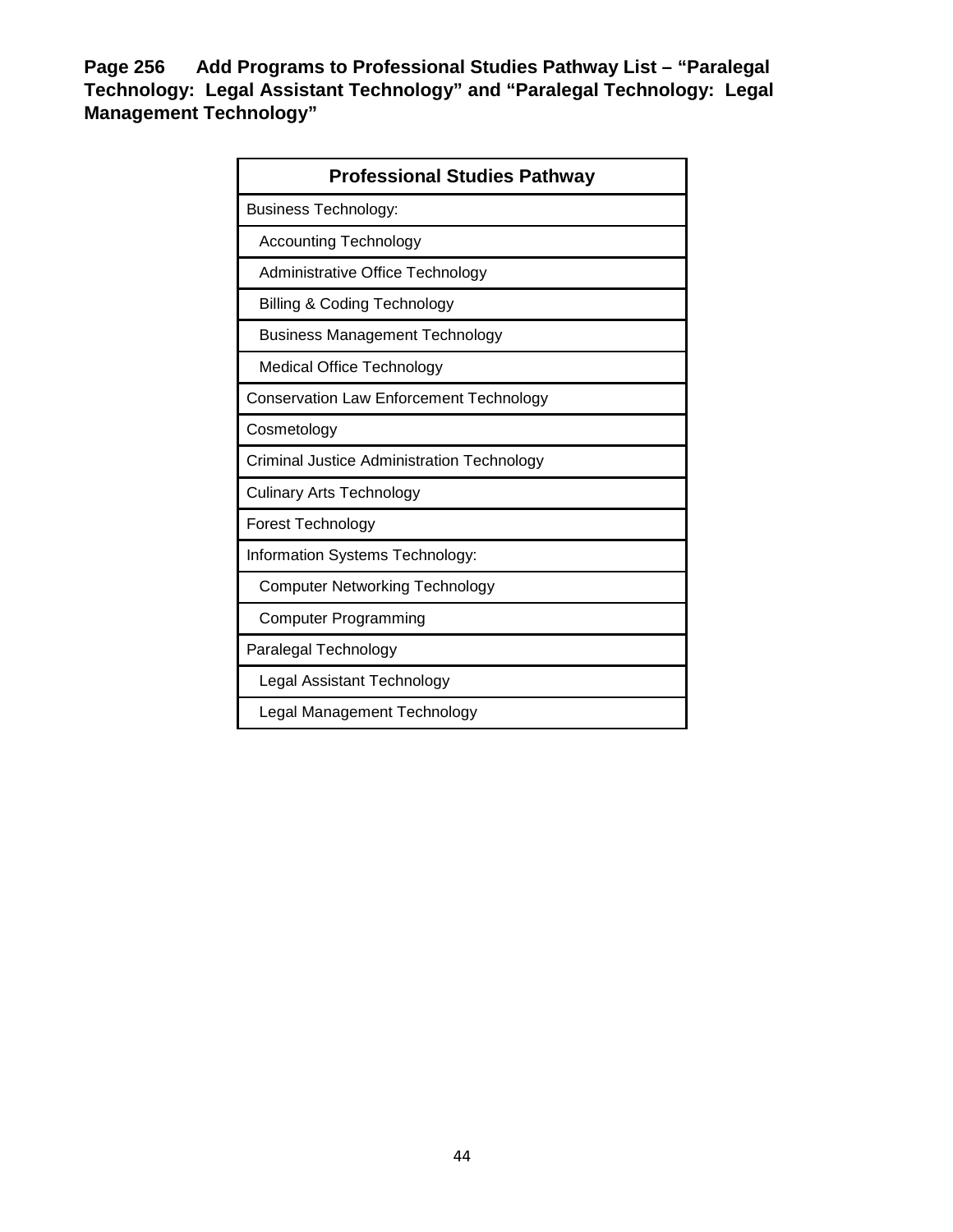# **Page 269 Replace "Paralegal Technology" Program Page with the following two Paralegal Programs "Legal Assistant Technology" and "Legal Management Technology"**

# *Professional Studies Pathway* **Paralegal Technology Legal Assistant Technology**

#### **First Year**

| <b>First Semester</b> |                 |                          | <b>Second Semester</b> |
|-----------------------|-----------------|--------------------------|------------------------|
| Microsoft Word        | <b>BOT 1233</b> | <b>Wills and Estates</b> | <b>LET 1523</b>        |
| Introduction to Law   | <b>LET 1123</b> | Civil Litigation I       | LET 2313               |
| Legal Research        | <b>LET 1213</b> | Torts                    | <b>LET 2323</b>        |
| Family Law            | <b>LET 1513</b> | Contracts & Bus. Law     | <b>LET 2373</b>        |
| Real Property I       | LET 2453        | *Approved Electives      | 3                      |
| Total                 | $15$ hrs.       | Total                    | $15$ hrs.              |

#### **ATechnical Certificate may be earned at this point.**

#### **Second Year**

| <b>First Semester</b>                                                       |          |                                               | <b>Second Semester</b> |   |
|-----------------------------------------------------------------------------|----------|-----------------------------------------------|------------------------|---|
| Legal Writing                                                               | LET 1713 | English Composition I ENG 1113                |                        |   |
| Civil Litigation II                                                         | LET 2333 | English Composition II ENG 1123               |                        |   |
| Law Office Management LET 2653                                              |          | OR Public Speaking I SPT/COM 1113             |                        |   |
| Special Problems in Paralegal                                               |          | OR Social/Behavioral Science 3                |                        |   |
| Technology                                                                  | LET 2913 | College Algebra                               | MAT 1313               |   |
| <b>Smart Start Pathway</b>                                                  | SSP 1002 | OR Natural Science w/Lab                      |                        | 4 |
| Work-Based Learning I WBL 1913                                              |          | Humanities/Fine Arts                          |                        | 3 |
|                                                                             |          | Social/Behavioral Science                     |                        | 3 |
| Total                                                                       | 17 hrs.  | Total                                         | 15-16 hrs.             |   |
| <b>An Advanced Technical</b><br>Certificate may be earned<br>at this point. |          | An AAS Degree may be<br>earned at this point. |                        |   |

**Paralegal Technology-Legal Assistant Technology** is designed to prepare a person for entry-level employment as a paralegal in courts, corporations, law firms, and government agencies. Paralegal Technology requires courses in the career technical core, designated areas of concentration, and the academic core. The program offers a Technical certificate, an Advanced Technical Certificate and an AAS degree. The curriculum is based on standards developed from the National Association of Legal Assistants' Descriptions of Certified Paralegal (CP) Exam Sections. Additional research data used in the development of this publication was collected from a review of related literature and from surveys of local experts in business, industry, and education.

\*Approved Electives: BOT 1273, CRJ 2323, LET 2383, LET 2463, LET 2523, Work-Based Learning, or any other technical or academic course approved by advisor.

*Assistance with math and/or reading will be available on a co-curricular basis to certificate-seeking students who lack entry-level skills in math and/ or reading.*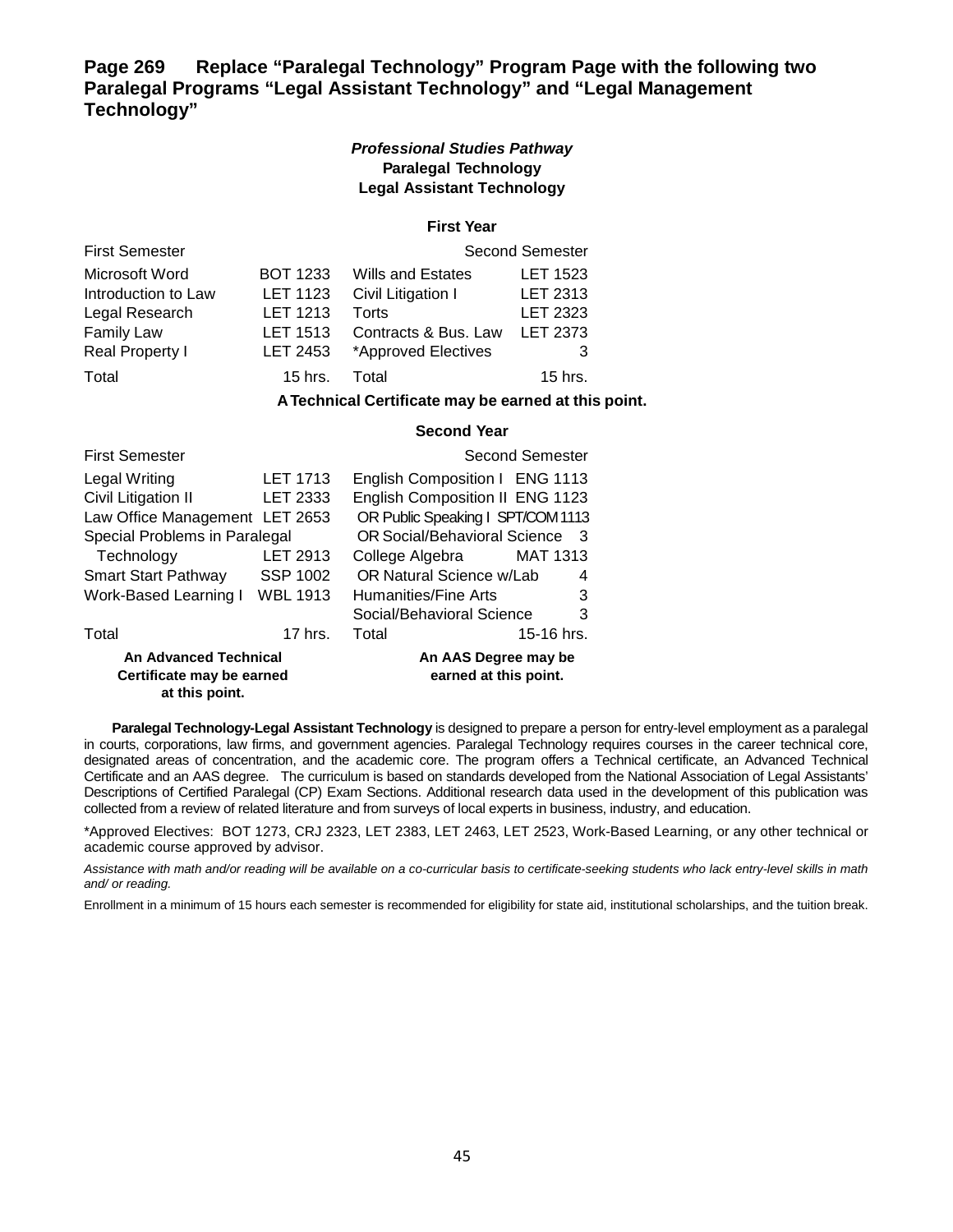# *Professional Studies Pathway* **Paralegal Technology Legal Management Technology**

#### **First Year**

| <b>First Semester</b>  |                 |                              | <b>Second Semester</b> |
|------------------------|-----------------|------------------------------|------------------------|
| Intro to Business Mgmt | <b>BOT 1453</b> | Human Resource Mgmt BOT 2233 |                        |
| Introduction to Law    | <b>LET 1123</b> | <b>Wills and Estates</b>     | <b>LET 1523</b>        |
| Legal Research         | <b>LET 1213</b> | Civil Litigation I           | LET 2313               |
| <b>Family Law</b>      | <b>LET 1513</b> | Torts                        | <b>LET 2323</b>        |
| Real Property I        | LET 2453        | Contracts & Bus. Law         | <b>LET 2373</b>        |
| Total                  | 15 hrs.         | Total                        | 15 hrs.                |

**ATechnical Certificate may be earned at this point.**

#### **Second Year**

| <b>First Semester</b>                                                       |                 | Second Semester                               |            |
|-----------------------------------------------------------------------------|-----------------|-----------------------------------------------|------------|
| Legal Writing                                                               | <b>LET 1713</b> | English Composition I ENG 1113                |            |
| Civil Litigation II                                                         | <b>LET 2333</b> | English Composition II ENG 1123               |            |
| OR Public Speaking I SPT/COM 1113<br>Law Office Management LET 2653         |                 |                                               |            |
| Special Problems in Paralegal                                               |                 | OR Social/Behavioral Science<br>- 3           |            |
| Technology                                                                  | LET 2913        | College Algebra MAT 1313                      |            |
| <b>Smart Start Pathway</b>                                                  | SSP 1002        | OR Natural Science w/Lab                      |            |
| *Approved Elective                                                          | 3               | Humanities/Fine Arts                          | 3          |
|                                                                             |                 | Social/Behavioral Science                     | 3          |
| Total                                                                       | $17$ hrs.       | Total                                         | 15-16 hrs. |
| <b>An Advanced Technical</b><br>Certificate may be earned<br>at this point. |                 | An AAS Degree may be<br>earned at this point. |            |

**Paralegal Technology-Legal Management Technology** is designed to prepare a person for entry-level employment as a law office manager assistant or paralegal in courts, corporations, law firms, and government agencies. Paralegal Technology requires courses in the career technical core, designated areas of concentration, and the academic core. The program offers a Technical certificate, an Advanced Technical Certificate and an AAS degree. The curriculum is based on standards developed from the National Association of Legal Assistants' Descriptions of Certified Paralegal (CP) Exam Sections. Additional research data used in the development of this publication was collected from a review of related literature and from surveys of local experts in business, industry, and education.

\*Approved Electives: BOT 1233, BOT 1273, CRJ 2323, LET 2383, LET 2463, LET 2523, Work-Based Learning, or any other technical or academic course approved by advisor.

*Assistance with math and/or reading will be available on a co-curricular basis to certificate-seeking students who lack entry-level skills in math and/ or reading.*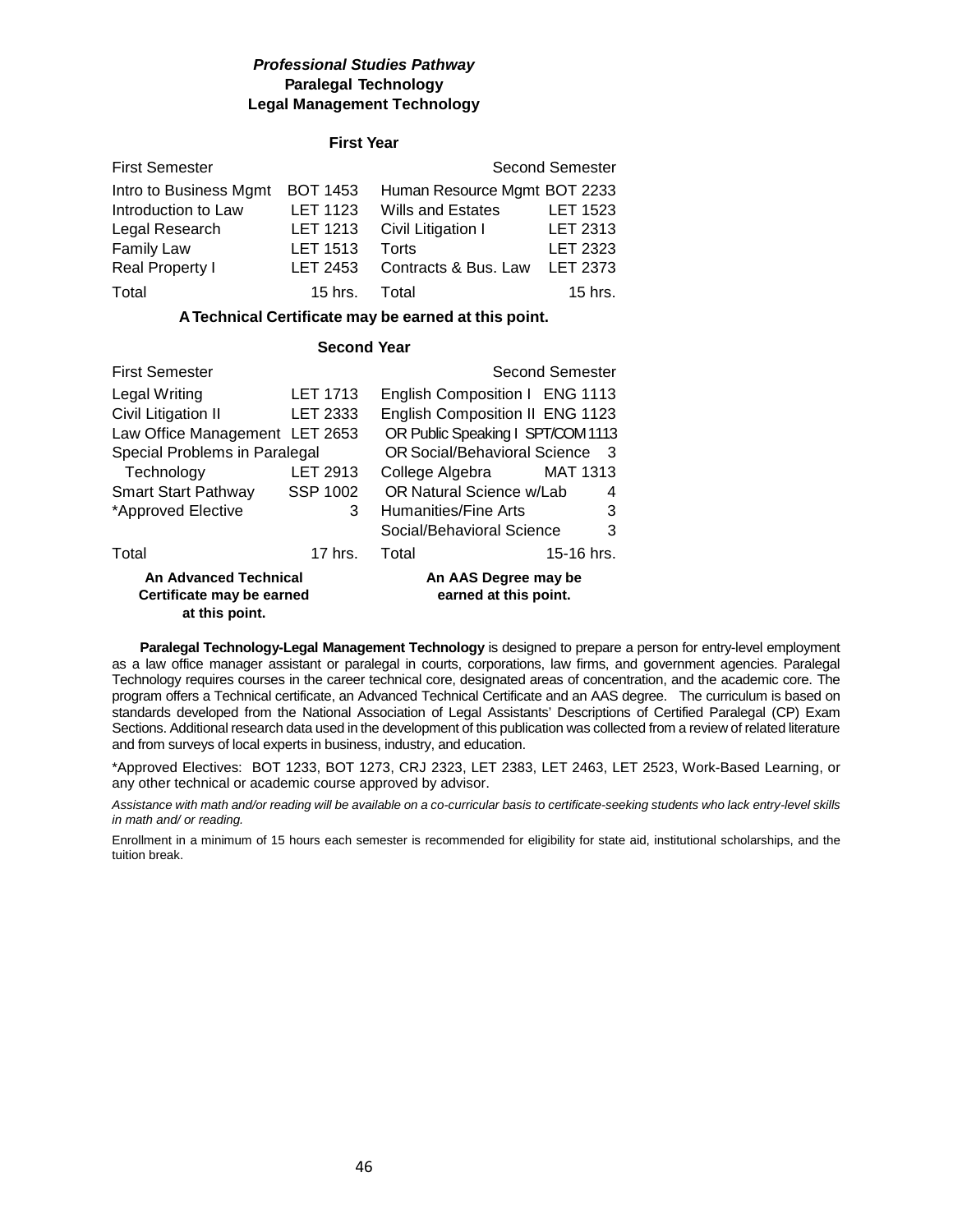# **Page 274 Revise the following Biology Courses**

# **BIO 1114 – Principles of Biology I.**

A combined lecture and laboratory course for non-science majors that provides an introduction to the basic principles of modern biology and their relevance to modern life. Emphasis is placed on the nature and history of scientific thought, basic biological chemistry, cell biology, and genetics. Labs associated with this course contain experiments and exercises that reinforce the principles introduced in lecture classes. Three hours lecture. Two hours laboratory. Four hours credit.

# **BIO 1124 – Principles of Biology II.**

A combined lecture and laboratory course for non-science majors that emphasizes the survey of the diversity of life, ecology, evolution, and an overview of organ systems. Labs associated with this course contain experiments and exercises that reinforce the principles introduced in lecture classes. Three hours lecture. Two hours laboratory. Four hours credit.

# **Page 278 Add the following Chemistry Courses**

# **CHE 1214 – General Chemistry I (Co-requisite: MAT 1313 or appropriate placement in a higher level math course).**

A combined lecture and laboratory course that covers the fundamental principles of chemistry and their application. Chemical nomenclature, chemical reactions, stoichiometry, atomic structure, bonding theories, energy, periodic properties, and gas laws are among the topics discussed in depth. Labs associated with this course contain experiments and exercises that reinforce the principles introduced in lecture classes. Three hours lecture. Three hours laboratory. Four hours credit.

# **CHE 1224 – General Chemistry II (Prerequisite: CHE 1214 or CHE 1213 & CHE 1211).**

A combined lecture and laboratory course that covers solutions, kinetics, equilibria, thermodynamics, acid-base chemistry, and electrochemistry. Labs associated with this course contain experiments and exercises that reinforce the principles introduced in lecture classes. Three hours lecture. Three hours laboratory. Four hours credit.

# **Page 278 Revise the following Chemistry Courses**

# **CHE 2424 – Organic Chemistry I (Prerequisite: CHE 1224 or CHE 1223).**

A combined lecture and laboratory course that covers carbon chemistry, bonding structure and behavior, aliphatic compounds, stereochemistry, reaction mechanisms, and an introduction to spectroscopic methods. Labs associated with this course provide students with techniques to characterize, identify, purify, and synthesize organic compounds. Three hours lecture. Three hours laboratory. Four hours credit.

# **CHE 2434 – Organic Chemistry II (Prerequisite: CHE 2424).**

A combined lecture and laboratory course that covers spectroscopy, aromatic compounds, carbonyl compounds, and other complex compounds with emphasis on reactions and their mechanisms. Labs associated with this course use organic techniques to characterize, identify, purify, and/or synthesize organic compounds, including aromatics and complex compounds. Three hours lecture. Three hours laboratory. Four hours credit.

# **Page 283 Revise the following Engineering Course**

# **EGR 1113 – Introduction to Engineering.**

This course provides students with an introduction to engineering as a profession. Students will be familiarized with the various career pathways in engineering as well as planning for success in their chosen field. Three hours lecture. Three hours credit.

# **Page 292-293 Revise the following Mathematics Courses**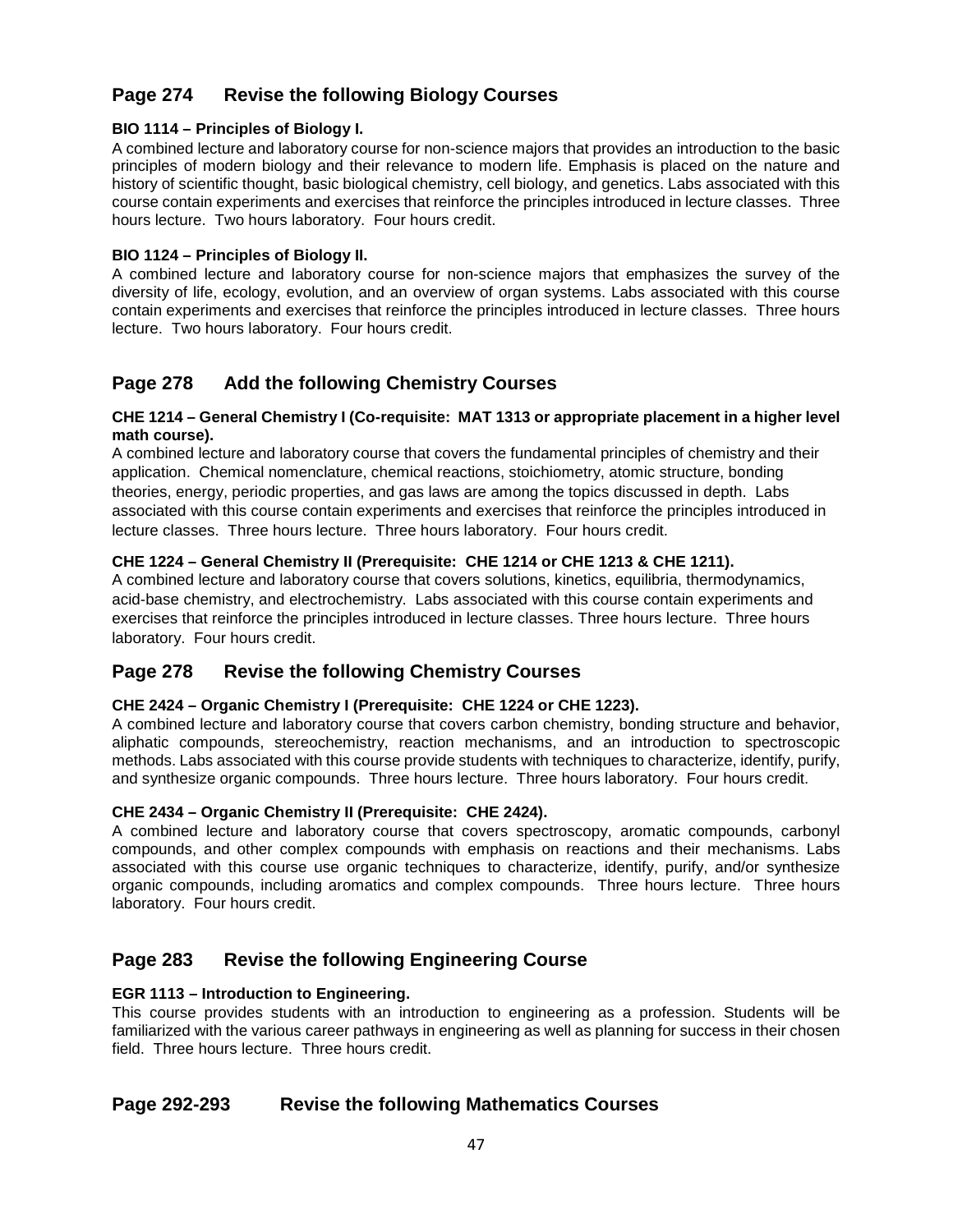## **MAT 0124 – Beginning Algebra.**

This course includes operations with real numbers, linear equations, the coordinate system, linear inequalities, laws of exponents, operations with polynomials, and factoring. Four hours lecture. Four hours institutional credit. (Not designed to transfer.)

## **MAT 1233 – Intermediate Algebra (Prerequisite: MAT 0124 with a C or appropriate placement score for MAT 1233).**

This course includes linear equations and their graphs; inequalities and number line graphs; rational expressions; factoring; laws of exponents; radicals; polynomials. Three hours lecture. Three hours credit.

#### **MAT 1313 – College Algebra (Prerequisite: MAT 1233 with a C or appropriate placement score for MAT 1313).**

This course includes the following topics with applications: inequalities; functions; linear and quadratic equations, and their graphs; rational, radical, and higher-order equations; polynomial and rational functions; logarithmic and exponential functions; systems of equations. Three hours lecture. Three hours credit.

## **MAT 1333 – Finite Mathematics (Prerequisite: MAT 1313).**

This course is an introduction to sets, functions, matrices, linear programming, and probability with applications in business decision making and behavioral sciences. Three hours lecture. Three hours credit.

#### **MAT 1513 – Business Calculus I (Prerequisite: MAT 1313 or appropriate placement score for MAT 1323).**

This course is a study of functions, limits, continuity, derivatives, and their applications to business and economics. Three hours lecture. Three hours credit.

## **MAT 1523 – Business Calculus II (Prerequisite: MAT 1513).**

This course is a study of antiderivatives, techniques of integration, applications of the definite integral, and applications to business and economics. Three hours lecture. Three hours credit.

#### **MAT 1613 – Calculus I (Co-requisite: MAT 1323 or appropriate placement score for MAT 1613).**

This course includes the following topics: limits; continuity; the definition of the derivative; differentiation; and applications. Three hours lecture. Three hours credit.

## **MAT 1623 – Calculus II (Prerequisite: MAT 1613).**

This course includes the following topics: antiderivatives, the definite integral, indefinite integrals, techniques of integration, and applications.

#### **MAT 1723 – Real Number System (Prerequisite: MAT 0124 with a C or appropriate placement score for MAT 1233).**

This course is designed for elementary and special education majors. Topics include set theory, numeration systems, foundations of number theory, and properties and operations of real numbers. Three hours lecture. Three hours credit.

## **MAT 1733 – Geometry, Measurement, and Probability (Prerequisite: MAT 1233 with a C or appropriate placement score for MAT 1313).**

This course is designed for elementary and special education majors. Topics include geometric definitions, shapes, and formulas; linear and angular measurements; unit conversions, statistics and probability. Three hours lecture. Three hours credit.

#### **MAT 2323 – Statistics (Prerequisite: MAT 1313 or appropriate placement score of MAT 1613).**

This course is an introduction to statistical methods of describing, summarizing, comparing, and interpreting data to include probability distributions, sampling, estimation, confidence intervals, and hypothesis testing. Three hours lecture. Three hours credit.

## **MAT 2613 – Calculus III (Prerequisite: MAT 1623).**

This course includes the following topics: analytical geometry; parametric equations; polar coordinates; improper integrals, infinite sequences and series; Taylor polynomial, vectors and geometry of space. Three hours lecture. Three hours credit.